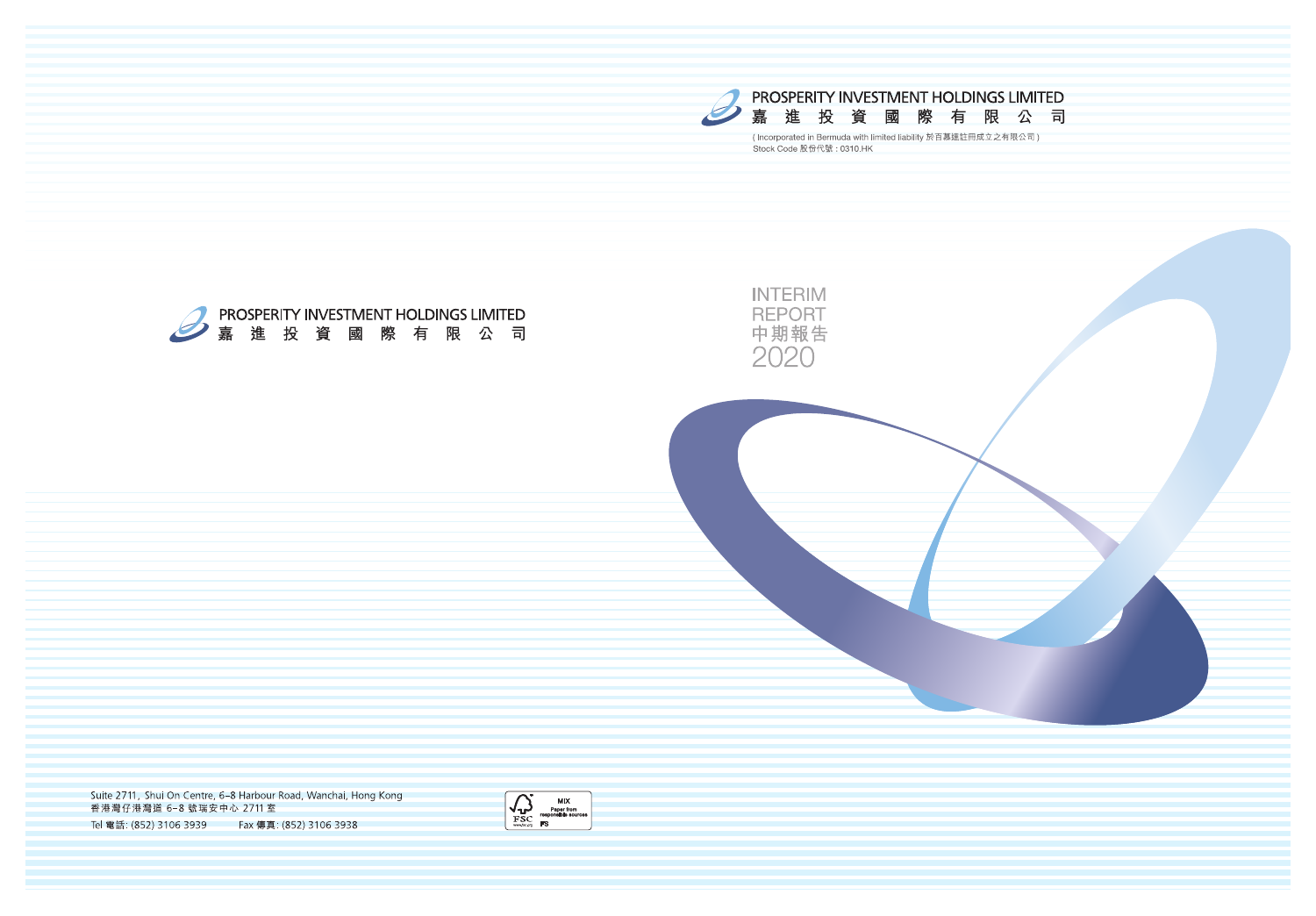|                                                  | Corporate Information 2 公司資料        |                                                              |
|--------------------------------------------------|-------------------------------------|--------------------------------------------------------------|
| Management Discussion and Analysis 4 管理層論述及分析    |                                     |                                                              |
|                                                  | Other Information 13 其他資料           |                                                              |
|                                                  | Independent Review Report 18 獨立審閲報告 |                                                              |
| or Loss and Other Comprehensive Income           |                                     | Condensed Consolidated Statement of Profit 20 簡明綜合損益及其他全面收益表 |
| Condensed Consolidated Statement of 21 簡明綜合財務狀況表 | <b>Financial Position</b>           |                                                              |
| Condensed Consolidated Statement of 23 簡明綜合權益變動表 | Changes in Equity                   |                                                              |
| Condensed Consolidated Statement of 24 簡明綜合現金流量表 | Cash Flows                          |                                                              |
|                                                  | Interim Financial Statements        | Notes to the Condensed Consolidated 25 簡明綜合中期財務報表附註          |
|                                                  |                                     |                                                              |

Glossary 46 詞彙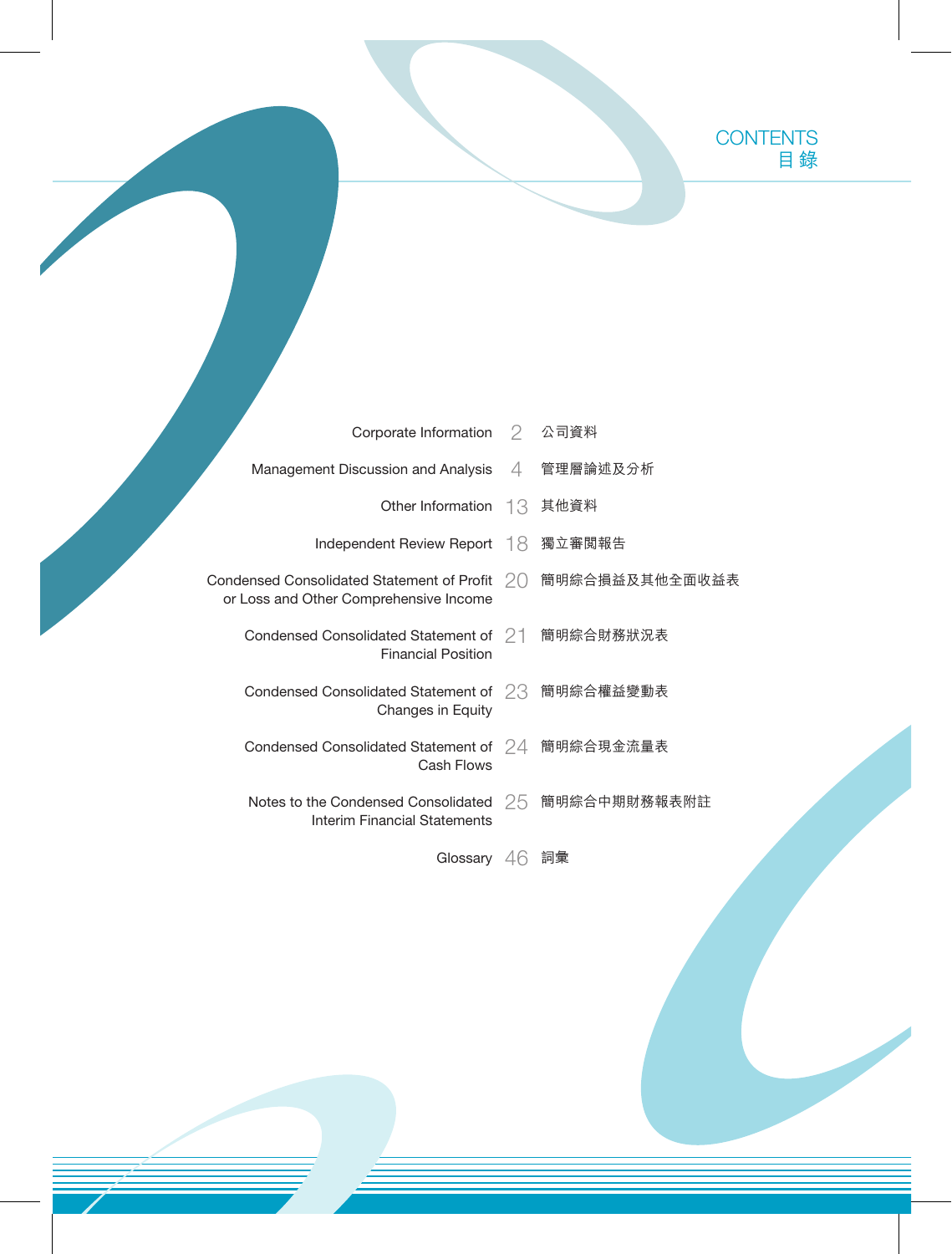## CORPORATE INFORMATION 公司資料

## Executive Director

CHENG Hairong *(Chairman and Managing Director)*

#### Non-Executive Director

LAU Tom Ko Yuen *(Deputy Chairman)*

### Independent Non-Executive Directors

FENG Nien Shu LUI Siu Tsuen, Richard WONG Lai Kin, Elsa

## Audit Committee

LUI Siu Tsuen, Richard *(Chairman)* FENG Nien Shu WONG Lai Kin, Elsa

## Remuneration Committee

FENG Nien Shu *(Chairman)* LAU Tom Ko Yuen LUI Siu Tsuen, Richard

## Nomination Committee

CHENG Hairong *(Chairman)* FENG Nien Shu WONG Lai Kin, Elsa

## Company Secretary

YAU Wing Yiu

## Auditor

Grant Thornton Hong Kong Limited

## Principal Bankers

Bank of China (Hong Kong) Limited Bank of East Asia, Limited

### **執行董事**

成海榮(主席兼董事總經理)

## **非執行董事**

劉高原(副主席)

## **獨立非執行董事**

酆念叔 呂兆泉 黃麗堅

### **審核委員會**

呂兆泉(主席) 酆念叔 黃麗堅

## **薪酬委員會**

酆念叔(主席) 劉高原 呂兆泉

## **提名委員會**

成海榮(主席) 酆念叔 黃麗堅

## **公司秘書**

邱榮耀

### **核數師**

致同(香港)會計師事務所有限公司

## **主要往來銀行**

中國銀行(香港)有限公司 東亞銀行有限公司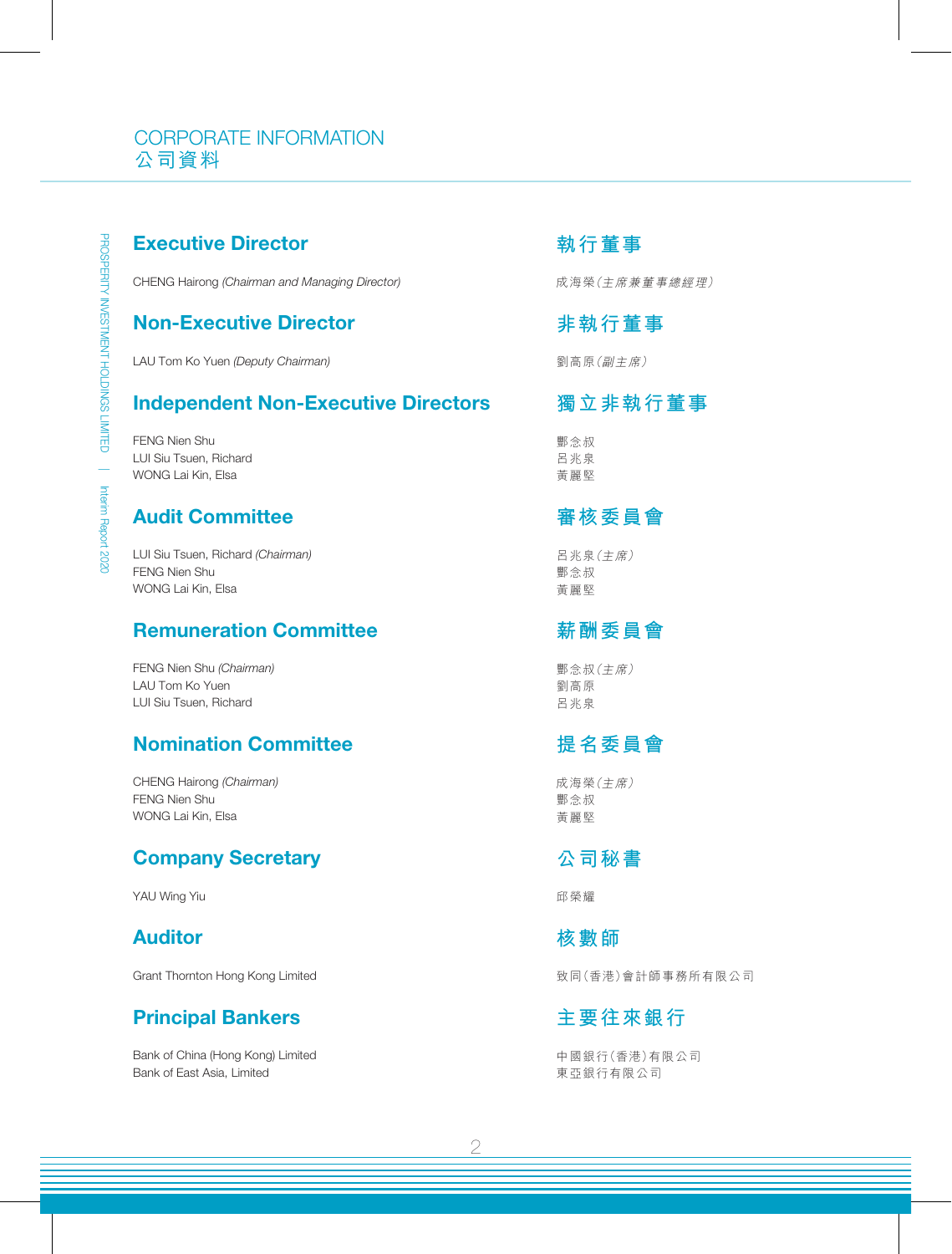## Registered Office

Clarendon House 2 Church Street Hamilton HM 11 Bermuda

## Head Office and Principal Place of **Business**

Suite 2711 Shui On Centre 6–8 Harbour Road Wanchai Hong Kong

### Principal Share Registrar and Transfer **Office**

Conyers Corporate Services (Bermuda) Limited Clarendon House 2 Church Street Hamilton HM 11 Bermuda

### Share Registrar and Transfer Office in Hong Kong

Tricor Secretaries Limited Level 54, Hopewell Centre 183 Queen's Road East Hong Kong

## **Website**

www.irasia.com/listco/hk/prosperityinv/index.htm

# Stock Code

Hong Kong Stock Exchange: 310

## **註冊辦事處**

Clarendon House 2 Church Street Hamilton HM 11 Bermuda

## **總辦事處兼主要營業地點**

CORPORATE INFORMATION

公司資料

香港 灣仔 港灣道6–8號 瑞安中心 2711室

# **主要股份過戶登記處**

Conyers Corporate Services (Bermuda) Limited Clarendon House 2 Church Street Hamilton HM 11 Bermuda

# **香港股份過戶登記處**

卓佳秘書商務有限公司 香港 皇后大道東183號 合和中心54樓

**網址**

www.irasia.com/listco/hk/prosperityinv/index.htm

**股份代號** 香港聯交所:310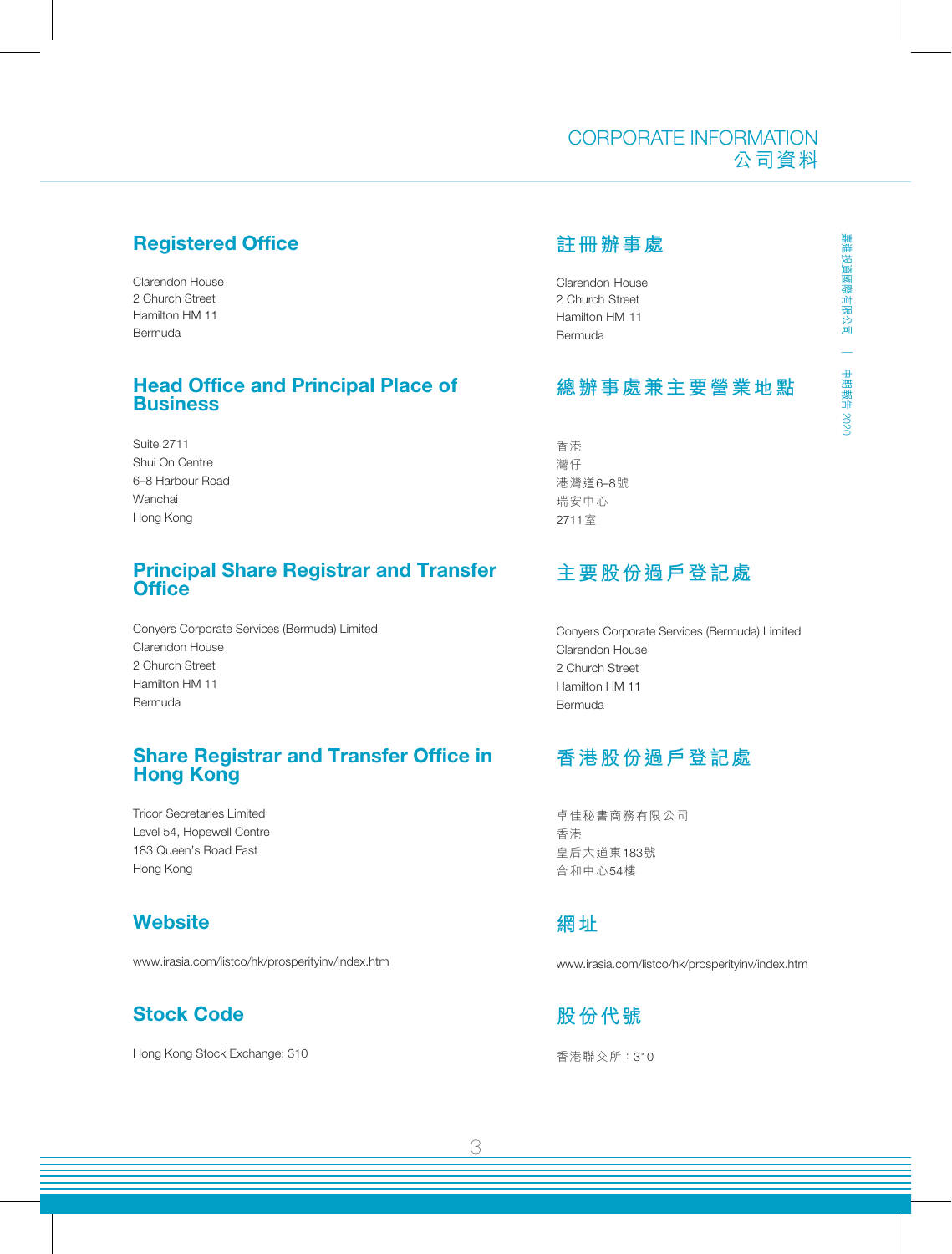## Business Review

#### Market review

With the outbreak of COVID-19 in late December last year, the Period was passed with anxiety. In order to stop the infection and spread of COVID-19, nations or cities adopted various policies including travel restriction and lockdown. These policies affect the living of peoples and the business environment.

Locally, the political environment led to another instability to the business environment in Hong Kong.

All-in-all, the above major events made the investment market fluctuate significantly during the Period. Hang Sang Index could move 1000 points (same as Dow Jones Index in USA) a day shows how the investment market was fluctuated.

#### Operational review

During the Period, the Group continued its investment activities in both listed and unlisted investments and other related financial assets.

Due to the market fluctuation as mentioned in the market review above, the investing activities of the Group for the Period continued keeping at low level but a bit higher than that of 2019 Period.

Due to the COVID-19 and the local political environment, the stock prices and hence the fair value of our listed investments decreased significantly during the Period but lower than that of 2019 Period. The decrease in fair value of our listed investments in 2019 Period was mainly due to the Sino-US trade war.

Other than the listed investments, the Group did not have other new unlisted investment during the Period.

#### **業務回顧**

#### **市場回顧**

隨著去年12月 末COVID-19的 爆 發,本 期 間 在 焦 慮 中 渡 過。為 了 阻 斷COVID-19的感染和傳 播,各個國家或城市都採取了各種政策,包括 旅遊限制和封鎖。這些政策影響了人們的生 活和商業環境。

在香港,本地政治環境導致商業環境再度出 現不穩定。

總而言之,上述重大事件使得投資市場在本 期間出現較大波動。恒生指數在一天之內的 波動幅度可達1000點(與美國道瓊斯指數相 同),表明投資市場波動之劇烈。

#### **營運回顧**

於本期間,本集團繼續從事其於上市及非上 市的投資及其他相關金融資產的投資活動。

如上文市場回顧部分所述,由於市場波動,本 集團繼續限制本期間的投資活動至低水平, 但略高於2019期間。

由 於 COVID-19和 本 地 政 治 環 境 的 影 響, 本 期 間我們的上市投資的股價以及公平值大幅下 跌,但 低 於2019期 間。我 們 在2019期間的上 市投資出現公平值下跌乃主要由於中美貿易 戰。

除上市投資外,本集團於本期間並未進行新 的其他非上市投資。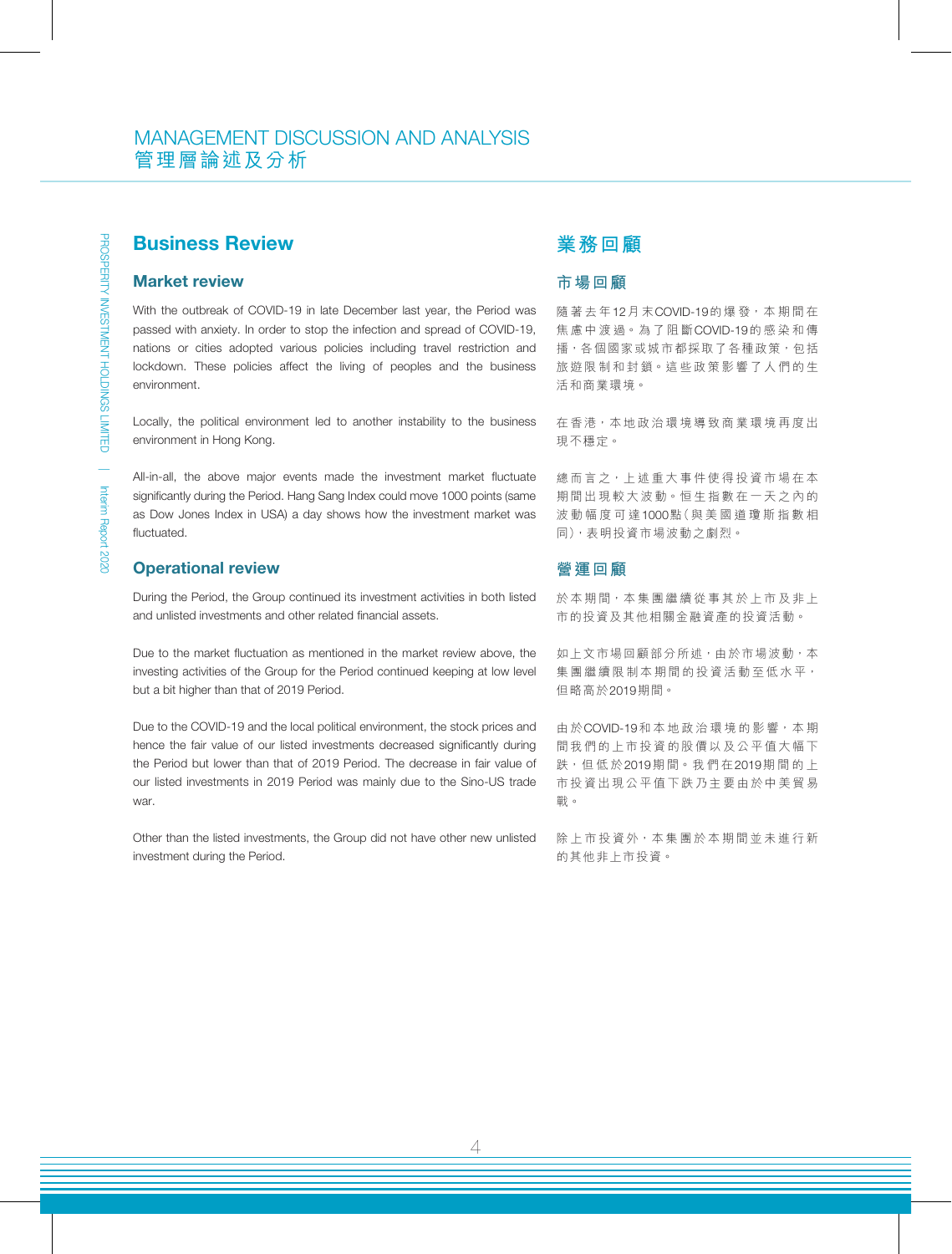## Financial Review

#### Results for the Period

The Group reported a loss of approximately HK\$28 million for the Period which is at a similar level of loss of HK\$34 million for 2019 Period.

Other than the administrative expenses, investment management expense and finance cost which were rather stable, the loss for both periods was mainly due to the fair value loss of approximately HK\$20 million and HK\$24 million on the equity investments at FVTPL for the Period and 2019 Period respectively. As mentioned in operational review section, there was significant fair value loss for both periods because of the COVID-19 and local political environment in the Period and the trade war between USA and PRC in 2019 Period.

#### Gross proceeds from operation

## **財務回顧**

#### **本期間的業績**

本集團於本期間錄得虧損約2,800萬港元,與 2019期間虧損3,400萬港元相若。

除行政開支、投資管理費用及財務成本相當 穩定外,兩個期間虧損的主要組成部分,分別 為於本期間及2019期間按公平值計入損益之 股本投資的公平值虧損約2,000萬港元及2,400 萬港元。如營運回顧一節所述,這兩個期間都 存有重大的公平值虧損,因為本期間爆發的 COVID-19和本 地 政 治 環 境, 及2019期間 的 中 美貿易戰。

#### **營運所得款項總額**

|                                                                                                           | 2020<br><b>HK\$'000</b><br>千港元                     | 2019<br>HK\$'000<br>千港元 |
|-----------------------------------------------------------------------------------------------------------|----------------------------------------------------|-------------------------|
| Gross proceeds from disposal of financial assets<br>at FVTPL which are revenue in nature for tax purposes | 出售按公平值計入損益之金融<br>資產(就税務而言為收益性質)<br>所得款項總額<br>7,494 | 4,294                   |
| 股息收入<br>Dividend income                                                                                   | 2,142                                              | 2,440                   |
|                                                                                                           | 9,636                                              | 6.734                   |

As mentioned in the business review section, the Group kept the investing activities at low level due to the market fluctuation.

如業務回顧部分所述,由於市場波動,本集團 限制投資活動至低水平。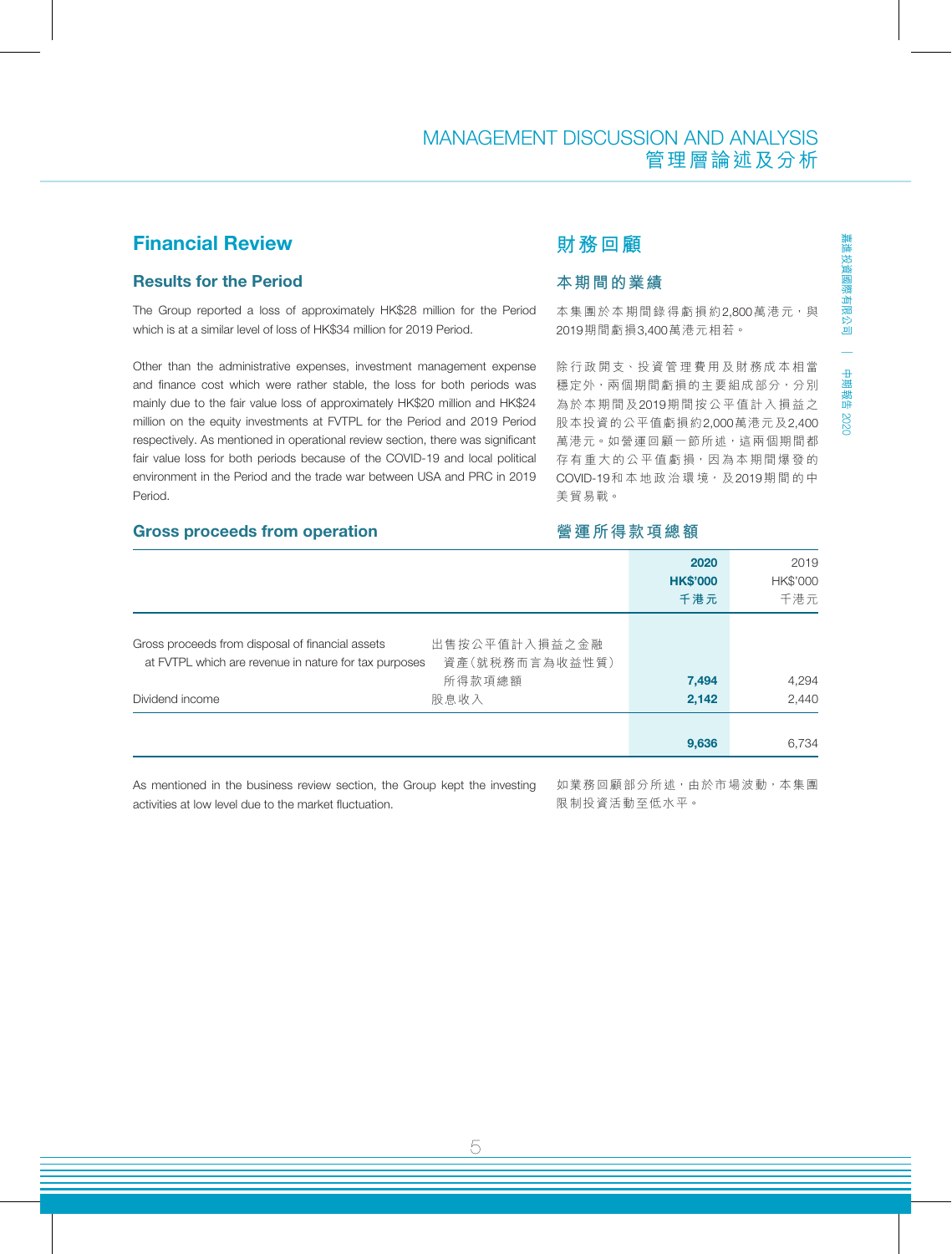#### Other gains and losses

#### **其他收益及虧損**

Other gains and losses mainly comprise of fair value loss of financial assets at FVTPL. The fair value loss of financial assets at FVTPL is analysed in the table below:

其他收益及虧損主要由按公平值計入損益之 金融資產的公平值虧損所組成。按公平值計 入損益之金融資產之公平值虧損於下表中作 出分析:

|                      |            | For tax purpose<br>就税務而言 |            |              |
|----------------------|------------|--------------------------|------------|--------------|
|                      |            | Revenue in               | Capital in |              |
|                      |            | nature                   | nature     | <b>Total</b> |
|                      |            | 收益性質                     | 資本性質       | 總額           |
|                      |            | HK\$'000                 | HK\$'000   | HK\$'000     |
|                      |            | 千港元                      | 千港元        | 千港元          |
| 2020                 |            |                          |            |              |
| Realised loss        | 已變現虧損      | (7, 476)                 |            | (7, 476)     |
| Unrealised loss      | 未變現虧損      | (7, 165)                 | (5, 198)   | (12, 363)    |
|                      |            | (14, 641)                | (5, 198)   | (19, 839)    |
| 2019                 |            |                          |            |              |
| Realised gain/(loss) | 已變現收益/(虧損) | 124                      | (56)       | 68           |
| Unrealised loss      | 未變現虧損      | (23,598)                 | (778)      | (24, 376)    |
|                      |            | (23, 474)                | (834)      | (24, 308)    |

Please refer to results for the Period section above and note 7 to the condensed consolidated interim financial statements for analysis and details.

#### Administrative expenses

Among the administrative expenses, staff remuneration of HK\$1,992,000 (2019 Period: HK\$1,941,000) is the largest expenses which represents approximately 39% (2019 Period: 30%) of the administrative expenses. Employees are regarded as the most valuable asset and the Group is aimed to reward the staff with competitive remuneration package.

#### Investment Management expenses

Investment management expense of HK\$3,600,000 (2019 Period: HK\$3,600,000) represents expense paid to the investment manager for the provision of investment management services to the Group. Please refer to the announcement of the Company dated 18 December 2018 for details.

#### Finance costs

Finance costs include interest payment to a securities broker for provision of margin loan and interest expense on lease liabilities.

其分析及詳情請參照上述本期間的業績部份 及簡明綜合中期財務報表附註7。

#### **行政開支**

於 行 政 開 支 中, 1,992,000港 元(2019期間: 1,941,000港元)的員工薪酬為最大開支, 其佔 行政開支約39%(2019期間:30%)。員工乃本 集團最有價值的資產,而本集團旨在以具競 爭力的薪酬待遇獎勵員工。

#### **投資管理開支**

投資管理開支3,600,000港 元(2019期 間: 3,600,000港元)代表因向本集團提供投資管理 服務而支付給投資經理的開支。詳情請參閱 本公司日期為2018年12月18日之公告。

#### **財務成本**

財務成本包括就提供孖展貸款向證券經紀支 付的利息以及租賃負債的利息開支。

6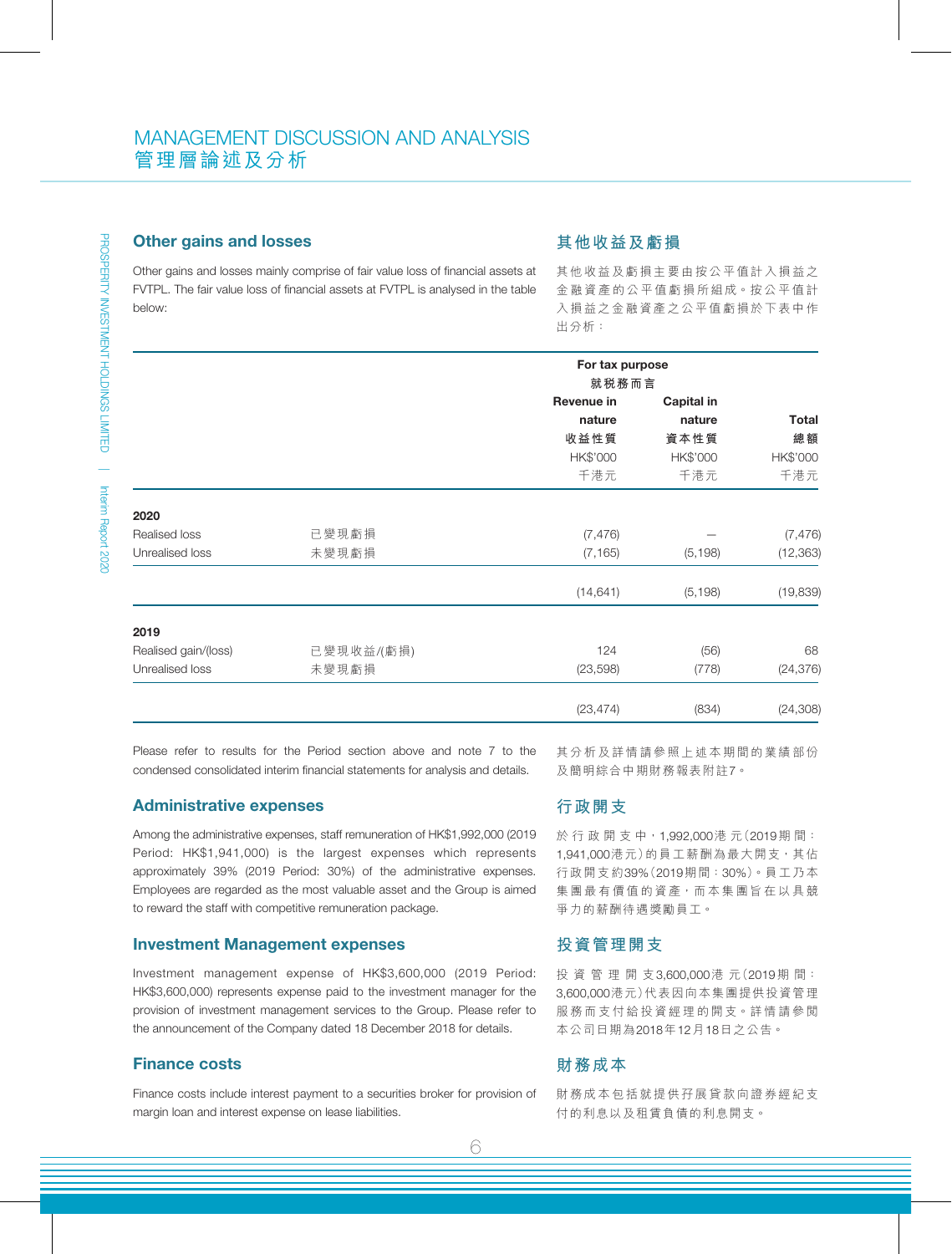### MANAGEMENT DISCUSSION AND ANALYSIS 管理層論述及分析

In order to better utilise the resources, the Group used margin loan provided by a securities broker for its investment in listed equity securities since 2017. At Period End Date, the margin loan from a securities broker amounted to approximately HK\$46,903,000 (at 31 December 2019: HK\$49,884,000). The interest expenses for the Period was approximately HK\$2,195,000 (2019 Period: HK\$2,100,000). The interest payment for both period are similar as the margin loan were kept at similar level for both periods.

During the Period, the Group incurred the interest expense on lease liabilities amounted to approximately HK\$19,000 (2019 Period: HK\$15,000).

#### Significant Investments

The investment objective of the Group is to enhance the corporate value to the Shareholders. The strategy of the Group is to identify and invest in both listed and unlisted investments with potential of growth within their industries. In identifying potential investment, the Group will consider its business segment, operation, current value and the potential of going public. Currently, the Group has no specific industry focus on potential investment.

At Period End Date, the Group held the following significant investments:

#### TOM Group Limited ("TOM") (2383.HK)

Information for this investment:

- (i) during the Period, share price decreased by 6.35%.
- (ii) during the Period, realised loss is HK\$165,000 and unrealized loss at Period End Date amounted to HK\$13,841,000 respectively.
- (iii) at Period End Date, number and percentage of shares held are 43,254,000 shares and 1.09% respectively.
- (iv) at Period End Date, its size relative to the Group's total assets is 32.50%.

The first half of 2020 saw unprecedented challenges for TOM's businesses as a result of the COVID-19 outbreak. During the first half of 2020, TOM adopted measures to mitigate COVID-19's impact by optimising operational efficiency in order to stay agile and resilient. At the same time, the group accelerated the launch of digital initiatives to seize opportunities created by new customer needs during and after the pandemic.

為了更好利用資源,本集團自2017年起動 用證券經紀提供的孖展貸款投資於上市股 本證券。於期結日, 來自證券經紀之孖展貸 款 約46,903,000港 元( 於2019年12月31日: 49,884,000港 元 )。 本 期 間 的 利 息 開 支 約 為 2,195,000港 元(2019期 間:2,100,000港 元 )。 由於兩個期間的孖展貸款保持在相約程度, 利息開支於兩個期間相約。

於本期間,本集團產生的租賃負債的利息開 支約為19,000港元(2019期間:15,000港元)。

### **重大投資**

本集團之投資目標是為股東提升企業的價 值。本集團之策略是識別及投資於其行業內 具有增長潛力之上市及非上市投資。在識別 潛在投資時,本集團將考慮其業務分部、營 運、現值及上市潛力。目前,本集團於潛在投 資上並無特定行業重點。

於期結日,本集團持有以下重大投資:

#### TOM集團有限公司(「TOM」)(2383.HK)

該投資之資料:

- (i) 於本期間,股價下跌6.35%。
- (ii) 於本期間,已變現虧損為165,000港元及 於期結日之未變現虧損為13,841,000港 元。
- (iii) 於期結日,所持股份數目及比例分別為 43,254,000股股份及1.09%。
- (iv) 於期結日,其規模相對於本集團總資產 的比例為32.50%。

由於COVID-19的爆發,2020年上半年,TOM的 業 務 面 對 前 所 未 有 的 挑 戰。2020年 上 半 年, TOM採取多項措施,並透過優化營運效益, 保持業務靈活應變能力和抗逆力,以減低 COVID-19帶來的影響。與此同時,集團加快推 出數碼項目,以抓緊COVID-19大流行期間及 過後,客戶新需求所帶來的商機。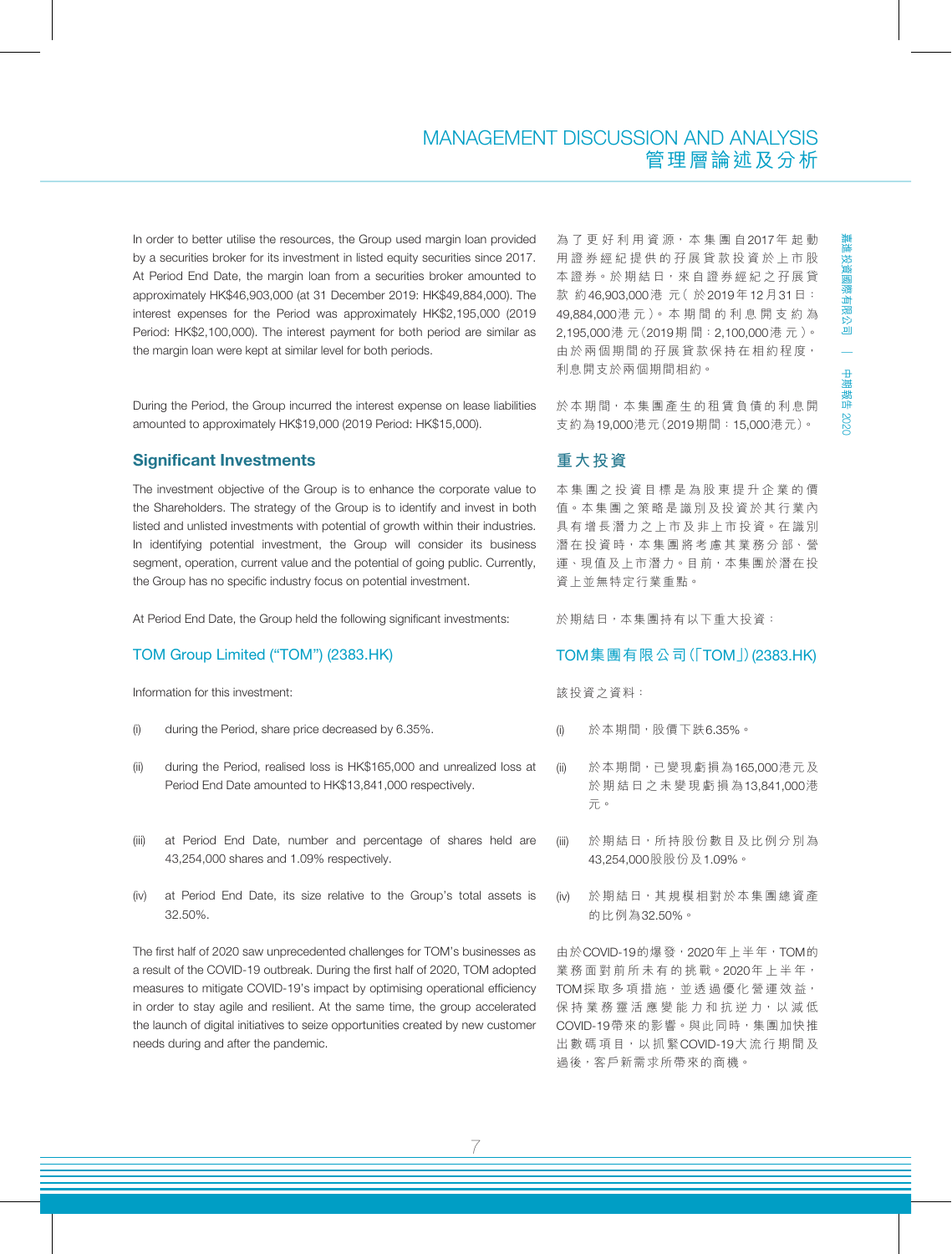#### ITC Properties Group Ltd ("ITC") (199.HK)

Information for this investment:

- (i) during the Period, share price decreased by 22.50%.
- (ii) during the Period, realised loss is HK\$Nil and the unrealized loss at Period End Date amounted to HK\$48,608,000 which is after the impairment loss of HK\$1,284,000 before the adoption of HKFRS 9.
- (iii) at Period End Date, number and percentage of shares held are 22,940,763 shares and 2.40% respectively.
- (iv) at Period End Date, its size relative to the Group's total assets is 13.59%.

Knowing that period 2020 and the foreseeable future will be full of challenges and uncertainties, ITC will vigilantly endeavour to sustain its businesses and carry out its mission. ITC will focus on the presale of remaining properties, the sale of units of properties and the other local redevelopment projects to secure the revenue for the coming few periods. In addition to stepping its businesses further to the PRC, Macau, Canada and the United Kingdom, ITC will keep on improving earnings and enhancing its shareholders' value by working hard on the projects on hand and at the same time, be selective and cautious on replenishing its group's portfolio when suitable opportunities arise.

#### Shaw Brothers Holdings Limited ("Shaw Brother") (953.HK)

Information for this investment:

- (i) during the Period, share price decreased by 25.42%.
- (ii) during the Period, realised loss is HK\$Nil and unrealized loss at Period End Date amounted to HK\$32,087,000 respectively.
- (iii) at Period End Date, number and percentage of shares held are 69,328,000 shares and 4.88% respectively.
- (iv) at Period End Date, its size relative to the Group's total assets is 5.83%.

#### 德祥地產集團有限公司(「德祥地產」) (199.HK) 該投資之資料:

- (i) 於本期間,股價下跌22.50%。
- (ii) 於本期間,已變現虧損為零港元及於計 及採納香港財務報告準則第9號前的減 值虧損1,284,000港元後,於期結日之未 變現虧損為48,608,000港元。
- (iii) 於期結日,所持股份數目及比例分別為 22,940,763股股份及2.40%。
- (iv) 於期結日,其規模相對於本集團總資產 的比例為13.59%。

意識到2020期間及可見未來將充滿挑戰及不 明朗因素,德祥地產將採取謹慎的態度,致力 保持業務並同時履行其使命。德祥地產將專 注於餘下物業之預售工作、物業單位之銷售 工作,以及其他本地重建項目,以鞏固未來數 個期間之收益。除將業務進一步擴展至中國、 澳門、加拿大及英國外,德祥地產將傾力發展 手頭項目,以繼續改善盈利及提升其股東價 值,並於合適機遇出現時精挑細選,審慎添補 其集團的投資組合。

#### 邵氏兄弟控股有限公司(「邵氏兄弟」) (953.HK)

該投資之資料:

- (i) 於本期間,股價下跌25.42%。
- (ii) 於本期間,已變現虧損為零港元及於期 結日之未變現虧損為32,087,000港元。
- (iii) 於期結日,所持股份數目及比例分別為 69,328,000股股份及4.88%。
- (iv) 於期結日,其規模相對於本集團總資產 的比例為5.83%。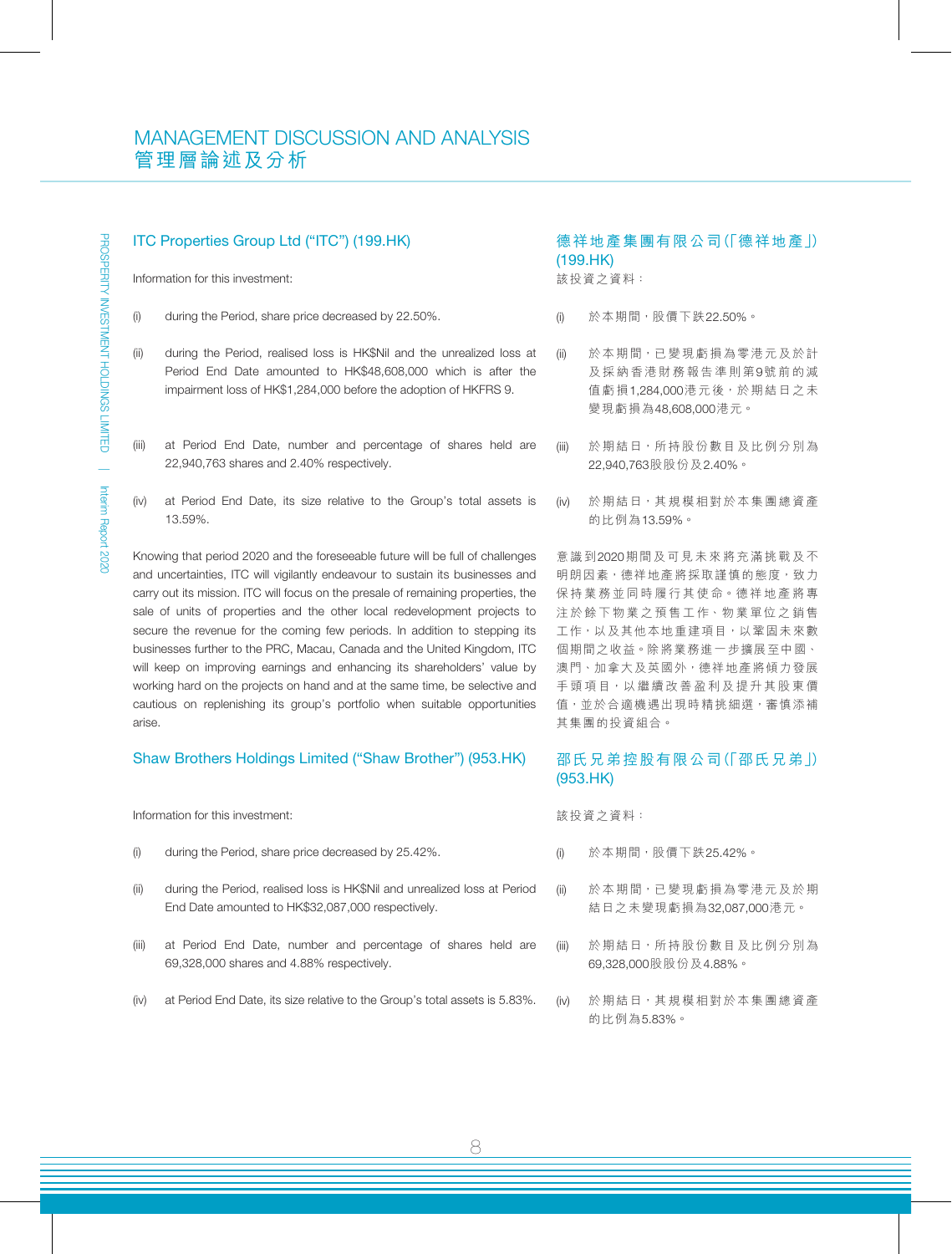### MANAGEMENT DISCUSSION AND ANALYSIS 管理層論述及分析

The recent outbreak of COVID-19 has dented the sentiment in Hong Kong and mainland China's entertainment industry as a whole, and introduced certain challenges to Shaw Brother's businesses. The release of the new movie is deferred and the shooting of the movie is delayed to July 2020. During the first half of 2020, Shaw Brother has discussed with major online platforms for the production of online drama. With one of the largest artiste representations in the market, Shaw Brother is well-positioned to enhance its productions as well as to explore additional revenue opportunities.

#### Greater Bay Area Dynamic Growth Holding Limited ("Dynamic Growth") (1189.HK)

Information for this investment:

- (i) during the Period, share price decreased by 25.52%.
- (ii) during the Period, realised loss is HK\$Nil and the unrealized loss at Period End Date amounted to HK\$6,981,000 which is after the impairment loss of HK\$19,725,000 before the adoption of HKFRS 9.
- (iii) at Period End Date, number and percentage of shares held are 39,000,000 shares and 4.94% respectively.
- (iv) at Period End Date, its size relative to the Group's total assets is 5.36%.

COVID-19 is a major humanitarian challenge, that has led the travel and tourism sectors almost came to a halt. New procedures, standards and processes, either temporary or long term have been newly set, which has led to a generational shift in the way the world operates. At the same time, the hotel sector is moving forward towards a 'new normal', with unprecedented health and safety measures in place. Thus, Dynamic Growth have begun consolidating internal operational efficiency in response to change in the markets. Dynamic Growth's central mission is restoring consumers' confidence, which must be to give every guest of Dynamic Growth's hotels the confidence and reassurance that they are safe when they stay with Dynamic Growth.

近期爆發的COVID-19打擊香港及中國內地娛 樂行業整體的市場情緒,且對邵氏兄弟的業 務帶來若干挑戰。新電影上映被推遲,電影的 拍攝被推遲至2020年7月。2020年上半年,邵 氏兄弟就製作線上劇集與主要線上平台進行 討論。作為市場上擁有最大的藝人團隊之一 的集團,邵氏兄弟處於有利的位置,以增強其 製作及尋求額外的收益機會。

### 大灣區聚變力量控股有限公司(「**聚變 力量**」)(1189.HK)

該投資之資料:

- (i) 於本期間,股價下跌25.52%。
- (ii) 於本期間,已變現虧損為零港元及於計 及採納香港財務報告準則第9號前的減 值虧損19,725,000港 元 後,於 期 結 日 之 未變現虧損為6,981,000港元。
- (iii) 於期結日,所持股份數目及比例分別為 39,000,000股股份及4.94%。
- (iv) 於期結日,其規模相對於本集團總資產 的比例為5.36%。

COVID-19乃重大的人道主義挑戰,經已導致 旅行及旅遊業幾乎陷入停頓。無論是臨時性 的還是長期性的,全球各地都一一部署新的 程序、標準和流程,引致全球運作方式出現世 代的轉變。與此同時,酒店業也在向「新常態」 邁進,前所未有的健康及安全措施都準備就 緒。因此,聚變力量已經開始鞏固內部運營效 率,以應對市場變化。聚變力量的中心任務是 恢復消費者的信心,務求令酒店每一位住客 在入住酒店時對聚變力量酒店安全感到充滿 信心及安心。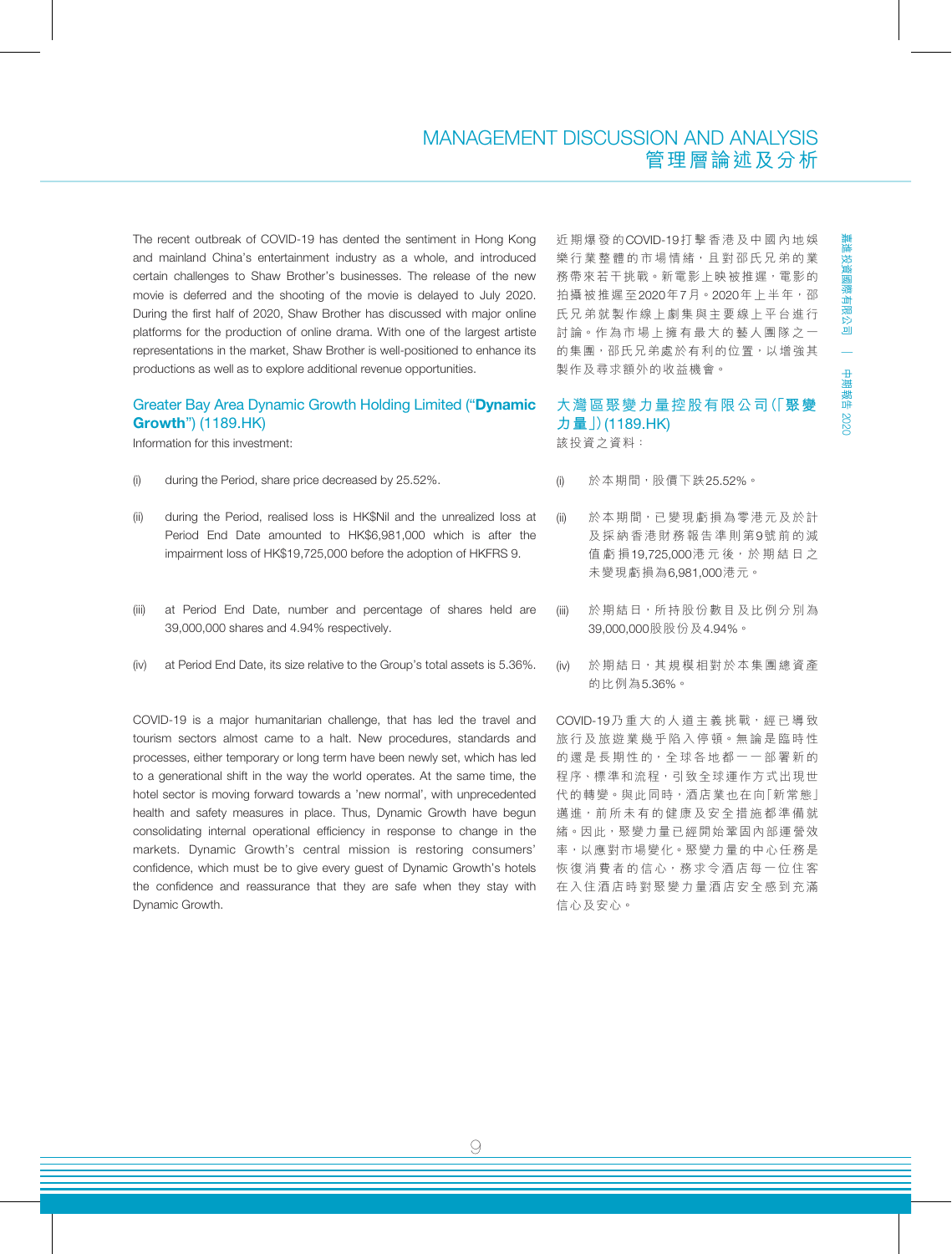#### Rakarta Limited ("Rakarta")

Information for this investment:

- (i) during the Period, fair value decreased by HK\$3,936,000.
- (ii) during the Period, realised loss is HK\$nil and unrealised loss at Period End Date amounted to HK\$28,276,000 respectively.
- (iii) at Period End Date, number and percentage of shares held are 147 shares and 14.7% respectively.
- (iv) at Period End Date, its size relative to the Group's total assets is 16.41%.

Rakarta Limited is an unlisted investment holding company with its subsidiary principally engaged in zinc and lead mining in the PRC. The mine has obtained the exploitation licence and is in the process of planning the extraction of the minerals. Depending on the market conditions, the management of the mine expects that the sales of the minerals, being commonly used minerals, provide positive cash flows to the operation of the mine in the future.

For a detailed understanding of the results and future prospects of those listed significant investments, please refer to the published annual/interim reports of the respective listed companies as shown on the HKExnews of the Stock Exchange. Other details of significant investments of the Group are set out in note 19 to the condensed consolidated interim financial statements.

#### Liquidity and Financial Resources

At Period End Date, the Group had: (i) cash and cash equivalents of approximately HK\$21,521,000 (at 31 December 2019: HK\$28,728,000); and (ii) a loan of approximately HK\$46,903,000 (at 31 December 2019: HK\$49,884,000) from a securities broker for margin financing of the listed equity investments of the Group.

In order to better utilise the resources, the Group used the margin loan provided by a securities broker for the investment in listed equity investments since 2017. Details of the margin loan are set out in note 16 to the condensed consolidated interim financial statements.

#### Gearing Ratio

The gearing ratio (total liabilities/total assets) at Period End Date was 30.70% (at 31 December 2019: 26.87%).

#### Rakarta Limited(「Rakarta」)

該投資之資料:

- (i) 於本期間,公平值下跌3,936,000港元。
- (ii) 於本期間,已變現虧損為零港元及於期 結日之未變現虧損為28,276,000港元。
- (iii) 於期結日,所持股份數目及比例分別為 147股股份及14.7%。
- (iv) 於期結日,其規模相對於本集團總資產 的比例為16.41%。

Rakarta Limited為一間非上市投資控股公司, 其附屬公司主要於中國從事鋅及鉛開採。礦 田已獲開採牌照,且正計劃提取礦物。視乎市 況,礦田之管理層預期銷售礦物,作為常用礦 物,日後將為礦田營運帶來正現金流量。

有關上市重大投資之業績及未來前景之詳 情,請參閱於聯交所披露易所示之各上市公 司已刊發年度╱中期報告。本集團重大投資之 其他資料載於簡明綜合中期財務報表附註19。

#### **流動資金及財務資源**

於期結日,本集團有: 0現金及等值現金項目約 21,521,000港 元(於2019年12月31日:28,728,000 港元);及(ii)來自證券經紀有關本集團上市股 本投資的孖展融資的貸款約46,903,000港元(於 2019年12月31日:49,884,000港元)。

為了更好利用資源,本集團自2017年起動用 證券經紀提供的孖展貸款投資於上市股本投 資。孖展貸款詳情載於簡明綜合中期財務報 表附註16。

#### **資本負債比率**

期 結 日 之 資 本 負 債 比 率(總 負 債╱總 資 產)為 30.70%(於2019年12月31日:26.87%)。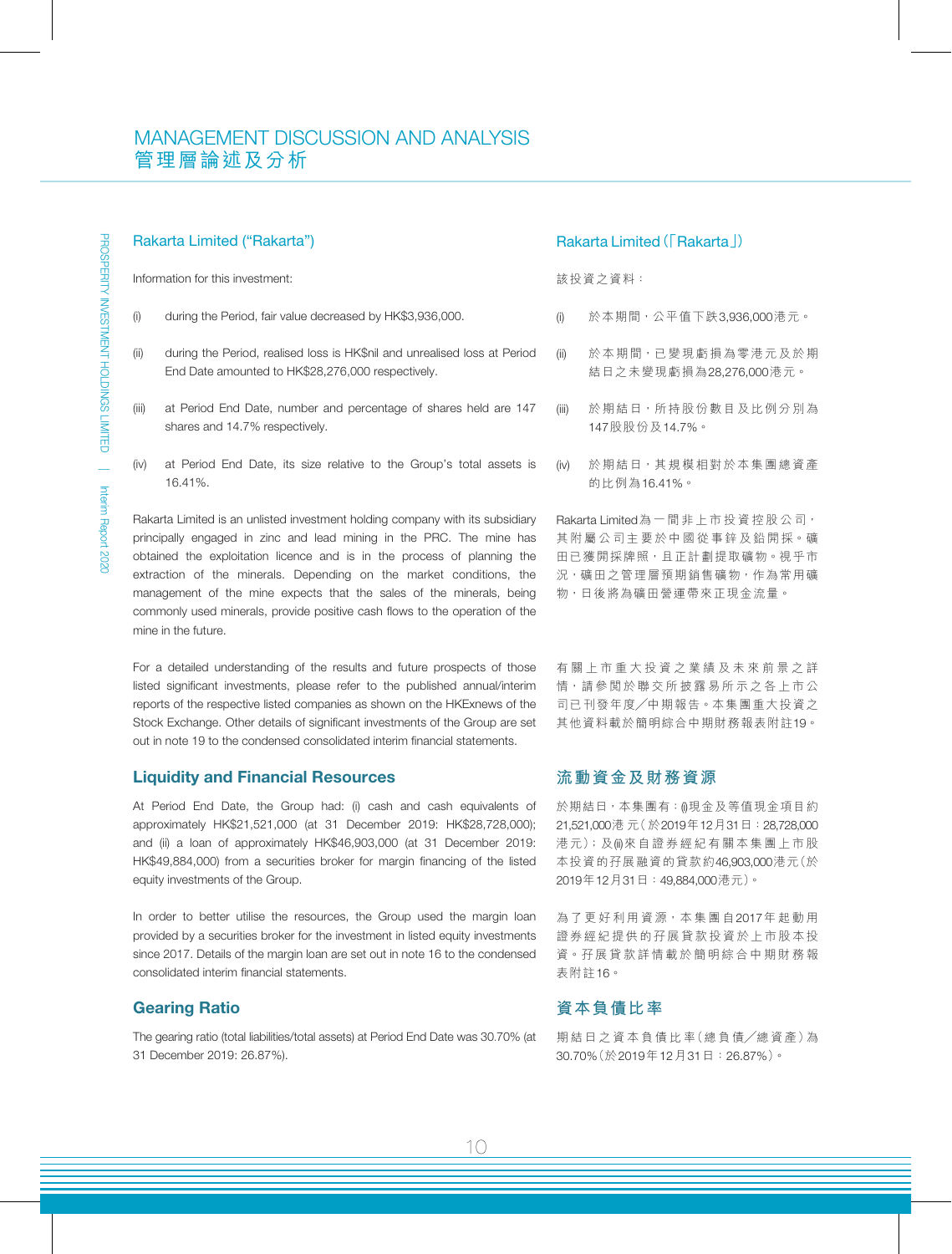#### Charges on Assets

Charges on assets of the Group are set out in note 16 to the condensed consolidated interim financial statements.

#### Contingent Liabilities

There is no contingent liability at Period End Date.

#### Exposure to Fluctuations in Exchange Rates and Related Hedges

During the Period, the investments of the Group were mainly denominated in HK\$, USD and RMB. Since HK\$ is pegged to USD, significant exposure is not expected in USD transactions and balances. During the Period, the bank and cash balances in RMB were not significant and the exposure to RMB is insignificant.

The Group does not have foreign exchange hedging policy. However, management monitors foreign exchange exposure and will consider hedging significant foreign currency exposure should the need arises.

#### Material Acquisitions and Disposals of Subsidiaries, Associates and Joint Ventures

During the Period, the Group did not have any material acquisitions and disposals of subsidiaries, associates and joint ventures.

#### Major Customers and Suppliers

Due to the business nature, the Group has no major customer and supplier. Therefore, there is no ageing analysis of the accounts receivable and accounts payable.

#### Capital Structure

It is the treasury policy in utilising Shareholders' fund and internal resources primarily for the investing activities and daily operations of the Group. In order to preserve resources for potential investments and daily operations, the Group may also borrow from third parties when the circumstances thought fit. Funds are mainly kept in HK\$ and will be translated into foreign currencies when necessary. The Group has no hedging policy.

Details of the margin loan are set out in note 16 to the condensed consolidated interim financial statements.

### **資產抵押**

本集團之資產抵押情況載列於簡明綜合中期 財務報表附註16。

#### **或然負債**

於期結日概無或然負債。

#### **匯率波動風險及相關對沖**

於本期間,本集團之投資主要以港元、美元及 人民幣計值。由於港元與美元掛鈎,預期以美 元計值之交易及結餘將不會面對重大風險。 本期間內,本集團以人民幣計值的銀行及現 金結餘並不重大,故人民幣的風險微不足道。

本集團並無外匯對沖政策。然而,管理層監控 外匯風險,並於有需求時考慮對沖重大外幣 風險。

#### **重 大 收 購 及 出 售 附 屬 公 司、聯 營 公司及合營企業**

於本期間,本集團並無任何重大收購及出售 附屬公司、聯營公司及合營企業。

#### **主要客戶及供應商**

由於業務性質,本集團並無主要客戶及供應 商。因此,並沒有應收賬及應付賬賬齡分析。

#### **資本架構**

財務政策為主要利用股東資金和內部資源用 於本集團的投資活動和日常運營。為了保存 足夠資源作為潛在投資及日常運營用途,本 集團亦可在情況合適時向第三方借款。資金 主要以港元存置,並會在有需要時轉換為外 幣。本集團並無對沖政策。

孖展貸款詳情載於簡明綜合中期財務報表附 註16。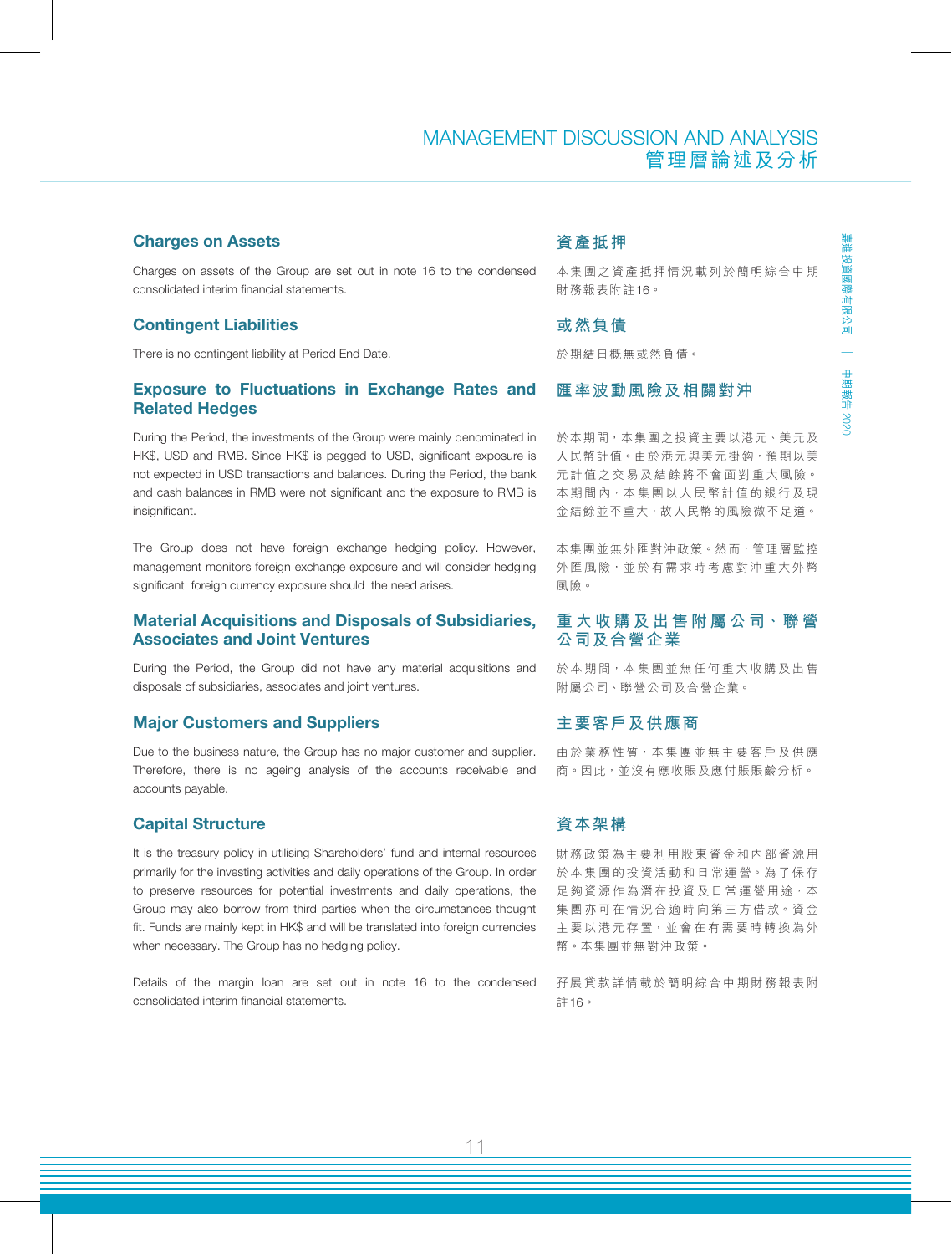#### Employee and Remuneration Policies

At Period End Date, the Group had 6 employees and 5 Directors. The remuneration packages of the employees and Directors include monthly salary, contribution to MPF Scheme, overtime payment, discretionary bonus and directors' fee. Remuneration policies of the Group is to reward the employees and the Directors with remuneration packages in accordance with the market situation and their performance from time to time. Remuneration Committee will meet at least once a year to review the remuneration policy and package of Directors and senior management of the Group. The remuneration of other employees is determined by the managing director of the Group. No Director or executive is involved in determining his/her own remuneration. The Group has participated in the MPF Scheme. The assets of the MPF Scheme are held separately from those of the Group in funds under the control of an independent trustee. Pursuant to the rules of the MPF Scheme and the policy of the Group, the Group and its employees are each required to make contributions to the MPF Scheme at 5% of their monthly relevant income. Forfeited contribution can be used to reduce future contribution of the Group. There was no forfeited contribution during the Period.

On-the-job training and continuous professional development are important elements to enhance the industry knowledge of the employees of the Group. The Group encourages employees to attend training courses and reimbursement will be made by the Group for those job-related training courses. Besides, the Group will purchase relevant reference materials for the employees' on-the-job reference.

### **Outlook**

For the rest of 2020, it is expected that COVID-19 should still be the major issue affecting the worldwide economy. Following the more understanding on and better preparation for dealing with COVID-19, its effect on worldwide economy maybe lower than that of the first half of 2020 and the worldwide economy may recover in the late 2020.

#### **僱員及薪酬政策**

於期結日,本集團有6名僱員及5名董事。僱員 及董事的薪酬待遇包括月度薪金、強積金計 劃供款、加班費、酌情花紅及董事袍金。本集 團之薪酬政策為獎勵僱員及董事,不時根據 市況及彼等之表現進行審閱。薪酬委員會將 至少每年舉行一次會議,以審閱董事及本集 團高級管理層的薪酬政策及待遇。其他僱員 的薪酬由本集團的董事總經理釐定。概無董 事或行政人員參與釐定其本身之薪酬。本集 團已參與強積金計劃。強積金計劃之資產在 獨立信託人控制之基金下與本集團之資產分 開持有。根據強積金計劃之規則及本集團的 政策,本集團及其僱員各自須按彼等每月之 相關收入向強積金計劃作出5%之供款。沒收 之供款可用作減少本集團未來之供款。本期 間並無所沒收之供款。

在職培訓及持續專業發展為加強本集團僱員 的行業知識的重要元素。本集團鼓勵僱員參 與培訓課程,並可就該等與工作相關的培訓 課程費用向本集團報銷。另外,本集團亦會購 入相關參考材料以供僱員在職參考之用。

### **展望**

於2020年餘 下 時 間 裡, 預 期COVID-19仍 將成為影響全球經濟的重大問題。隨著對 COVID-19的了解增多和預防措施的優化,其 對全球經濟的影響可能低於2020年上半年, 全球經濟可能在2020年末恢復。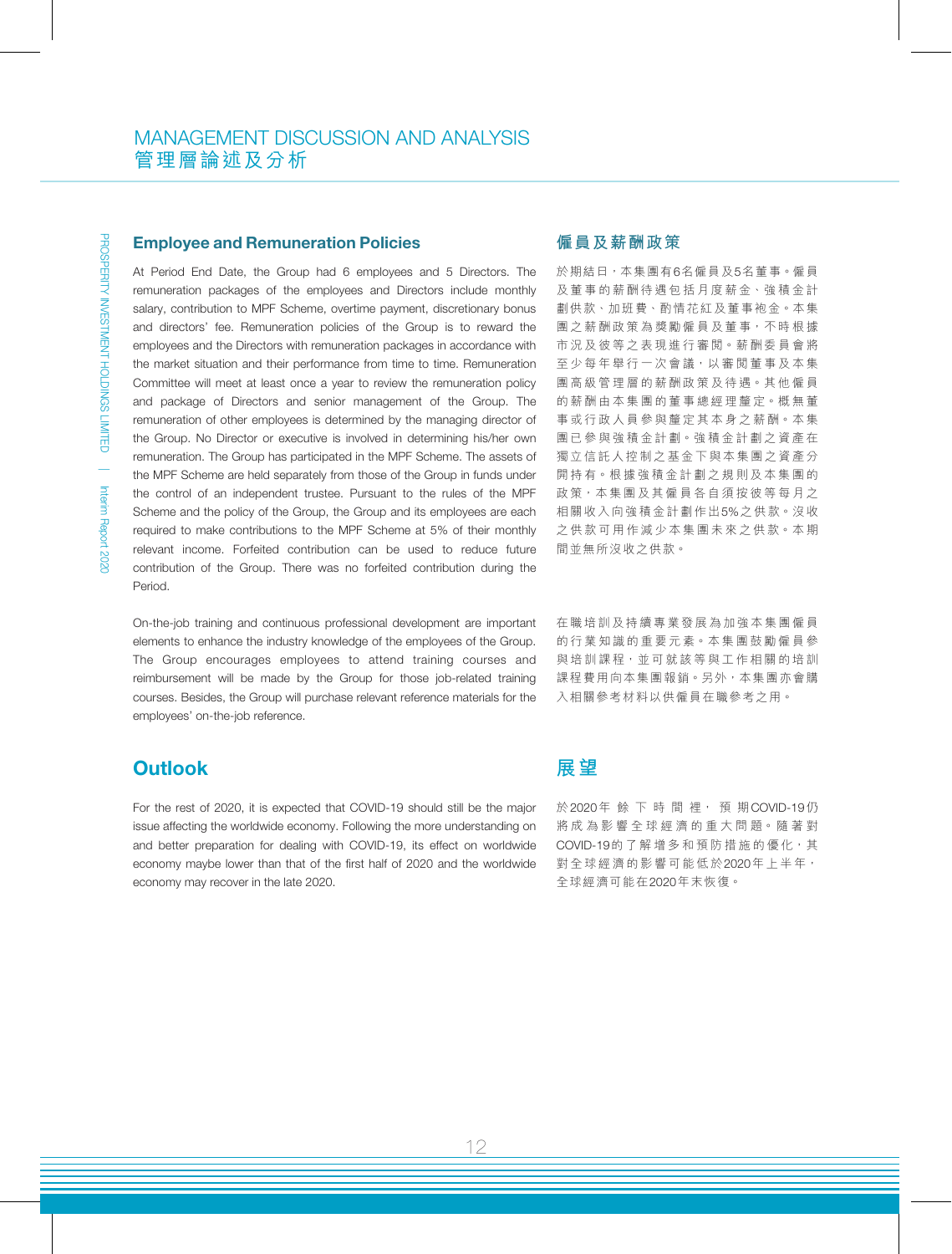中期報告

2020

#### Directors' and Chief Executive's Interests and Short Positions in Shares and Underlying Shares

At Period End Date, the interests and short positions of the Directors and the chief executive of the Company and any of their associates in the Shares and underlying Shares or any of its associated corporations (within the meaning of Part XV of the SFO) as recorded in the register required to be kept by the Company pursuant to Section 352 of the SFO or as otherwise notified to the Company and the Stock Exchange pursuant to the Model Code were as follows:

## **董事及最高行政人員於股份 及相關股份之權益及淡倉**

按本公司須根據證券及期貨條例第352 條而存 置之登記冊所記錄或按本公司及聯交所根據 標準守則獲知會,於期結日,董事及本公司最 高行政人員及任何彼等之聯繫人於股份及相 關股份或其任何相聯法團(定義見證券及期貨 條例第XV 部)中擁有之權益及淡倉如下:

#### Long positions in the Shares

#### **於股份之好倉**

|         |                                                                                         |      | <b>Personal</b><br>Interests* | <b>Family</b><br>Interests <sup>+</sup> | <b>Corporate</b><br>Interests <sup>#</sup> | <b>Total</b><br><b>Interests</b> | <b>Percentage of</b><br>issued share<br>capital of the<br><b>Company</b><br>佔本公司<br>已發行股本之 |
|---------|-----------------------------------------------------------------------------------------|------|-------------------------------|-----------------------------------------|--------------------------------------------|----------------------------------|--------------------------------------------------------------------------------------------|
|         | Name of Director                                                                        | 董事姓名 | 個人權益*                         | 家族權益+                                   | 公司權益#                                      | 總權益                              | 百分比                                                                                        |
|         | Lau Tom Ko Yuen                                                                         | 劉高原  |                               | 266,890,840                             | 266,890,840                                | 266,890,840<br>(Note)<br>(附註)    | 22.03%                                                                                     |
|         | Cheng Hairong                                                                           | 成海榮  | 9,370,000                     |                                         |                                            | 9,370,000                        | 0.78%                                                                                      |
| $\star$ | Beneficial owner                                                                        |      |                               |                                         | 實益擁有人<br>$^{\star}$                        |                                  |                                                                                            |
| $+$     | Interests of spouse                                                                     |      |                               |                                         | 配偶權益<br>$\ddot{}$                          |                                  |                                                                                            |
| $\#$    | Interests beneficially held by the company itself or through companies controlled by it |      |                               |                                         |                                            | 權益由公司本身或透過其控制之公司實益持有             |                                                                                            |

Note:

266,890,840 Shares were held by Favor Hero Investments Limited, a company controlled as to 51% by Sun Matrix Limited. Sun Matrix Limited was controlled as to 50% by Mr. Lau Tom Ko Yuen and 50% by Ms. Lan Yi, the spouse of Mr. Lau Tom Ko Yuen.

Save as disclosed above, at Period End Date, none of the Directors and chief executive of the Company nor their associates had or was deemed to have any interest or short position in the Shares or underlying Shares or any of its associated corporations as recorded in the register that required to be kept by the Company pursuant to Section 352 of the SFO or as otherwise notified to the Company and the Stock Exchange pursuant to the Model Code.

附註:

266,890,840股股份由Favor Hero Investments Limited持 有,而該公司則由Sun Matrix Limited控制51%權益。 Sun Matrix Limited由劉高原先生及藍一女士(劉高原 先生之配偶)各自控制50%權益。

除上文所披露者外,按本公司須根據證券及 期貨條例第352 條而存置之登記冊所記錄或按 本公司及聯交所根據標準守則另行獲知會, 於期結日,董事及本公司最高行政人員或彼 等之聯繫人概無擁有或被視為於股份或相關 股份或其任何相聯法團中擁有任何權益或淡 倉。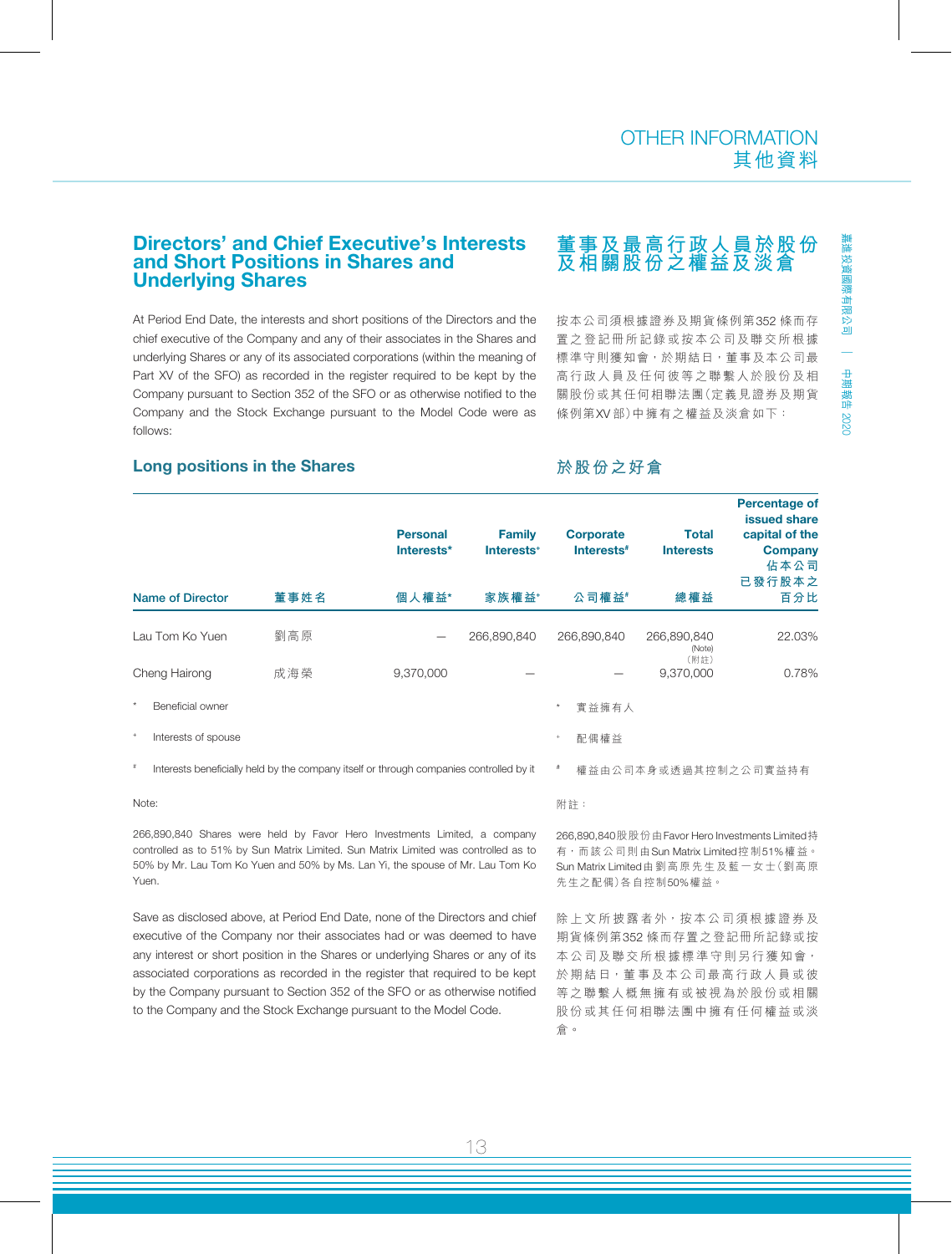# Substantial Shareholders

At Period End Date, the following persons had interests and short positions in the Shares and underlying Shares as recorded in the register required to be kept by the Company pursuant to Section 336 of the SFO:

#### Long positions in the Shares

## **主要股東**

按本公司須根據證券及期貨條例第336條而存 置之登記冊所記錄,於期結日,下列人士於股 份及相關股份中擁有權益及淡倉:

## **於股份之好倉**

|                                                         |                                                                                         |                        |                        |                      | <b>Percentage of</b><br>issued share |
|---------------------------------------------------------|-----------------------------------------------------------------------------------------|------------------------|------------------------|----------------------|--------------------------------------|
|                                                         |                                                                                         | <b>Family</b>          | <b>Corporate</b>       | <b>Total</b>         | capital of the                       |
|                                                         |                                                                                         | Interests <sup>+</sup> | Interests <sup>#</sup> | <b>Interests</b>     | <b>Company</b>                       |
|                                                         |                                                                                         |                        |                        |                      | 佔本公司                                 |
|                                                         |                                                                                         |                        |                        |                      | 已發行股本                                |
| <b>Name of Shareholder</b>                              | 股東名稱/姓名                                                                                 | 家族權益*                  | 公司權益#                  | 總權益                  | 之百分比                                 |
|                                                         |                                                                                         |                        |                        |                      |                                      |
| Favor Hero Investments                                  | Favor Hero Investments                                                                  |                        | 266,890,840            | 266,890,840          | 22.03%                               |
| Limited                                                 | Limited                                                                                 |                        |                        | (Note)               |                                      |
|                                                         |                                                                                         |                        |                        | (附註)                 |                                      |
| Sun Matrix Limited                                      | Sun Matrix Limited                                                                      |                        | 266,890,840            | 266,890,840          | 22.03%                               |
|                                                         |                                                                                         |                        |                        | (Note)               |                                      |
| Lau Tom Ko Yuen*                                        |                                                                                         |                        |                        | (附註)<br>266,890,840  | 22.03%                               |
|                                                         | 劉高原*                                                                                    | 266,890,840            | 266,890,840            |                      |                                      |
|                                                         |                                                                                         |                        |                        | (Note)<br>(附註)       |                                      |
| Lan Yi                                                  | 藍一                                                                                      | 266,890,840            | 266,890,840            | 266,890,840          | 22.03%                               |
|                                                         |                                                                                         |                        |                        | (Note)               |                                      |
|                                                         |                                                                                         |                        |                        | (附註)                 |                                      |
| Glory Avenue Limited                                    | Glory Avenue Limited                                                                    |                        | 266,890,840            | 266,890,840          | 22.03%                               |
|                                                         |                                                                                         |                        |                        | (Note)               |                                      |
|                                                         |                                                                                         |                        |                        | (附註)                 |                                      |
| Silvery Fortune Holdings                                | 銀富控股                                                                                    |                        | 266,890,840            | 266,890,840          | 22.03%                               |
| Limited                                                 | 有限公司                                                                                    |                        |                        | (Note)               |                                      |
|                                                         |                                                                                         |                        |                        | (附註)                 |                                      |
| Liu Min                                                 | 劉敏                                                                                      |                        | 266,890,840            | 266,890,840          | 22.03%                               |
|                                                         |                                                                                         |                        |                        | (Note)               |                                      |
|                                                         |                                                                                         |                        |                        | (附註)                 |                                      |
| $\begin{array}{c} + \end{array}$<br>Interests of spouse |                                                                                         |                        |                        |                      |                                      |
|                                                         |                                                                                         |                        | 配偶權益                   |                      |                                      |
| $\#$                                                    | Interests beneficially held by the company itself or through companies controlled by it |                        | $\#$                   | 權益由公司本身或透過其控制之公司實益持有 |                                      |
| Company.                                                | Mr. Lau Tom Ko Yuen is a non-executive Director and Deputy Chairman of the              |                        | $\star$                | 劉高原先生為本公司非執行董事及副主席。  |                                      |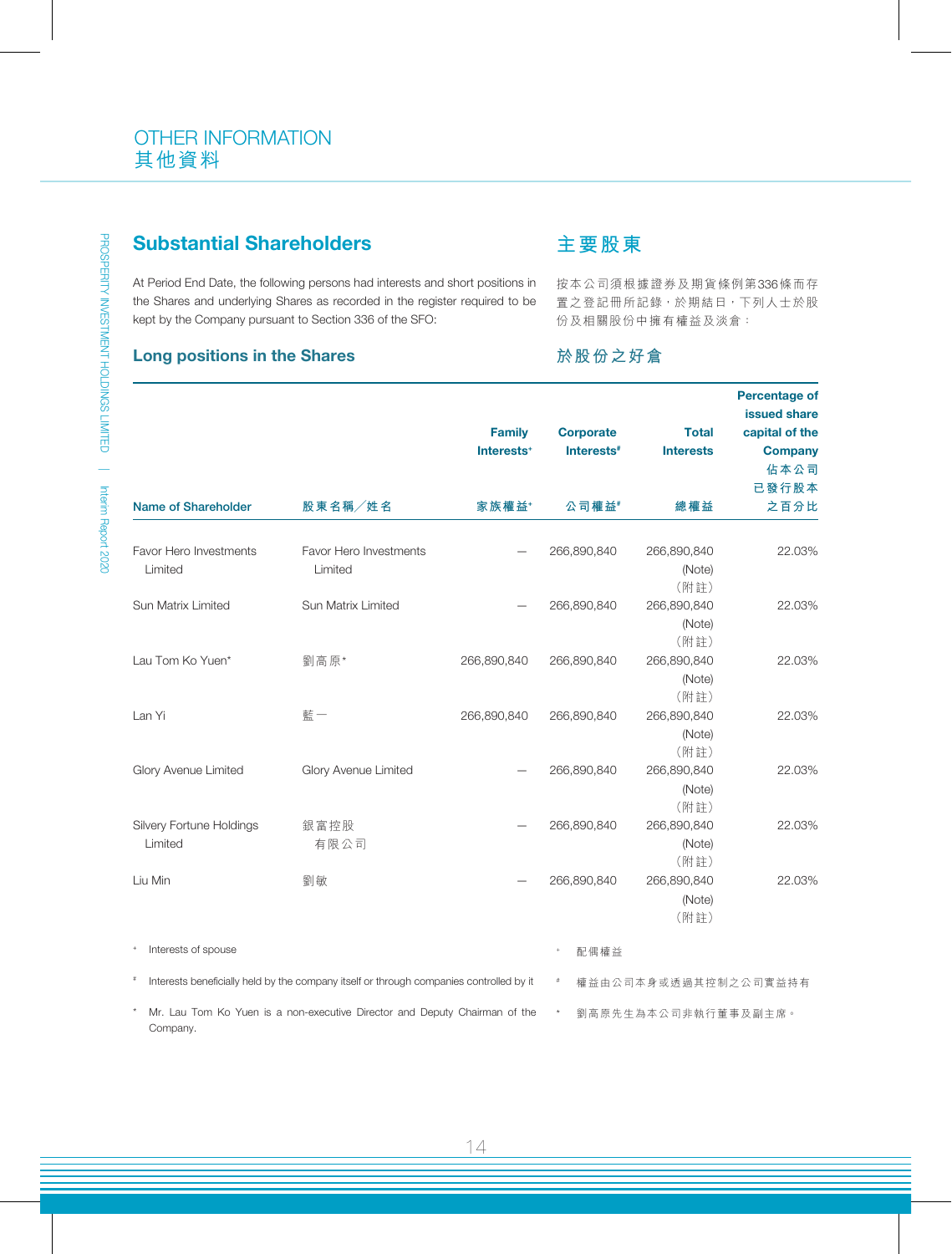#### Note:

Favor Hero Investments Limited was controlled as to 51% by Sun Matrix Limited and as to 49% by Glory Avenue Limited. Sun Matrix Limited was controlled as to 50% by Mr. Lau Tom Ko Yuen and 50% by Ms. Lan Yi, the spouse of Mr. Lau Tom Ko Yuen. Glory Avenue Limited was wholly controlled by Silvery Fortune Holdings Limited which was wholly controlled by Mr. Liu Min.

Save as disclosed above, at Period End Date, the Directors were not aware of any other person who had an interest or short position in the Shares or underlying Shares as recorded in the register that required to be kept by the Company pursuant to Section 336 of the SFO and/or were directly or indirectly interested in 5% or more of the nominal value of the share capital carrying rights to vote in all circumstances at general meetings of any other members of the Group.

### Directors' Rights to Acquire Shares

At no time during the Period was the Company or any of its subsidiaries, a party to any arrangements to enable the Directors to acquire benefits by means of the acquisition of shares in or debentures of the Company or any other body corporate and neither the Directors nor the chief executive, nor any of their spouses or children under the age of 18, had any right to subscribe for the securities of the Company.

#### Purchase, Sale or Redemption of Shares of the Company

Neither the Company nor any of its subsidiaries purchased, sold or redeemed any of the Shares during the Period.

#### 附註:

Favor Hero Investments Limited 由 Sun Matrix Limited 及 Glory Avenue Limited分別控制51%及49%權 益。Sun Matrix Limited由劉高原先生及藍一女士(劉高原先生 之配偶)各自控制50%權益。Glory Avenue Limited則由 劉敏先生全權控制之銀富控股有限公司全權控制。

除上文所披露者外,按本公司須根據證券及 期貨條例第336條而存置之登記冊所記錄,於 期結日, 就董事所知, 並無任何其他人士於股 份或相關股份中擁有權益或淡倉,及╱或直接 或間接擁有附有在一切情況下可於本集團任 何其他成員公司之股東大會上投票之權利之 股本面值5%或以上之權益。

### **董事購買股份之權利**

本公司或其任何附屬公司於本期間內任何時 間並無訂立任何安排,使董事可藉購入本公 司或任何其他法人團體之股份或債權證而獲 益,而各董事、最高行政人員、任何彼等之配 偶或18歲以下子女亦無擁有可認購本公司證 券之任何權利。

### **購買、出售或贖回本公司股份**

本公司或其任何附屬公司於本期間內概無購 買、出售或贖回任何股份。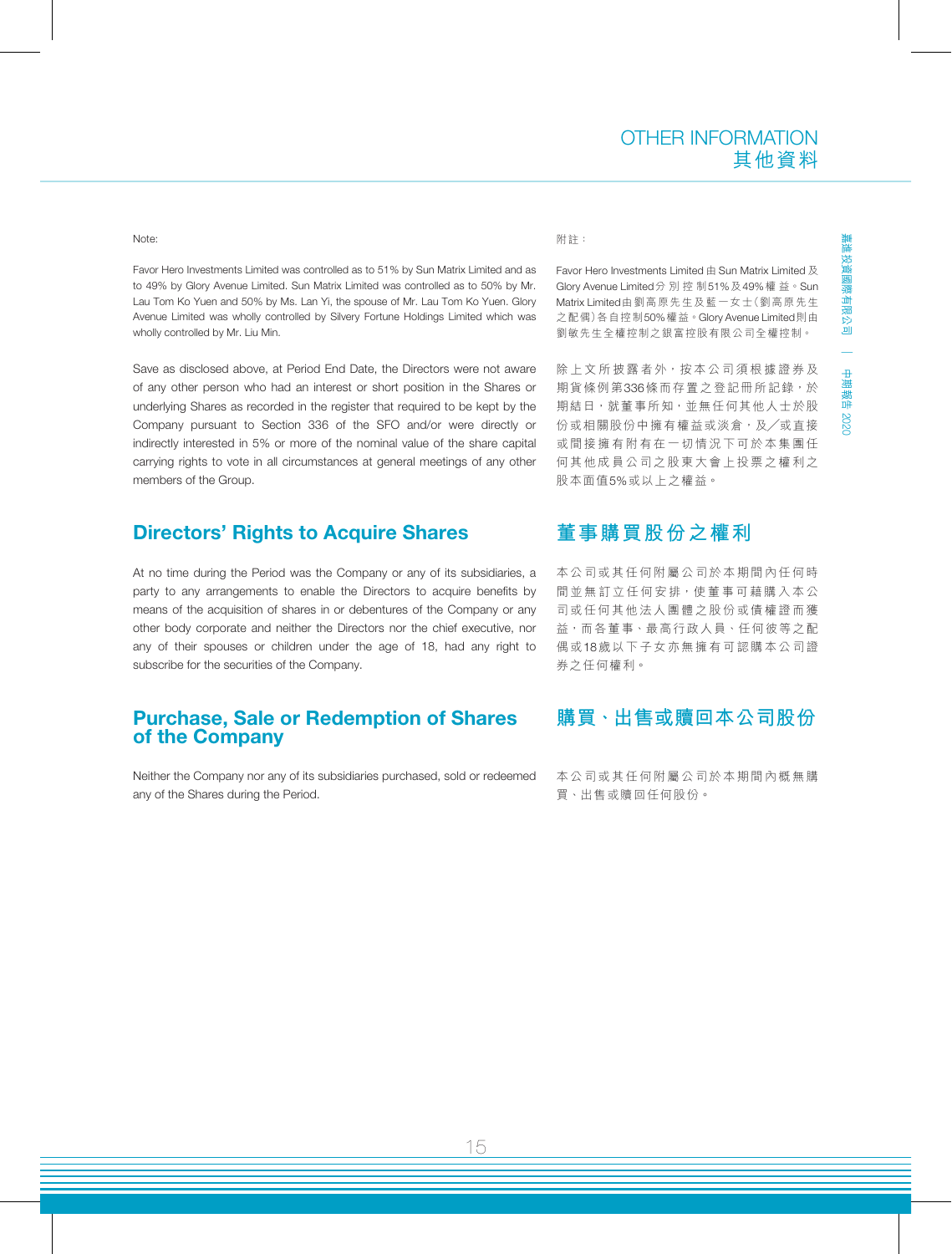#### Corporate Governance

During the Period, the Company complied with the code provisions in the CG Code except for the following deviation:

Under the code provision A.2.1 of the CG Code, the roles of chairman and chief executive officer should be separated and should not be performed by the same individual. Being the only executive Director, Mr. Cheng Hairong, the chairman of the Company, has assumed the role of chief executive officer of the Company as well. The Board believes that in light of the nature and scale of the Group's business operations, it is in the interest of the Group for Mr. Cheng Hairong to be the chairman and assume the role of chief executive officer of the Company at the same time, as it helps to ensure consistent leadership within the Group and enables more effective and efficient overall strategic planning for the Group. The Board considers that the balance of power and authority for the present arrangement will not be impaired and this structure will enable the Company to make and implement decisions promptly and effectively.

### Audit Committee

The audit committee comprises three INEDs, namely Mr. Lui Siu Tsuen, Richard, Mr. Feng Nien Shu and Ms. Wong Lai Kin, Elsa. The audit committee reviewed with the management the accounting principles and practices adopted by the Group and discussed auditing, internal control and financial reporting matters including the review of the unaudited condensed consolidated interim financial statements for the Period.

The unaudited condensed consolidated interim financial statements has also been reviewed by the Company's independent auditor, Grant Thornton Hong Kong Limited in accordance with Hong Kong Standard on Review Engagements 2410, "Review of Interim Financial Information Performed by the Independent Auditor of the Entity" ("HKSRE 2410") issued by the HKICPA.

## **企業管治**

於本期間,本公司已遵守企管守則之守則條 文,惟以下偏離者除外:

根據企管守則之守則條文第A.2.1條,主席及 行政總裁之職務應予以區分,並不應由同一 人擔任。本公司主席成海榮先生作為唯一的 執行董事,亦擔任本公司行政總裁一職的角 色。董事會相信,就本集團業務運作的性質及 規模而言,由於此安排有助確保本集團的領 導方針一致並使本集團整體戰略規劃更具效 益及效率,故成海榮先生擔任本公司主席及 行政總裁一職的角色符合本集團利益。董事 會認為目前的安排將不會削弱權力及授權制 衡,而此架構亦將令本公司得 以及時及有效 地作出並實行決策。

## **審核委員會**

審核委員會由三名獨立非執行董事,即呂兆 泉先生、酆念叔先生及黃麗堅女士組成。審核 委員會與管理層已審閱本集團所採納之會計 原則及常規,並商討審核、內部監控及財務申 報事宜,包括審閱本期間之未經審核簡明綜 合中期財務報表。

未經審核簡明綜合中期財務報表亦已由本公 司之獨立核數師,致同(香港)會計師事務所有 限公司,根據香港會計師公會頒佈的香港審 閱準則第2410號「由實體的獨立核數師執行中 期財務資料審閱」(「香港審閱準則第2410號」) 進行審閱。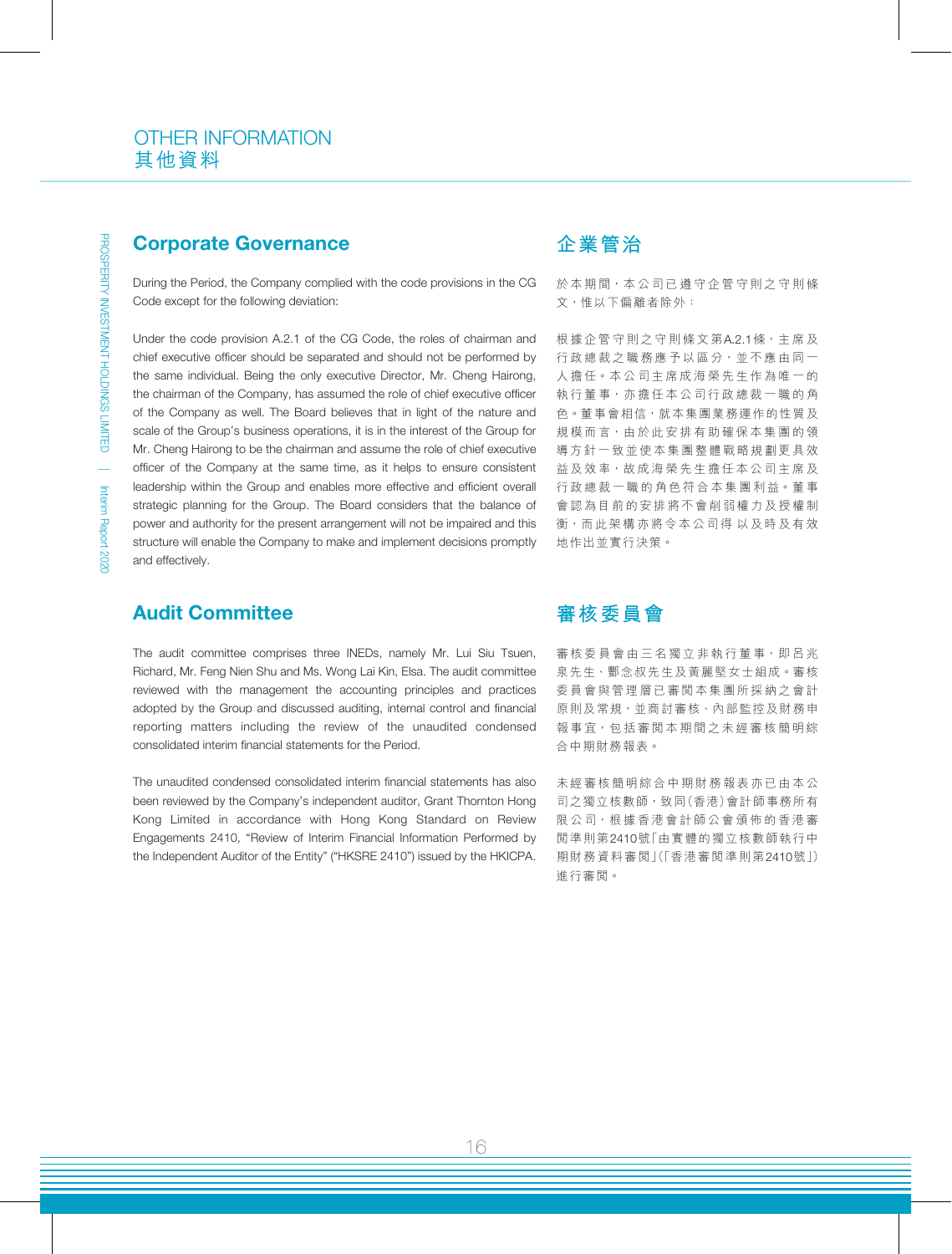### Model Code for Securities Transactions by **Directors**

The Company has adopted the Model Code as the codes of conduct regarding securities transactions by Directors and by relevant employees of the Company. All Directors have confirmed, following specific enquiries by the Company, that they fully complied with the Model Code and its code of conduct regarding directors' securities transactions throughout the Period.

## Board of Directors

As at the date of this report, the Board comprises one executive Director, namely Mr. Cheng Hairong, one non-executive Director, namely Mr. Lau Tom Ko Yuen, and three INEDs, namely Mr. Lui Siu Tsuen, Richard, Mr. Feng Nien Shu and Ms. Wong Lai Kin, Elsa.

On 10 June 2020, Mr. Lau Tom Ko Yuen resigned as the deputy chairman and executive director of South Shore Holdings Limited (577.HK).

On 21 December 2017, all Directors have entered into appointment letters with the Company for a term commencing from 21 December 2017 and continuing until termination by either party by not less than three months prior written notice or any time agreed by both parties. They are subject to the requirement that one third of all the Directors shall retire from office by rotation at each annual general meeting pursuant to the Bye-Laws of the Company.

During the Period, the executive Director and non-executive Director have not received remuneration from the Company and each of the INEDs is entitled to a director's fee of HK\$100,000 per annum (2019 Period: HK\$80,000 per annum) which was determined with reference to their duties and the prevailing market conditions.

## **董事進行證券交易之標準 守則**

本公司已採納標準守則作為有關本公司董事 及相關僱員進行證券交易之操守守則。經本 公司作出具體查詢後,全體董事已確認彼等 於本期間內一直全面遵守標準守則及其董事 進行證券交易的操守守則。

## **董事會**

於本報告日期,董事會由一名執行董事成海 榮先生,一名非執行董事劉高原先生,以及三 名獨立非執行董事呂兆泉先生、酆念叔先生 及黃麗堅女士組成。

於2020年6月10日,劉高原先生辭去南岸集團 有限公司(577.HK)的副主席兼執行董事職務。

於2017年12月21日,全 體 董 事 與 本 公 司 訂 立 委任函,任期由2017年12月21日起計並繼續 擔任,直至任何一方透過發出不少於三個月 或雙方協定之任何時間之事先書面通知予以 終止為止。根據本公司之公司細則,彼等須遵 守全體董事之三分之一須於每屆股東週年大 會上輪值退任之規定。

於本期間內,執行董事及非執行董事並無自 本公司收取酬金,而各獨立非執行董事有權 收取之董事袍金為每年100,000港 元(2019期 間:每 年80,000港 元)。各 獨 立 非 執 行 董 事 之 董事袍金經參照其職責及現行市況釐定。

嘉進投資國際有限公司

中期報告

2020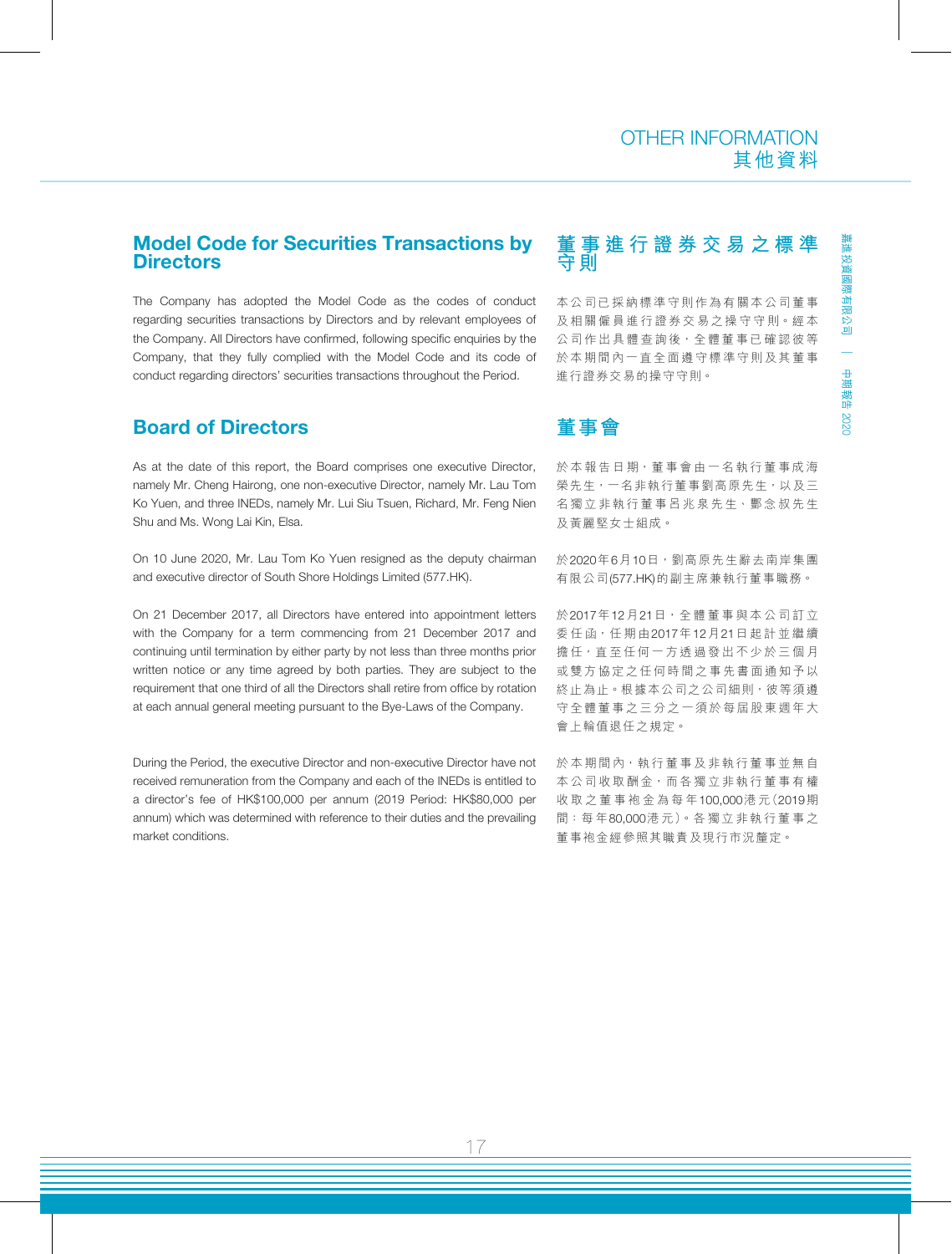## INDEPENDENT REVIEW REPORT 獨立審閱報告



C Grant Thornton 致同

To the board of directors of Prosperity Investment Holdings Limited *(incorporated in the Bermuda with limited liability)*

## Introduction

We have reviewed the interim financial information set out on pages 20 to 45 which comprises the condensed consolidated statement of financial position of Prosperity Investment Holdings Limited and its subsidiaries (together, the "Group") as at 30 June 2020, and the related condensed consolidated statement of profit or loss and other comprehensive income, condensed consolidated statement of changes in equity and condensed consolidated statement of cash flows for the six-month period then ended, and other explanatory notes. The Rules Governing the Listing of Securities on The Stock Exchange of Hong Kong Limited require the preparation of a report on interim financial information to be in compliance with the relevant provisions thereof and Hong Kong Accounting Standard 34 "Interim Financial Reporting" ("HKAS 34") issued by the Hong Kong Institute of Certified Public Accountants ("HKICPA"). The directors are responsible for the preparation and presentation of this interim financial information in accordance with HKAS 34.

Our responsibility is to express a conclusion on this interim financial information based on our review, and to report our conclusion solely to you, as a body, in accordance with our agreed terms of engagement, and for no other purpose. We do not assume responsibility towards or accept liability to any other person for the contents of this report.

## Scope of Review

We conducted our review in accordance with Hong Kong Standard on Review Engagements 2410, "Review of Interim Financial Information Performed by the Independent Auditor of the Entity" ("HKSRE 2410") issued by the HKICPA. A review of interim financial information consists of making inquiries, primarily of persons responsible for financial and accounting matters, and applying analytical and other review procedures. A review is substantially less in scope than an audit conducted in accordance with Hong Kong Standards on Auditing and consequently does not enable us to obtain assurance that we would become aware of all significant matters that might be identified in an audit. Accordingly, we do not express an audit opinion.

#### **致:嘉進投資國際有限公司董事會**

(於百慕達註冊成立的有限公司)

# **引言**

我們已審閱列載於第20至45頁嘉進投資國際 有限公司及其附屬公司(統稱「貴集團」)的中 期財務資料, 其中包括於2020年6月30日的簡 明綜合財務狀況表以及截至該日止六個月期 間的相關簡明綜合損益及其他全面收益表、 簡明綜合權益變動表和簡明綜合現金流量 表,及其他附註解釋。香港聯合交易所有限公 司證券上市規則規定,中期財務資料報告的 编製必須符合以上規則的有關條文以及香港 會計師公會(「香港會計師公會」)頒佈的香港 會計準則第34 號「中期財務報告」(「香港會計 準則第34號」)。董事須負責根據香港會計準則 第34號編製及列報本中期財務資料。

我們的責任是根據我們的審閱對本中期財務 資料作出結論,並按照委聘之約定條款僅向 整體董事會報告我們的結論,除此之外,本報 告別無其他目的。我們不會就本報告的內容 向任何其他人士負上或承擔任何責任。

#### **審閱範圍**

我們已根據香港會計師公會頒佈的香港審閱 準則第2410號「由實體的獨立核數師執行中期 財務資料審閱」(「 香港審閱準則第2410號」)進 行審閱。審閱中期財務資料包括主要向負責 財務和會計事務的人員作出查詢,及應用分 析性和其他審閱程序。審閱的範圍遠較根據 香港審計準則進行審核的範圍為小,故不能 令我們可保證我們將知悉在審核中可能被發 現的所有重大事項。因此,我們不會發表審核 意見。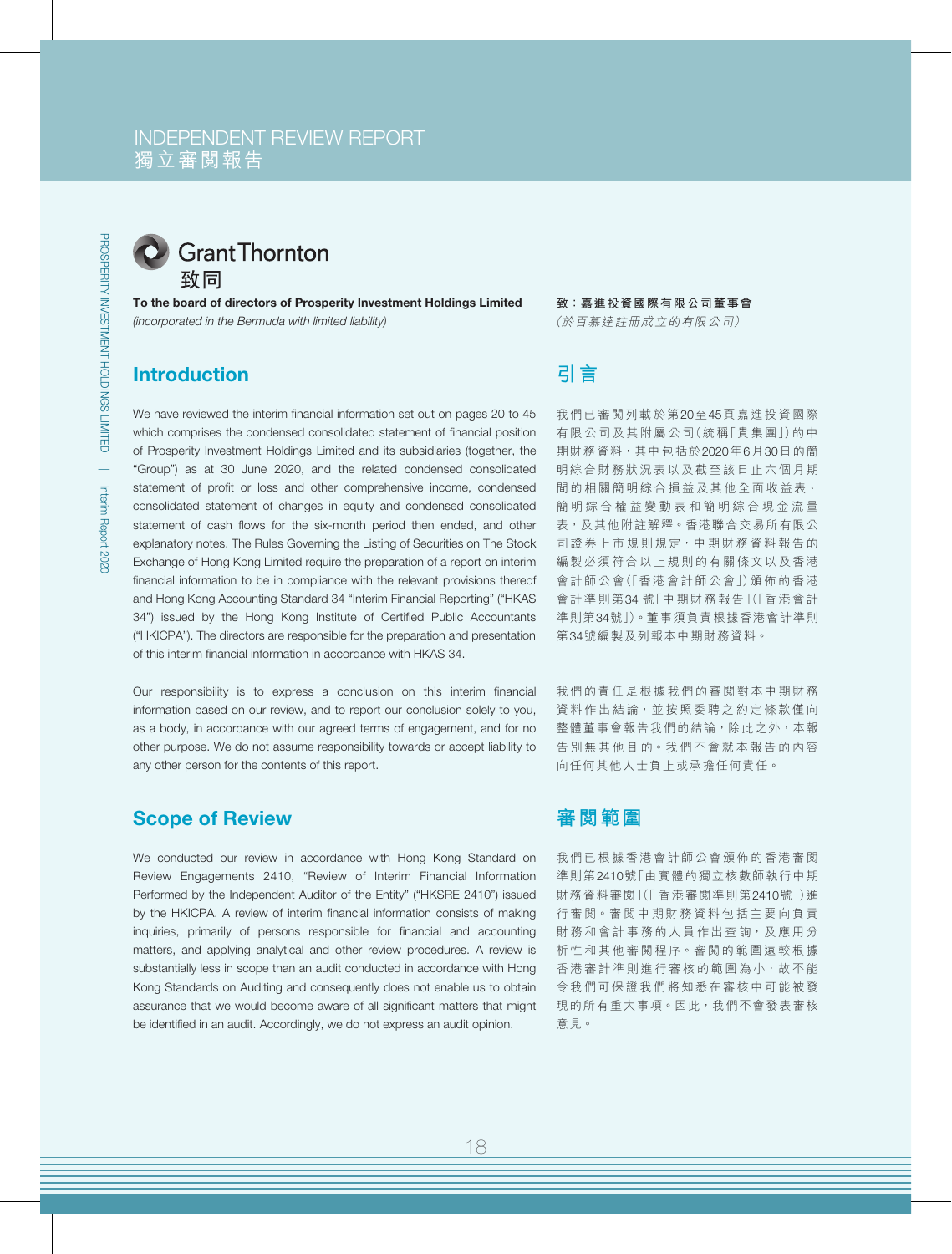## **Conclusion**

Based on our review, nothing has come to our attention that causes us to believe that the interim financial information of the Group is not prepared, in all material respects, in accordance with HKAS 34.

## Other Matters

Without qualifying our review conclusion, we draw attention to the fact that the condensed consolidated statement of profit or loss and other comprehensive income, the condensed consolidated statement of changes in equity and the condensed consolidated statement of cash flows for the sixmonths period ended 30 June 2019 and the relevant explanatory notes included in this interim financial information have not been reviewed in accordance with HKSRE 2410.

# **結論**

按照我們的審閲,我們並無發現任何事項,令 我們相信 貴集團的中期財務資料在各重大 方面未有根據香港會計準則第34號編製。

嘉進投資國際有限公司

嘉進投資國際有限公司

|

中期報告

2020

# **其他事項**

在並無對我們的審閱結論作出保留意見的情 況下, 我們謹請 閣下垂注載入本中期財務資 料的截至2019年6月30日止六個月的簡明綜 合損益及其他全面收益表、簡明綜合權益變 動表及簡明綜合現金流量表以及相關闡釋附 註,並未根據香港審閱準則第2410號進行審 閱。

#### Grant Thornton Hong Kong Limited

*Certified Public Accountants* Level 12 28 Hennessy Road Wanchai Hong Kong

28 August 2020

Lam Yau Hing Practising Certificate No.: P06622

#### **致同(香港)會計師事務所有限公司** 執業會計師 香港

灣仔 軒尼詩道28號 12 樓

2020年8月28日

林友鑫 執業證書編號:P06622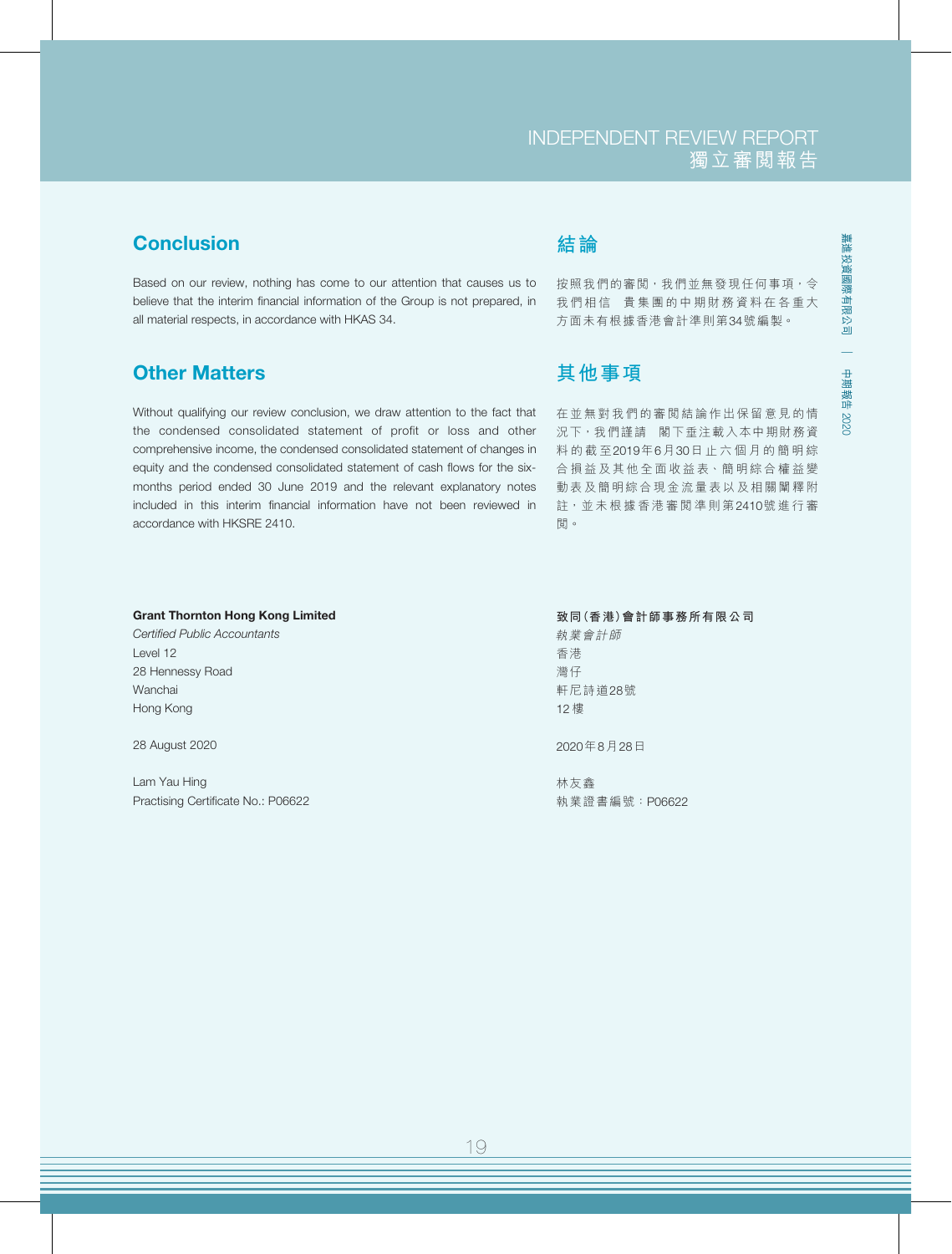## CONDENSED CONSOLIDATED STATEMENT OF PROFIT OR LOSS AND OTHER COMPREHENSIVE INCOME 簡明綜合損益及其他全面收益表

For the six months ended 30 June 2020 截至2020年6月30日止六個月

|                                                                                                                                                                                                                      |                                                                |                    | For the six months<br>ended 30 June<br>截至6月30日止六個月                |                                                             |
|----------------------------------------------------------------------------------------------------------------------------------------------------------------------------------------------------------------------|----------------------------------------------------------------|--------------------|-------------------------------------------------------------------|-------------------------------------------------------------|
|                                                                                                                                                                                                                      |                                                                | <b>Notes</b><br>附註 | 2020<br><b>HK\$'000</b><br>千港元<br>(unaudited)<br>(未經審核)           | 2019<br><b>HK\$'000</b><br>千港元<br>(unaudited)<br>(未經審核)     |
| Gross proceeds from operation                                                                                                                                                                                        | 營運所得款項總額                                                       | 6                  | 9,636                                                             | 6,734                                                       |
| Revenue<br>Other gains and losses<br>Other income - Government grant<br>Bank interest income<br>Administrative expenses<br>Investment management expenses<br>Finance costs                                           | 收入<br>其他收益及虧損<br>其他收入一政府補助<br>銀行利息收入<br>行政開支<br>投資管理開支<br>財務成本 | 6<br>7<br>8        | 2,142<br>(19, 850)<br>162<br>1<br>(5, 108)<br>(3,600)<br>(2, 214) | 2,440<br>(24, 355)<br>160<br>(6,400)<br>(3,600)<br>(2, 115) |
| Loss before income tax<br>Income tax expense                                                                                                                                                                         | 除所得税前虧損<br>所得税開支                                               | 9                  | (28, 467)                                                         | (33, 870)                                                   |
| Loss for the period attributable to<br>owners of the Company                                                                                                                                                         | 本公司擁有人應佔期間虧損                                                   | 10                 | (28, 467)                                                         | (33, 870)                                                   |
| Other comprehensive expense<br>for the period<br>Item that will not be reclassified<br>subsequently to profit or loss:<br>Fair value loss on financial assets at fair<br>value through other comprehensive<br>income | 期間其他全面開支<br>後續不會重新分類至損益的<br>項目:<br>按公平值計入其他全面收益之<br>金融資產公平值虧損  |                    | (3,936)                                                           | (13, 322)                                                   |
| Total comprehensive expense for the<br>period attributable to owners of the<br>Company                                                                                                                               | 本公司擁有人應佔本期間全面<br>開支總額                                          |                    | (32, 403)                                                         | (47, 192)                                                   |
| Loss per share<br>- Basic (HK cents)                                                                                                                                                                                 | 每股虧損<br>一基本(港仙)                                                | 11                 | (2.35)                                                            | (2.80)                                                      |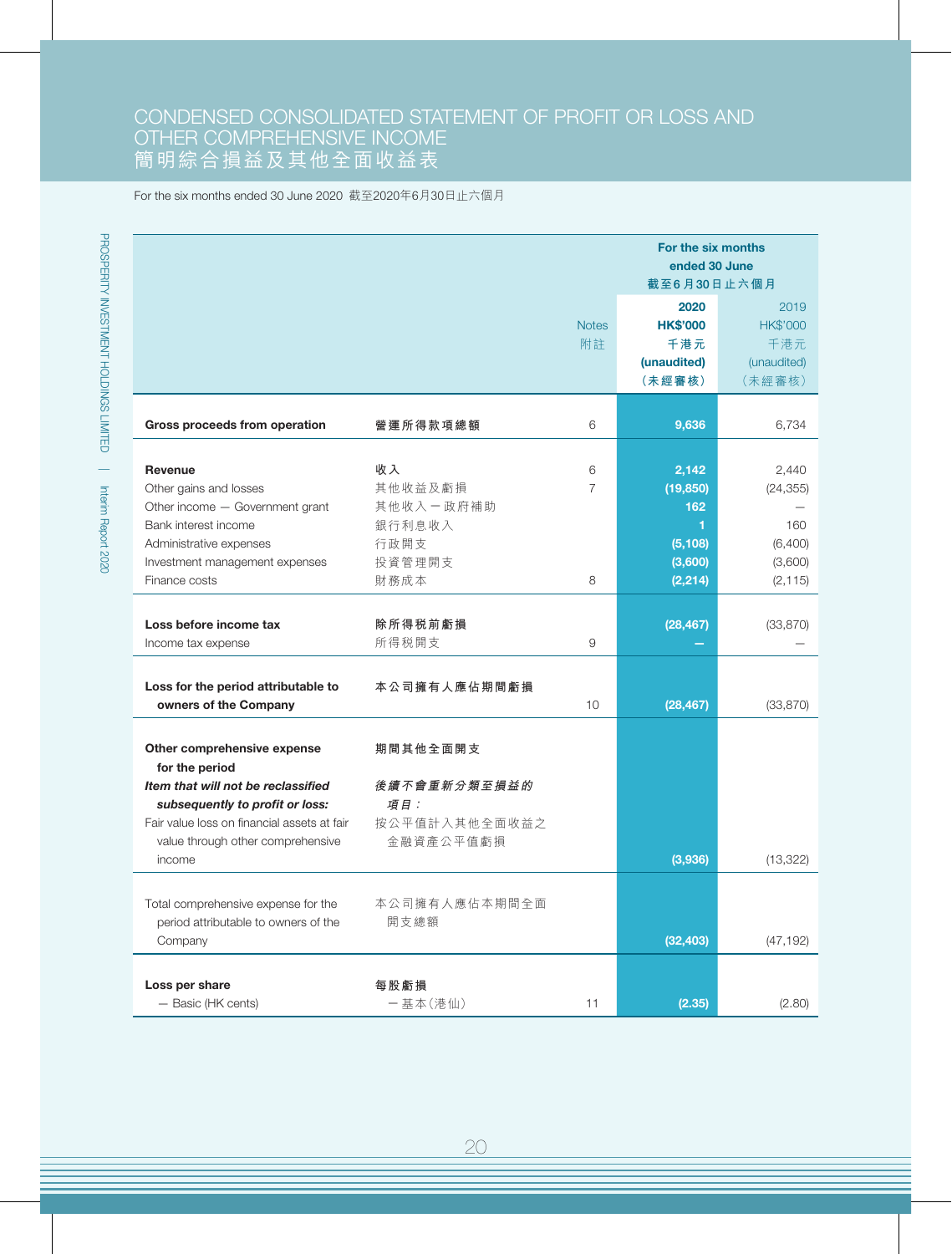## CONDENSED CONSOLIDATED STATEMENT OF FINANCIAL POSITION 簡明綜合財務狀況表

At 30 June 2020 於2020年6月30日

|                                              |               |              | At              | At              |
|----------------------------------------------|---------------|--------------|-----------------|-----------------|
|                                              |               |              | 30 June         | 31 December     |
|                                              |               |              | 2020            | 2019            |
|                                              |               |              | 於               | 於               |
|                                              |               |              | 2020年           | 2019年           |
|                                              |               |              | 6月30日           | 12月31日          |
|                                              |               | <b>Notes</b> | <b>HK\$'000</b> | <b>HK\$'000</b> |
|                                              |               | 附註           | 千港元             | 千港元             |
|                                              |               |              | (unaudited)     | (audited)       |
|                                              |               |              | (未經審核)          | (經審核)           |
|                                              |               |              |                 |                 |
| <b>ASSETS AND LIABILITIES</b>                | 資產及負債         |              |                 |                 |
|                                              |               |              |                 |                 |
| <b>Non-current assets</b>                    | 非流動資產         |              |                 |                 |
| Plant and equipments                         | 廠房及設備         | 13           | 401             | 619             |
| Right-of-use assets                          | 使用權資產         | 13           | 326             | 490             |
| Financial assets at fair value through       | 按公平值計入其他全面收益之 |              |                 |                 |
| other comprehensive income                   | 金融資產          | 14           | 25,770          | 29,706          |
| Financial assets at fair value through       | 按公平值計入損益之金融資產 |              |                 |                 |
| profit or loss                               |               | 14           | 16,024          | 21,222          |
|                                              |               |              |                 |                 |
|                                              |               |              | 42,521          | 52,037          |
|                                              |               |              |                 |                 |
| <b>Current assets</b>                        | 流動資產          |              |                 |                 |
| Financial assets at fair value through       | 按公平值計入損益之金融資產 |              |                 |                 |
| profit or loss                               |               | 14           | 85,802          | 106,100         |
| Other receivables                            | 其他應收賬項        | 15           | 7,181           | 6,240           |
| Cash held by securities brokers              | 證券經紀持有之現金     |              | 5,462           | 2,280           |
| Bank balances and cash                       | 銀行結餘及現金       |              | 16,059          | 26,448          |
|                                              |               |              |                 |                 |
|                                              |               |              | 114,504         | 141,068         |
|                                              |               |              |                 |                 |
| <b>Current liabilities</b>                   | 流動負債          |              |                 |                 |
| Loan from a securities broker                | 來自證券經紀的貸款     | 16           | 46,903          | 49,884          |
| Other payable and accruals                   | 其他應付賬項及應計賬項   |              | 965             | 1,500           |
| Lease liabilities                            | 租賃負債          |              | 345             | 330             |
|                                              |               |              |                 |                 |
|                                              |               |              | 48,213          | 51,714          |
|                                              |               |              |                 |                 |
| <b>Net current assets</b>                    | 流動資產淨值        |              | 66,291          | 89,354          |
|                                              |               |              |                 |                 |
| <b>Total assets less current liabilities</b> | 總資產減流動負債      |              | 108,812         | 141,391         |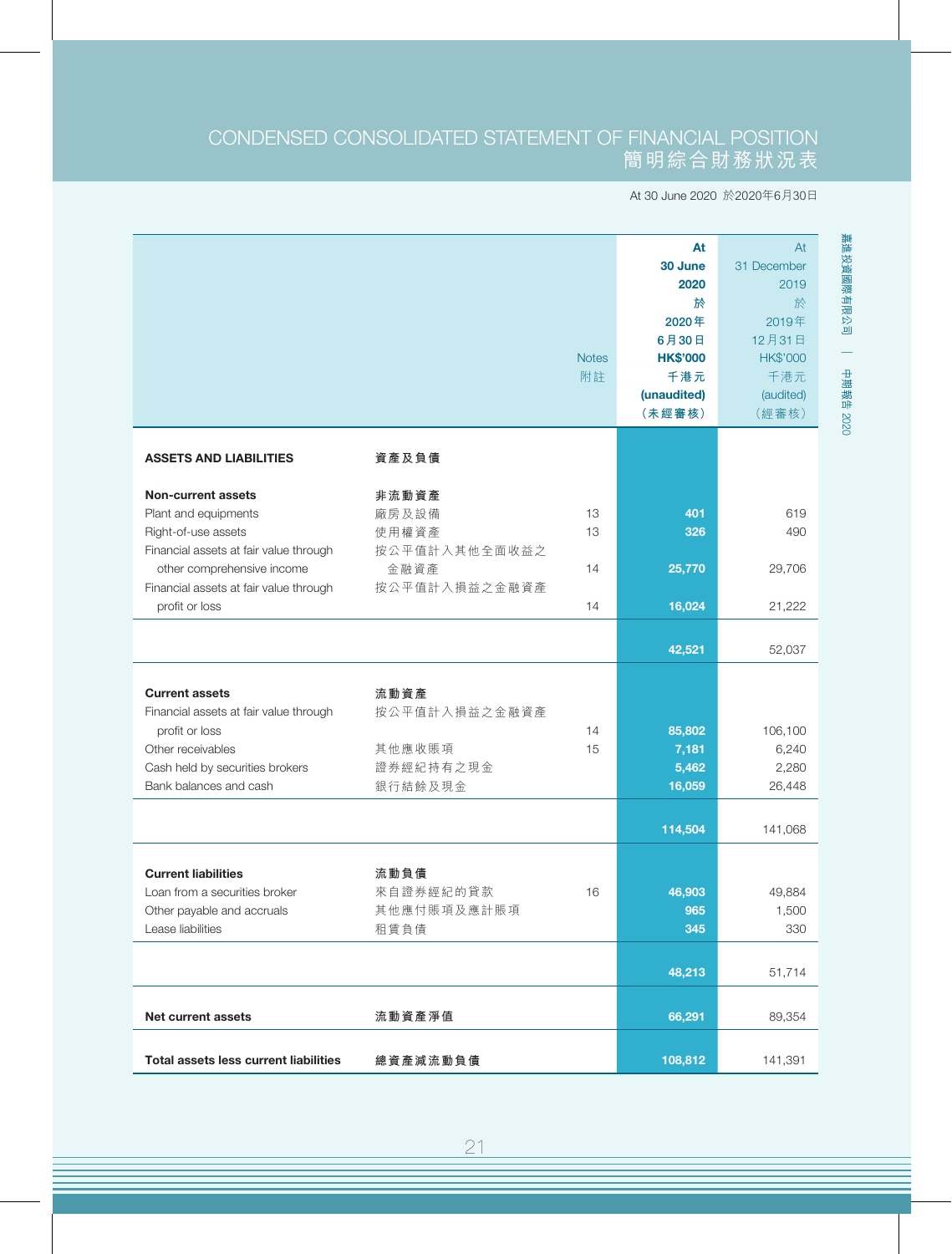# CONDENSED CONSOLIDATED STATEMENT OF FINANCIAL POSITION 簡明綜合財務狀況表

#### At 30 June 2020 於2020年6月30日

|                                  |            |              | At              | At              |
|----------------------------------|------------|--------------|-----------------|-----------------|
|                                  |            |              | 30 June         | 31 December     |
|                                  |            |              | 2020            | 2019            |
|                                  |            |              | 於               | 於               |
|                                  |            |              | 2020年           | 2019年           |
|                                  |            |              | 6月30日           | 12月31日          |
|                                  |            | <b>Notes</b> | <b>HK\$'000</b> | <b>HK\$'000</b> |
|                                  |            | 附註           | 千港元             | 千港元             |
|                                  |            |              | (unaudited)     | (audited)       |
|                                  |            |              | (未經審核)          | (經審核)           |
|                                  |            |              |                 |                 |
| <b>Non-current liabilities</b>   | 非流動負債      |              |                 |                 |
| Lease liabilities                | 租賃負債       |              | -               | 176             |
|                                  |            |              |                 |                 |
| <b>Net assets</b>                | 資產淨值       |              | 108,812         | 141,215         |
|                                  |            |              |                 |                 |
| <b>Capital and reserves</b>      | 資本及儲備      |              |                 |                 |
| Share capital                    | 股本         | 17           | 30,283          | 30,283          |
| Reserves                         | 儲備         |              | 78,529          | 110,932         |
|                                  |            |              |                 |                 |
| <b>Total equity</b>              | 股本總值       |              | 108,812         | 141,215         |
|                                  |            |              |                 |                 |
| Net asset value per Share (HK\$) | 每股資產淨值(港元) | 18           | 0.09            | 0.12            |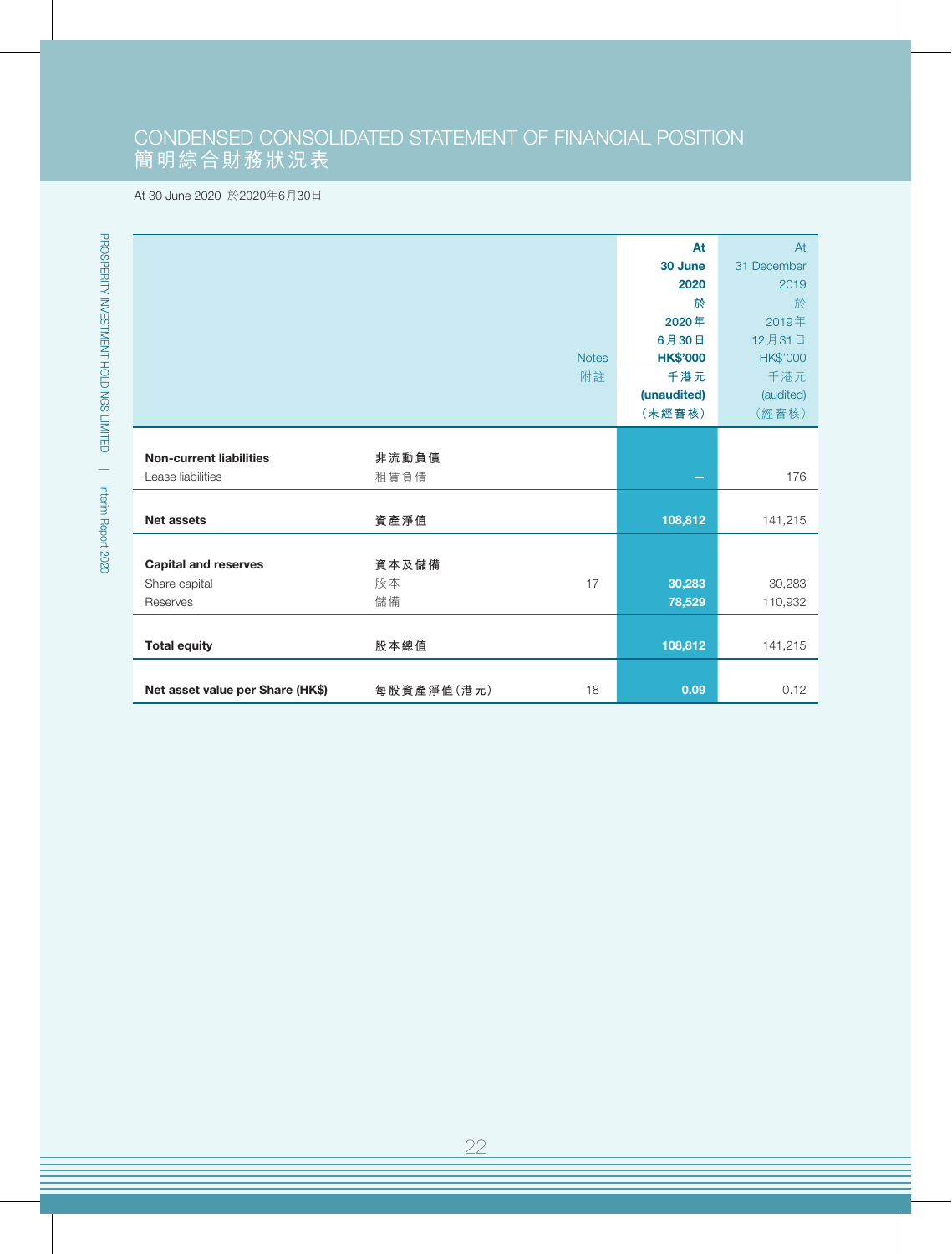## CONDENSED CONSOLIDATED STATEMENT OF CHANGES IN EQUITY 簡明綜合權益變動表

#### For the six months ended 30 June 2020 截至2020年6月30日止六個月

|                                        |                     | <b>Share</b><br>capital | <b>Share</b><br>premium | <b>Investment</b><br>revaluation<br>reserve<br>投資重估 | <b>Contributed</b><br><b>Surplus</b> | <b>Accumulated</b><br><b>losses</b> | <b>Total</b><br>equity |
|----------------------------------------|---------------------|-------------------------|-------------------------|-----------------------------------------------------|--------------------------------------|-------------------------------------|------------------------|
|                                        |                     | 股本                      | 股份溢價                    | 儲備                                                  | 實繳盈餘                                 | 累計虧損                                | 股本總值                   |
|                                        |                     | <b>HK\$'000</b>         | <b>HK\$'000</b>         | HK\$'000                                            | HK\$'000                             | <b>HK\$'000</b>                     | HK\$'000               |
|                                        |                     | 千港元                     | 千港元                     | 千港元                                                 | 千港元                                  | 千港元                                 | 千港元                    |
|                                        | 於2019年1月1日          |                         |                         |                                                     |                                      |                                     |                        |
| At 1 January 2019<br>(audited)         | (經審核)               | 30,283                  | 192,895                 | (3,958)                                             | 290,081                              | (269, 208)                          | 240,093                |
|                                        |                     |                         |                         |                                                     |                                      |                                     |                        |
| Loss for the period                    | 期間虧損                |                         |                         |                                                     |                                      | (33, 870)                           | (33, 870)              |
| Other comprehensive 其他全面開支             |                     |                         |                         |                                                     |                                      |                                     |                        |
| expense<br>Fair value loss on          | 按公平值計入其他            |                         |                         |                                                     |                                      |                                     |                        |
| financial assets                       | 全面收益之金融             |                         |                         |                                                     |                                      |                                     |                        |
| at FVOCI                               | 資產公平值虧損             |                         |                         | (13, 322)                                           |                                      |                                     | (13, 322)              |
| Total comprehensive<br>expense for     | 期間全面開支總額            |                         |                         |                                                     |                                      |                                     |                        |
| the period                             |                     |                         |                         | (13, 322)                                           |                                      | (33, 870)                           | (47, 192)              |
|                                        |                     |                         |                         |                                                     |                                      |                                     |                        |
| At 30 June 2019                        | 於2019年6月30日         |                         |                         |                                                     |                                      |                                     |                        |
| (unaudited)                            | (未經審核)              | 30,283                  | 192,895                 | (17, 280)                                           | 290,081                              | (303,078)                           | 192,901                |
| At 1 January 2020                      | 於2020年1月1日          |                         |                         |                                                     |                                      |                                     |                        |
| (audited)                              | (經審核)               | 30,283                  | 192,895                 | (24, 340)                                           | 290,081                              | (347, 704)                          | 141,215                |
|                                        |                     |                         |                         |                                                     |                                      |                                     |                        |
| Loss for the period                    | 期間虧損                |                         |                         |                                                     |                                      | (28, 467)                           | (28, 467)              |
| Other comprehensive 其他全面開支             |                     |                         |                         |                                                     |                                      |                                     |                        |
| expense                                |                     |                         |                         |                                                     |                                      |                                     |                        |
| Fair value loss on<br>financial assets | 按公平值計入其他<br>全面收益之金融 |                         |                         |                                                     |                                      |                                     |                        |
| at FVOCI                               | 資產公平值虧損             |                         |                         | (3,936)                                             |                                      |                                     | (3,936)                |
|                                        |                     |                         |                         |                                                     |                                      |                                     |                        |
| Total comprehensive                    | 期間全面開支總額            |                         |                         |                                                     |                                      |                                     |                        |
| expense for                            |                     |                         |                         |                                                     |                                      |                                     |                        |
| the period                             |                     |                         |                         | (3,936)                                             |                                      | (28, 467)                           | (32, 403)              |
| At 30 June 2020                        | 於2020年6月30日         |                         |                         |                                                     |                                      |                                     |                        |
| (unaudited)                            | (未經審核)              | 30,283                  | 192,895                 | (28, 276)                                           | 290,081                              | (376, 171)                          | 108,812                |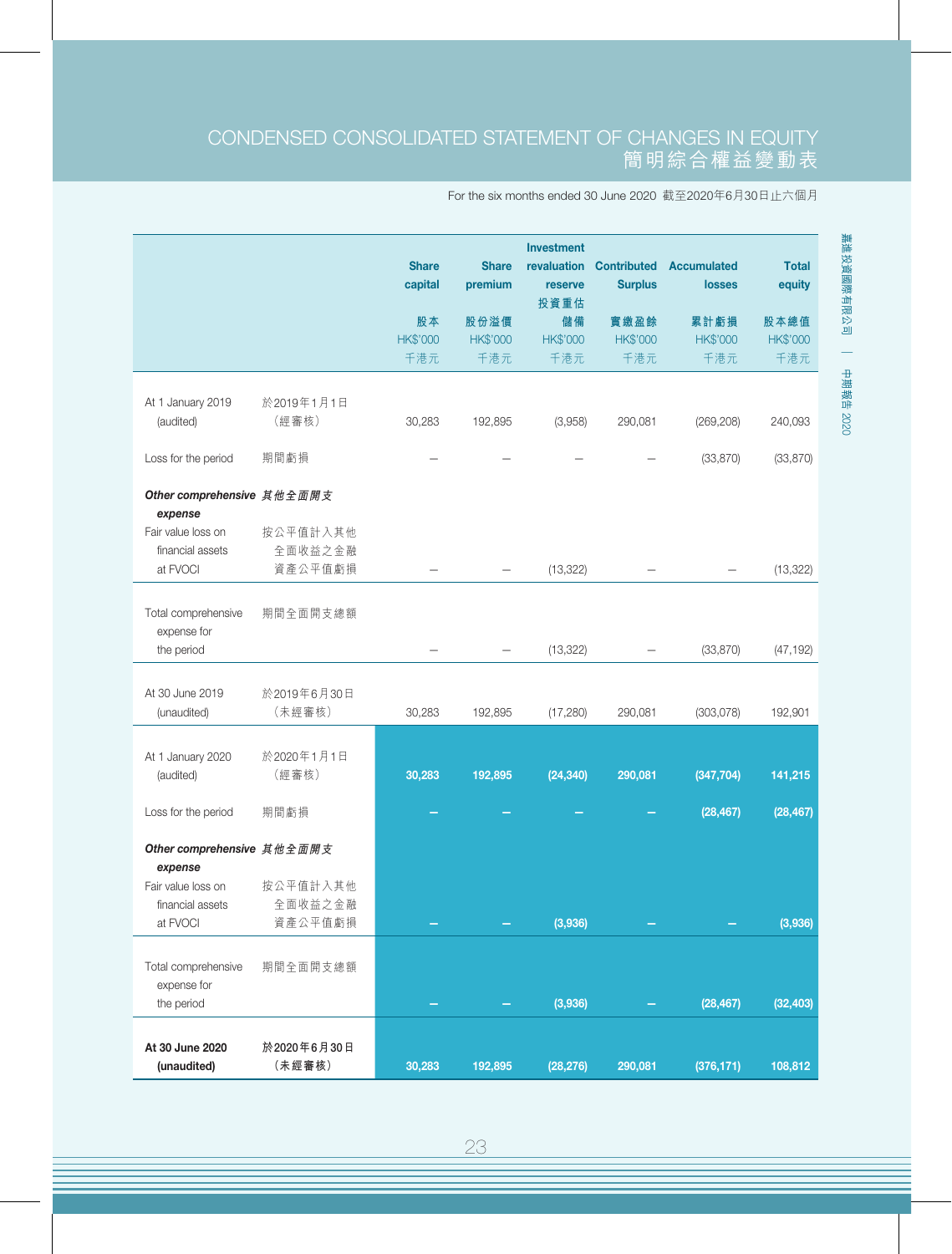## CONDENSED CONSOLIDATED STATEMENT OF CASH FLOWS 簡明綜合現金流量表

#### For the six months ended 30 June 2020 截至2020年6月30日止六個月

|                                                     |             | For the six months |                 |
|-----------------------------------------------------|-------------|--------------------|-----------------|
|                                                     |             | ended 30 June      |                 |
|                                                     |             | 截至6月30日止六個月        |                 |
|                                                     |             | 2020               | 2019            |
|                                                     | <b>Note</b> | <b>HK\$'000</b>    | <b>HK\$'000</b> |
|                                                     | 附註          |                    |                 |
|                                                     |             | 千港元                | 千港元             |
|                                                     |             | (unaudited)        | (unaudited)     |
|                                                     |             | (未經審核)             | (未經審核)          |
|                                                     |             |                    |                 |
| Cash flow from operating activities                 | 經營活動所得現金流量  |                    |                 |
| Cash used in operation                              | 經營所用現金      | (2, 555)           | (19,621)        |
| Dividend received                                   | 已收股息        | 703                | 2,036           |
|                                                     |             |                    |                 |
| Net cash used in operating activities               | 經營活動所用現金淨額  | (1,852)            | (17, 585)       |
|                                                     |             |                    |                 |
|                                                     |             |                    |                 |
| Cash flow from investing activities                 | 投資活動所得現金流量  |                    |                 |
| Interest received                                   | 已收利息        | 1                  | 112             |
| Cash received for settlement of earnest money       | 誠意金之現金回款    |                    | 10,000          |
| Proceed from disposal of financial assets at        | 出售按公平值計入損益之 |                    |                 |
| FVTPL - capital in nature                           | 金融資產所得款項一   |                    |                 |
|                                                     | 資本性質        |                    | 2               |
|                                                     |             |                    |                 |
| Net cash from investing activities                  | 投資活動所得現金淨額  | 1                  | 10,114          |
|                                                     |             |                    |                 |
| Cash flow from financing activities                 | 融資活動所得現金流量  |                    |                 |
| Proceed from loan from a securities broker          | 來自證券經紀之貸款之  |                    |                 |
|                                                     | 所得款項        | 2,195              | 3,946           |
| Repayment of loan from a securities broker          | 償還來自證券經紀之貸款 | (5, 176)           | (3,383)         |
| Payments of lease liabilities                       | 支付租賃負債      | (161)              | (75)            |
| Interest paid                                       | 已付利息<br>8   | (2, 214)           | (2, 115)        |
|                                                     |             |                    |                 |
| Net cash used in financing activities               | 融資活動所用現金淨額  | (5, 356)           | (1,627)         |
|                                                     |             |                    |                 |
|                                                     |             |                    |                 |
| Net decrease in cash and cash equivalents 現金及等值現金項目 |             |                    |                 |
|                                                     | 減少淨額        | (7, 207)           | (9,098)         |
| Cash and cash equivalents at 1 January              | 於1月1日之現金及   |                    |                 |
|                                                     | 等值現金項目      | 28,728             | 50,935          |
|                                                     |             |                    |                 |
| Cash and cash equivalents at 30 June                | 於6月30日之現金及  |                    |                 |
|                                                     | 等值現金項目      | 21,521             | 41,837          |
|                                                     |             |                    |                 |
| <b>Represented by</b>                               | 指           |                    |                 |
| Bank balances and cash                              | 銀行結餘及現金     | 16,059             | 38,348          |
| Cash held by securities brokers                     | 證券經紀持有之現金   | 5,462              | 3,489           |
|                                                     |             |                    |                 |
|                                                     |             | 21,521             | 41,837          |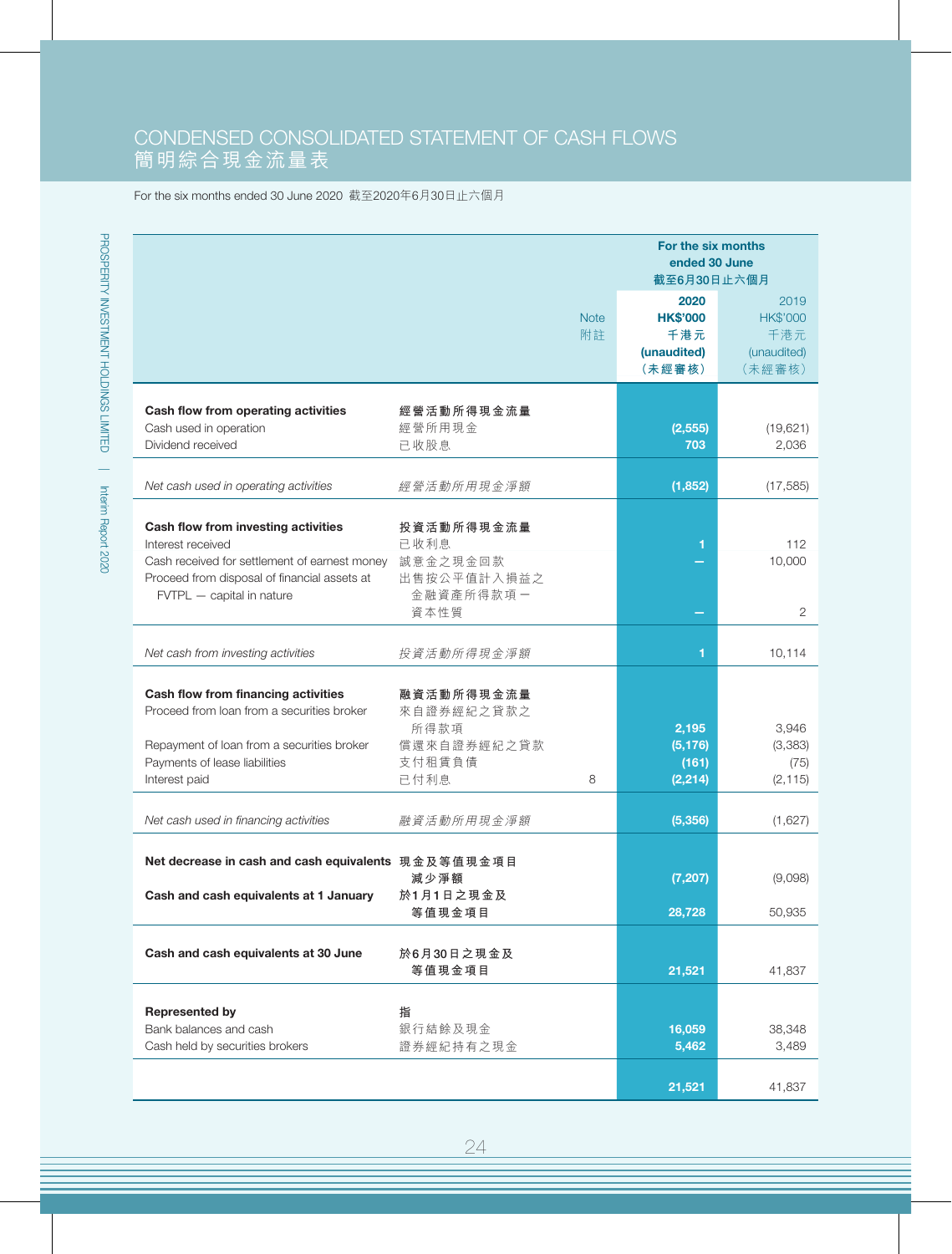### 1. General Information

The Company is incorporated in Bermuda as an exempted company with limited liability and its shares are listed on the Main Board of the Stock Exchange. The addresses of its registered office and principal place of business of the Company were Clarendon House, 2 Church Street, Hamilton HM 11, Bermuda and Suite 2711, Shui On Centre, 6–8 Harbour Road, Wanchai, Hong Kong, respectively.

The Company acts as an investment holding company. The Group's principal activity is investment holding.

The condensed consolidated interim financial statements are presented in thousands of units of Hong Kong dollars ("HK\$'000"), unless otherwise stated, which was approved for issue on 28 August 2020.

## 2. Basis of Preparation

The condensed consolidated interim financial statements for the Period have been prepared in accordance with the applicable disclosure requirements of the Listing Rules and HKAS 34 "Interim Financial Reporting". The condensed consolidated interim financial statements do not include all of the information and disclosures required for a full set of financial statements prepared in accordance with HKFRSs and should be read in conjunction with the annual consolidated financial statements of the Group for the year ended 31 December 2019.

## 1. **一般資料**

本公司在百慕達註冊成立為一間受豁免 有限公司,其股份於聯交所主板上市。 其註冊辦事處及本公司之主要營業地點 之地址分別為Clarendon House, 2 Church Street, Hamilton HM 11, Bermuda及香港灣 仔港灣道6–8號瑞安中心2711室。

本公司為一間投資控股公司。本集團的 主要業務為投資控股。

除另有説明之外,簡明綜合中期財務報 表以千港元(「千港元」)為單位呈列,其 已於2020年8月28日獲批准刊發。

## 2. **編製基準**

本期間之簡明綜合中期財務報表乃根據 上市規則以及香港會計準則第34號「中 期財務報告」之適用披露規定而編製。簡 明綜合中期財務報表並未納入根據香港 財務報告準則編製完整財務報表時規定 的所有資料和披露,及應與截至2019年 12月31日止年度之本集團年度綜合財務 報表一併閱讀。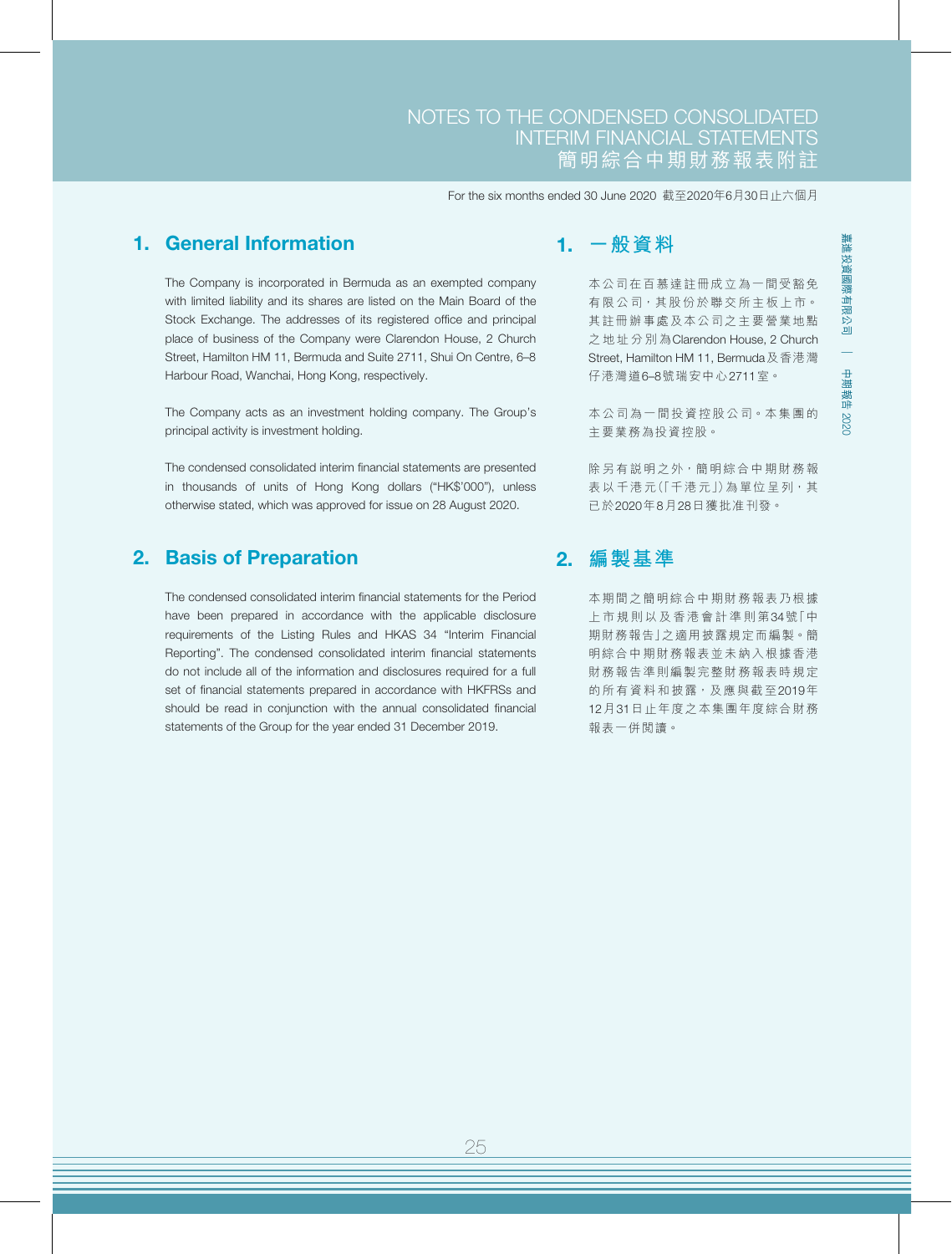#### 3. Summary of Significant Accounting Policies

The condensed consolidated interim financial statements have been prepared in accordance with the accounting policies adopted in the Group's most recent annual consolidated financial statements for the year ended 31 December 2019, except for the adoption of the following new and amended HKFRSs which are effective on the Group's financial statements beginning from 1 January 2020:

| Amendments to HKFRS 3                         | Definition of a Business       |
|-----------------------------------------------|--------------------------------|
| Amendments to HKFRS 9,<br>HKAS 39 and HKFRS 7 | Interest Rate Benchmark Reform |
| Amendments to HKAS 1<br>and HKAS 8            | Definition of Material         |

The adoption of these new and amended HKFRSs had no material impact on how the results and financial position for the current and prior periods have been prepared and presented.

The Group has not early applied any new standards, interpretations or amendments that is not yet effective for the current accounting period.

#### 4. Critical Accounting Estimates and **Judgements**

The preparation of the condensed consolidated interim financial statements require management to make accounting judgements, estimates and assumptions that affect the application of accounting policies and the reported amounts of assets and liabilities, income and expenses. Actual results may differ from these estimates.

In preparing these condensed consolidated interim financial statements, the significant judgements made by management in applying the Group's accounting policies and the key sources of estimation uncertainty were the same as those that applied to the annual consolidated financial statements of the Group for the year ended 31 December 2019.

## 3. **主要會計政策概要**

簡明綜合中期財務報表乃根據本集團於 截 至2019年12月31日止年度的最新年 度綜合財務報表中所採納的會計政策編 製,惟本集團採納下列於2020年1月1日 開始生效之財務報表的新訂及經修訂香 港財務報告準則除外:

| 香港財務報告準則   | 業務的定義  |
|------------|--------|
| 第3號之修訂     |        |
| 香港財務報告準則   | 利率基準改革 |
| 第9號、香港會計準則 |        |
| 第39號及香港財務  |        |
| 報告準則第7號之修訂 |        |
| 香港會計準則第1號及 | 重大的定義  |
| 香港會計準則第8號之 |        |
| 修訂         |        |
|            |        |

採納該等新訂及經修訂之香港財務報告 準則對編製及呈列當前及過往期間之業 績及財務狀況概無重大影響。

本集團概無提早應用於當前會計期間尚 未生效的任何新訂準則、詮釋或修訂。

## 4. **關鍵會計估計及判斷**

編製簡明綜合中期財務報表時,需要管 理層做出會計判斷、估計及假設,該等 會計判斷、估計及假設會影響會計政策 之應用以及資產及負債、收入及開支之 報告金額。實際結果可能有別於該等估 計。

編製該等簡明綜合中期財務報表時,管 理層應用本集團之會計政策作出的重大 判斷及估計不確定因素之主要來源,與 應用於本集團截至2019年12月31日止年 度之年度綜合財務報表者一致。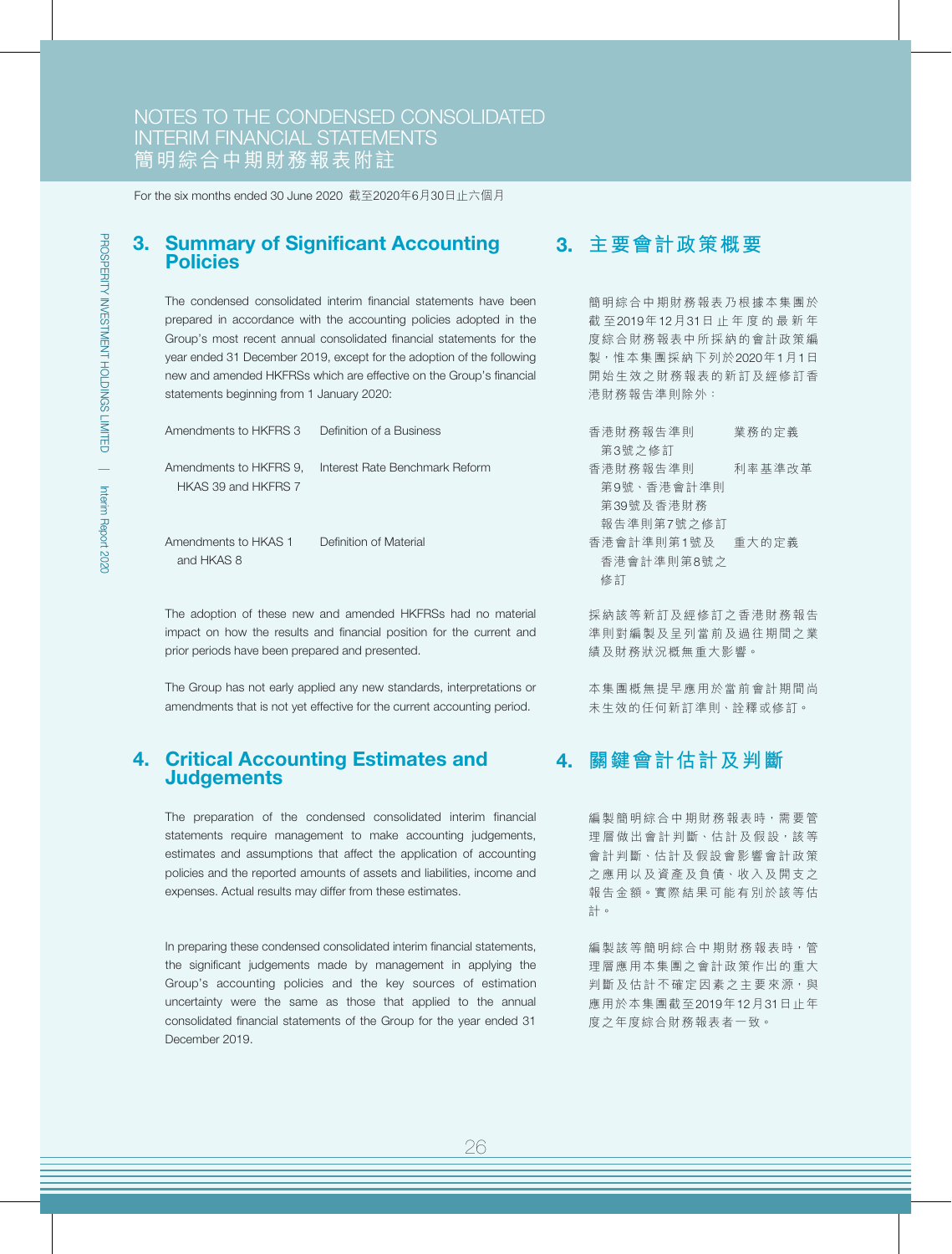### 5. Segment Information

HKFRS 8 requires operating segments to be identified on the basis of internal reports about components of the Group that are regularly reviewed by the CODM, being the managing director of the Company, in order to allocate resources and to assess performance. The CODM reviews the Group's investment portfolio and profit or loss as a whole, which is determined in accordance with the Group's accounting policies, for performance assessment, accordingly no operating segment information is presented.

#### Geographic information

The Group's revenue is generated from, and non-current assets are located in, Hong Kong.

#### 6. Gross Proceeds from Operation/ **Revenue**

The following table shows the gross proceeds from disposal of financial assets at FVTPL which are revenue in nature for tax purposes and the revenue of the Group which represents the dividend income:

## 5. **分部資料**

香港財務報告準則第8號要求按有關主 要經營決策者(即本公司董事總經理)定 期檢討之本集團成分之內部報告基準識 別經營分部,以分配資源及評估表現。 主要經營決策者檢討本集團之整體投資 組合及溢利或虧損(根據本集團之會計 政策釐定)以進行表現評估,因此,本集 團並無另行呈列經營分部資料。

#### **地理資料**

本集團之收入來自香港,而其非流動資 產亦位於香港。

### 6. **營 運 所 得 款 項 總 額╱收 入**

下表顯示出售按公平值計入損益之金融 資產(就稅務而言為收益性質)之所得款 項總額以及本集團之收入,指股息收入:

|                                                                                                                                 |                                                   | For the six months<br>ended 30 June<br>截至6月30日止六個月      |                                                         |
|---------------------------------------------------------------------------------------------------------------------------------|---------------------------------------------------|---------------------------------------------------------|---------------------------------------------------------|
|                                                                                                                                 |                                                   | 2020<br><b>HK\$'000</b><br>千港元<br>(unaudited)<br>(未經審核) | 2019<br><b>HK\$'000</b><br>千港元<br>(unaudited)<br>(未經審核) |
| Gross proceeds from disposal of financial<br>assets at FVTPL which are revenue in<br>nature for tax purposes<br>Dividend income | 出售按公平值計入損益之<br>金融資產(就税務而言為<br>收益性質)所得款項總額<br>股息收入 | 7,494<br>2,142                                          | 4,294<br>2,440                                          |
|                                                                                                                                 |                                                   | 9,636                                                   | 6,734                                                   |

Revenue represents dividend income of HK\$2,142,000 (2019 Period: HK\$2,440,000).

收入指股息收入2,142,000港 元(2019期 間:2,440,000港元)。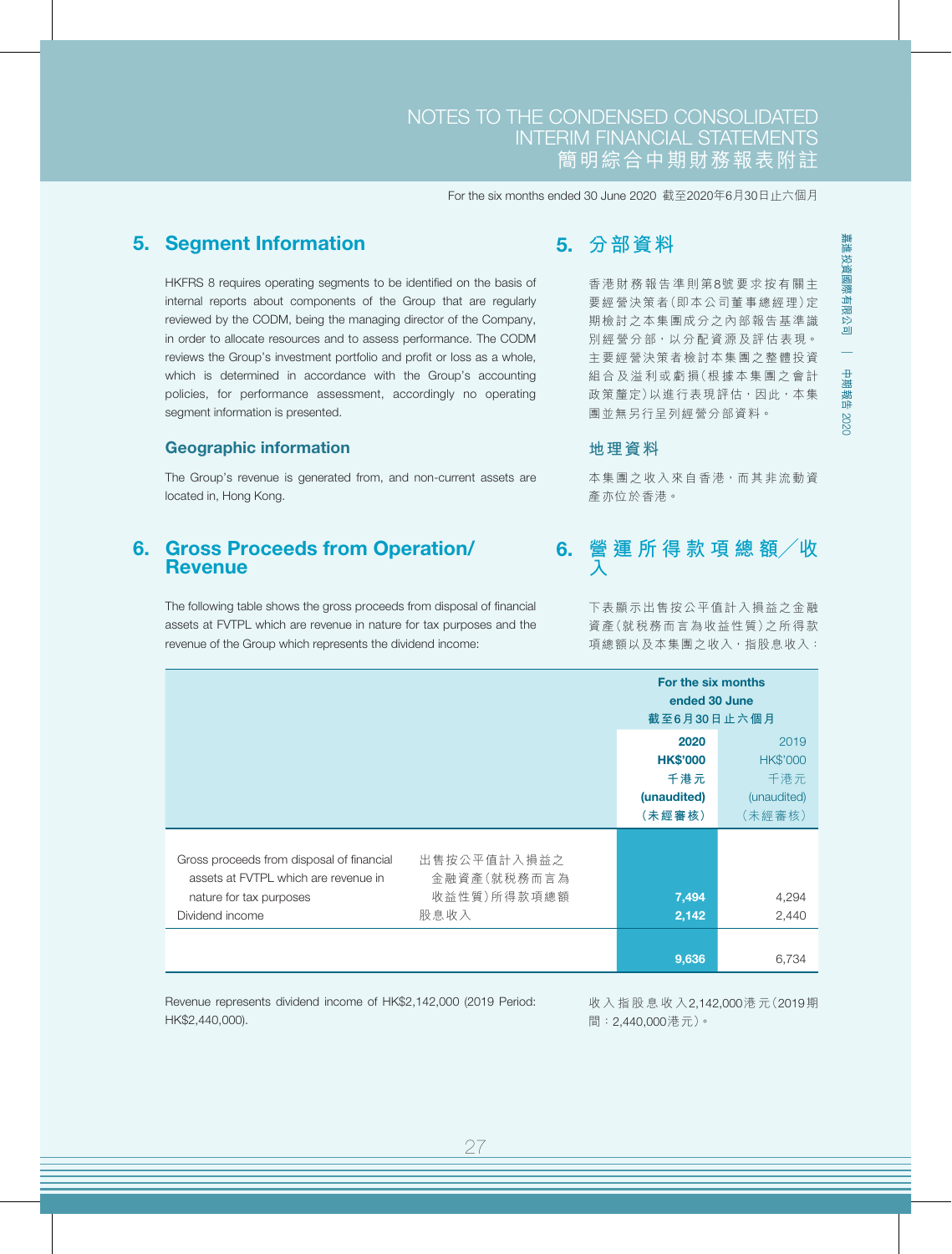### 7. Other Gains and Losses

## 7. **其他收益及虧損**

|                                                                                                                                                                                    | For the six months<br>ended 30 June<br>截至6月30日止六個月      |                                                         |
|------------------------------------------------------------------------------------------------------------------------------------------------------------------------------------|---------------------------------------------------------|---------------------------------------------------------|
|                                                                                                                                                                                    | 2020<br><b>HK\$'000</b><br>千港元<br>(unaudited)<br>(未經審核) | 2019<br><b>HK\$'000</b><br>千港元<br>(unaudited)<br>(未經審核) |
| Fair value changes of financial assets<br>公平值變動(附註)<br>at FVTPL (Note)<br>一就税務而言為資本性質<br>- capital in nature for tax purpose<br>一就税務而言為收益性質<br>- revenue in nature for tax purpose | 按公平值計入損益之金融資產之<br>(5, 198)<br>(14, 641)                 | (834)<br>(23, 474)                                      |
| 淨匯兑虧損<br>Net exchange losses                                                                                                                                                       | (19, 839)<br>(11)                                       | (24, 308)<br>(47)                                       |
|                                                                                                                                                                                    | (19, 850)                                               | (24, 355)                                               |

Note: The fair value changes of financial assets at FVTPL comprised of net realised losses for disposal of financial assets at FVTPL of HK\$7,476,000 (2019 Period: net gain of HK\$68,000) and unrealised losses of HK\$12,363,000 (2019 Period: HK\$24,376,000).

附註:按公平值計入損益之金融資產之公平 值變動包括出售按公平值計入損益之 金融資產之已變現淨虧損7,476,000港 元(2019期間:淨收益68,000港元)及未 變現虧損12,363,000港 元(2019期 間: 24,376,000港元)。

## 8. Finance Costs

8. **財務成本**

|                                                                                     |                           | For the six months<br>ended 30 June<br>截至6月30日止六個月      |                                                         |
|-------------------------------------------------------------------------------------|---------------------------|---------------------------------------------------------|---------------------------------------------------------|
|                                                                                     |                           | 2020<br><b>HK\$'000</b><br>千港元<br>(unaudited)<br>(未經審核) | 2019<br><b>HK\$'000</b><br>千港元<br>(unaudited)<br>(未經審核) |
| Interest on loan from a securities broker<br>Interest expenses of lease liabilities | 來自證券經紀之貸款之利息<br>租賃負債之利息開支 | 2,195<br>19<br>2,214                                    | 2,100<br>15<br>2,115                                    |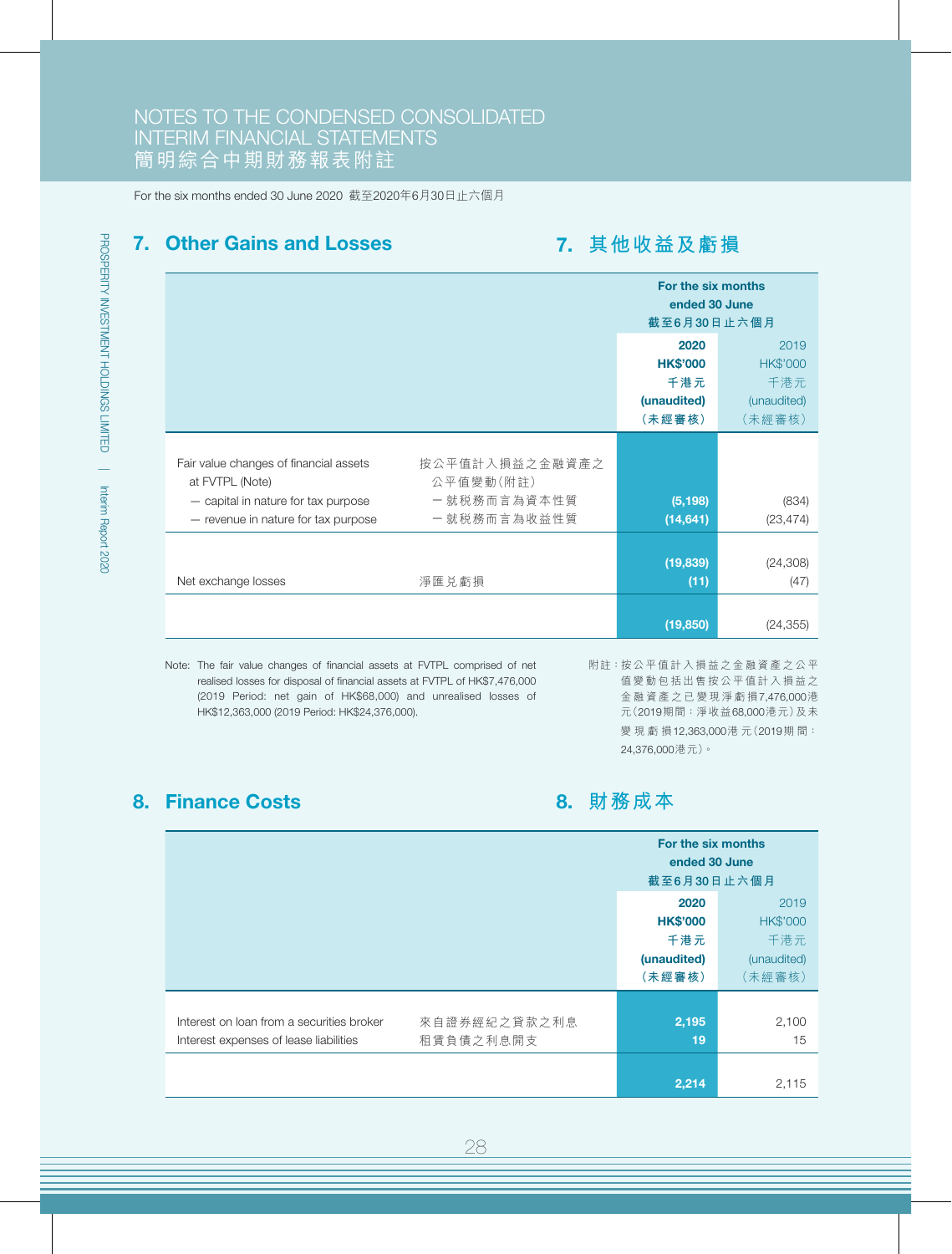## 9. Income Tax Expense

No provision for Hong Kong Profits Tax is made for both periods since there was no assessable profit for both periods.

At Period End Date, the Group has unused tax losses of HK\$386,275,000 (31 December 2019: HK\$360,911,000) available for offset against future profits. No deferred tax asset has been recognised due to the unpredictability of future profit streams. The tax losses are subject to the agreement from the Hong Kong Inland Revenue Department and may be carried forward indefinitely.

### 10. Loss for the Period

Loss for the period has been arrived at after charging:

## 9. **所得稅開支**

由於兩個期間均無產生應課稅溢利,故 並無就兩個期間的香港利得稅作出撥 備。

於期結日,本集團之未動用税項虧損 386,275,000 港 元(2019 年 12 月 31 日: 360,911,000港 元 )可 用 於 抵 銷 未 來 溢 利。由於未來溢利流量不可預測,故並 無確認遞延稅項資產。稅項虧損須待香 港稅務局同意且可無限期承前結轉。

## 10. **期間虧損**

期間虧損已扣除下列各項:

|                                                           |                  | For the six months<br>ended 30 June<br>截至6月30日止六個月      |                                                         |  |
|-----------------------------------------------------------|------------------|---------------------------------------------------------|---------------------------------------------------------|--|
|                                                           |                  | 2020<br><b>HK\$'000</b><br>千港元<br>(unaudited)<br>(未經審核) | 2019<br><b>HK\$'000</b><br>千港元<br>(unaudited)<br>(未經審核) |  |
| (a) Staff costs (including directors'<br>remuneration)    | (a) 員工成本(包括董事薪酬) |                                                         |                                                         |  |
| Salaries, wages and other benefits                        | 薪金、工資及其他福利       | 2,061                                                   | 1,984                                                   |  |
| Contributions to defined contribution<br>retirement plans | 界定供款退休計劃之供款      | 103                                                     | 106                                                     |  |
|                                                           |                  | 2,164                                                   | 2,090                                                   |  |
| (b) Other items                                           | (b) 其他項目         |                                                         |                                                         |  |
| Depreciation included in administrative<br>expenses:      | 行政開支項目下之折舊:      |                                                         |                                                         |  |
| - Owned assets                                            | 一自有資產            | 218                                                     | 229                                                     |  |
| - Right-of-use assets                                     | 一使用權資產           | 164                                                     | 81                                                      |  |
| Loss on written off of plant and                          | 撇銷廠房及設備之虧損       |                                                         |                                                         |  |
| equipments<br>Short term lease with lease term            |                  |                                                         | 12                                                      |  |
| less than 12 months                                       | 租期少於12個月之短期租賃    |                                                         | 600                                                     |  |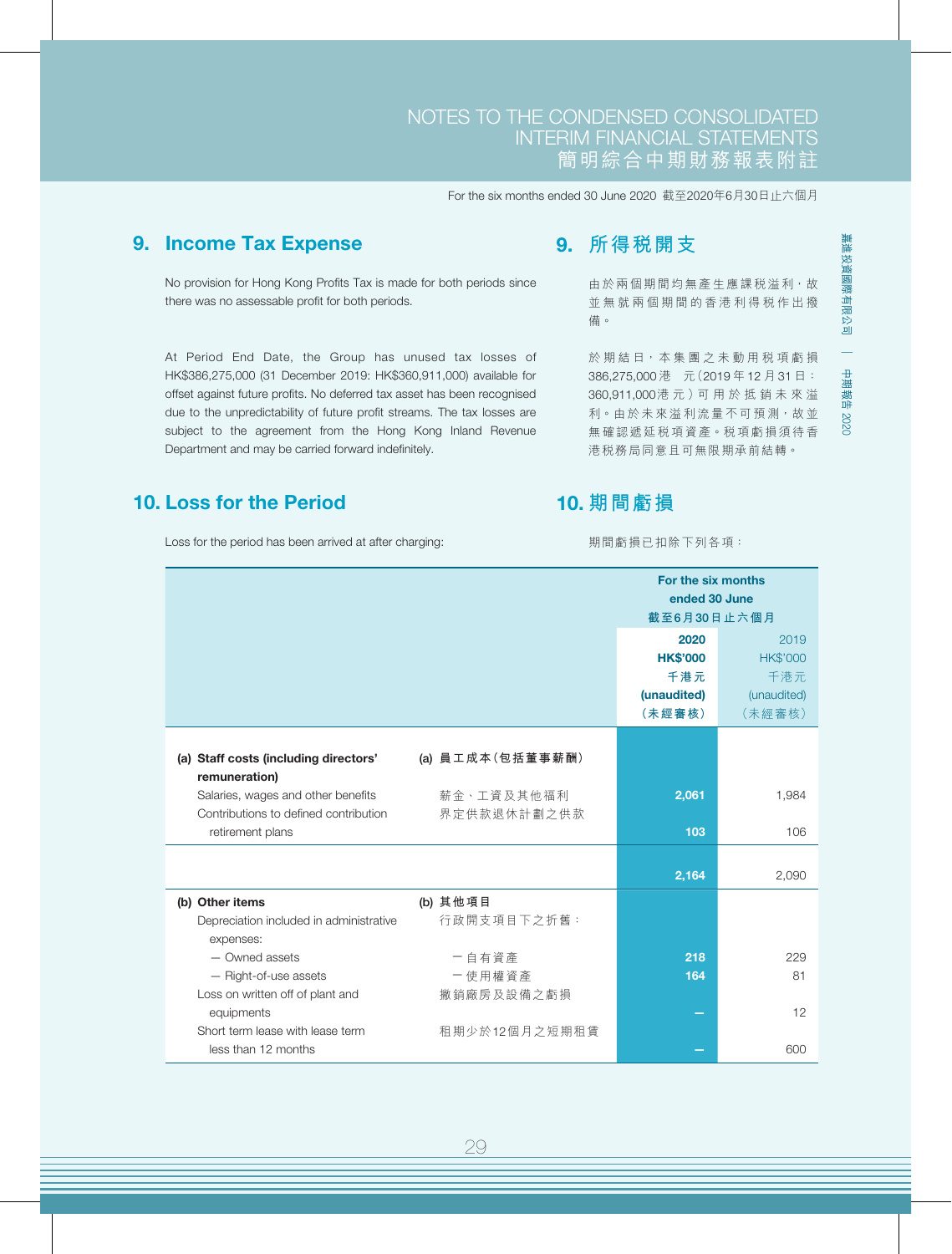### 11. Loss Per Share

## 11. **每股虧損**

The calculation of basic loss per share attributable to the owners of the Company is based on the following data:

本公司擁有人應佔每股基本虧損乃按以 下數據計算:

|                                                                                                                           | For the six months<br>ended 30 June<br>截至6月30日止六個月 |                               |
|---------------------------------------------------------------------------------------------------------------------------|----------------------------------------------------|-------------------------------|
|                                                                                                                           | 2020<br>(unaudited)<br>(未經審核)                      | 2019<br>(unaudited)<br>(未經審核) |
| Loss attributed to the owners<br>of the Company (HK\$'000)                                                                | 本公司擁有人應佔虧損(千港元)<br>(28, 467)                       | (33, 870)                     |
| Weighted average number of ordinary shares 計算每股虧損之已發行普通股<br>in issue for the purposes of loss per share<br>(in thousands) | 加權平均數(千股)<br>1,211,320                             | 1,211,320                     |

The diluted loss per share is the same as basic loss per share as there was no potential dilutive ordinary share outstanding during both periods.

## 12. Dividend

The directors do not recommend the payment of interim dividend for the Period (2019 Period: Nil).

#### 13. Plant and Equipment/Right-Of-Use Assets

During the Period, the Group did not write off any plant and equipment (2019 Period: write off carrying amounts of computer of HK\$138,000, leasehold improvements of HK\$1,096,000 and office equipments, furniture and fixtures of HK\$181,000). During the Period, depreciation of plant and equipment of HK\$218,000 (2019 Period: HK\$229,000) was provided based on their estimated useful lives of 3 to 5 years.

由於該兩個期間並無發行在外之潛在攤 薄普通股,故每股攤薄虧損與每股基本 虧損相同。

### 12. **股息**

董事不建議派發本期間之中期股息 (2019期間:無)。

#### 13. **廠 房 及 設 備╱使 用 權 資 產**

於本期間,本集團並無撇銷任何廠房及 設 備(2019期 間:已 撇 銷 電 腦138,000港 元、 租 賃 裝 修1,096,000港元以及辦公 室 設 備、傢 俬 及 裝 置181,000港元之賬 面值)。於本期間,廠房及設備折舊為 218,000港 元(2019期 間:229,000港元) 乃根據其估計可使用年期3至5年估值計 算。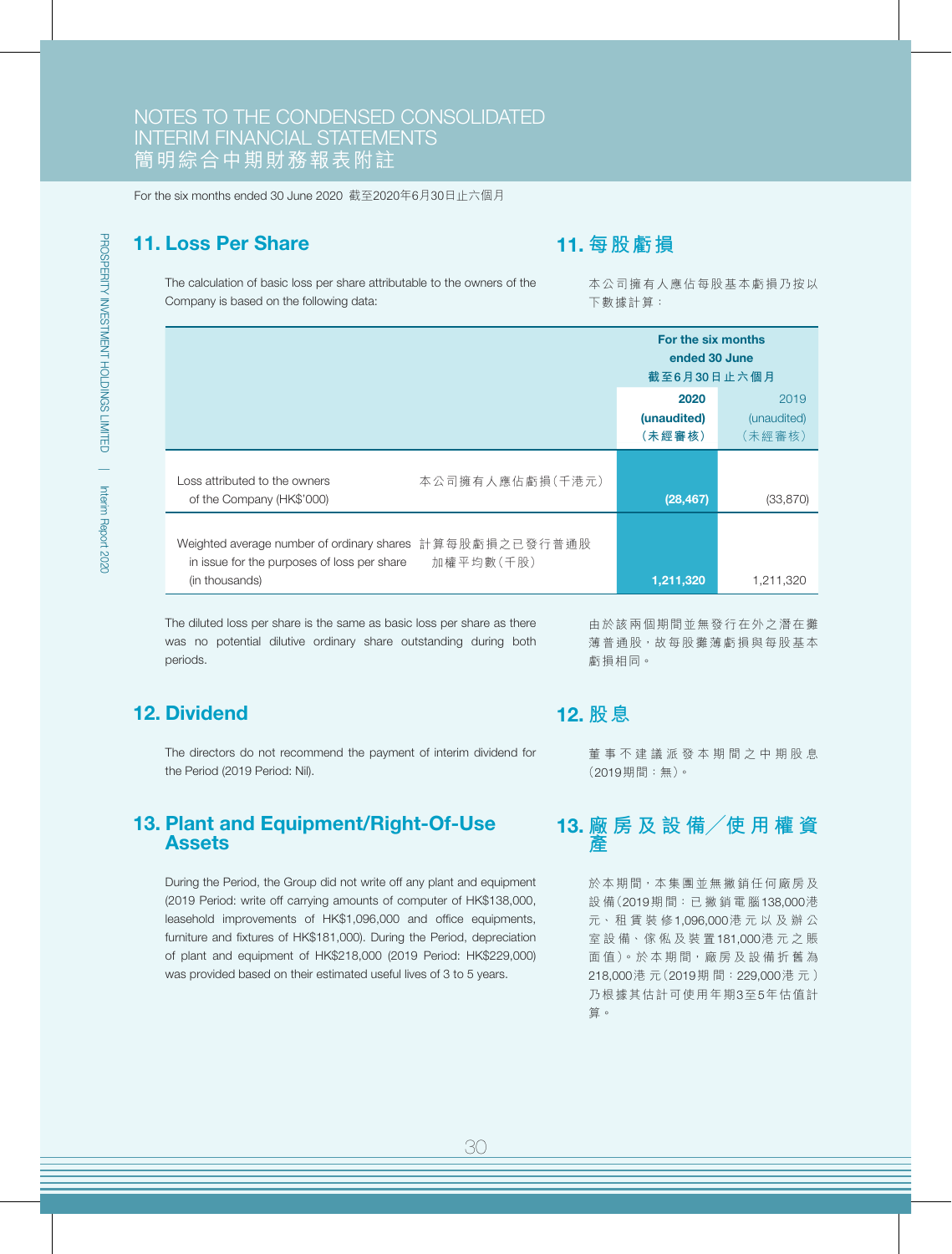## NOTES TO THE CONDENSED CONSOLIDATED INTERIM FINANCIAL STATEMENTS 簡明綜合中期財務報表附註

For the six months ended 30 June 2020 截至2020年6月30日止六個月

#### 13. Plant and Equipment/Right-Of-Use **Assets (Continued)**

During the 2019 Period, the Group entered into a lease agreement for the use of office for 27 months. On lease commencement date, the Group recognised HK\$734,000 for both the right-of-use assets and lease liabilities. The Group did not enter into any new lease agreement during the Period. Depreciation of right-of-use assets of HK\$164,000 (2019 Period: HK\$81,000) was provided based on the lease terms.

### 14. Financial Assets at FVOCI/FVTPL

## 13. **廠 房 及 設 備╱使 用 權 資 產(續)**

於2019期間,本集團訂立為期27個月的 使用辦公室之租賃協議。於租賃開始日 期,本集團同時確認734,000港元的使用 權資產及租賃負債。於本期間,本集團 並無簽訂任何新租賃協議。使用權資產 折 舊164,000港 元(2019期 間:81,000港 元)乃根據租期撥備。

|                                                                                                                                                                                                          | At<br>30 June<br>2020<br>於<br>$2020$ 年<br>6月30日<br><b>HK\$'000</b><br>千港元<br>(unaudited)<br>(未經審核) | At<br>31 December<br>2019<br>於<br>2019年<br>12月31日<br><b>HK\$'000</b><br>千港元<br>(audited)<br>(經審核) |
|----------------------------------------------------------------------------------------------------------------------------------------------------------------------------------------------------------|----------------------------------------------------------------------------------------------------|---------------------------------------------------------------------------------------------------|
| 指定為按公平值計入其他<br>Unlisted equity investment designated<br>全面收益之非上市股本投資<br>at FVOCI (Note)<br>(附註)                                                                                                          | 25,770                                                                                             | 29,706                                                                                            |
| 非流動部分<br><b>Non-current portion</b><br>分類為按公平值計入損益之金融<br>Listed equity investments classified as<br>資產之上市股本投資(就税務而<br>financial assets at FVTPL which is capital in<br>言為資本性質)<br>nature for tax purpose | 16,024                                                                                             | 21,222                                                                                            |
| <b>Current portion</b><br>流動部分<br>分類為按公平值計入損益之金融<br>Listed equity investments classified as<br>資產之上市股本投資(就税務而<br>financial assets at FVTPL which is revenue<br>言為收益性質)<br>in nature for tax purpose      | 85,802                                                                                             | 106,100                                                                                           |

Note: The investment is not held for trading, instead, it is held for long-term strategic purposes. The Directors have elected to designate this investment in equity investments at FVOCI as they believe that recognising short-term fluctuations in this investment's fair value in profit and loss would not be consistent with the Group's strategy of holding this investment for long-term purposes and realising its performance potential in the long run.

At Period End Date, financial assets at FVTPL of HK\$88,186,000 (31 December 2019: HK\$106,768,000) were pledged to a securities broker for the margin loan of HK\$46,903,000 (31 December 2019: HK\$49,884,000) granted to the Group (note 16).

附註:該投資並非持作買賣,相反,其被持作 長期戰略投資。董事已選擇將該投資指 定為按公平值計入其他全面收益之股 本投資,乃由於彼等認為於損益中的該 投資的公平值中確認短期波動不符合 本集團將該投資持作長期投資及實現 其長遠表現潛力的戰略。

於期結日,按公平值計入損益之金融資 產 88,186,000 港 元(2019 年 12 月 31 日: 106,768,000港 元)已 抵 押 予 證 券 經 紀 作 為授予本集團的孖展貸款46,903,000港 元(2019年12月31日:49,884,000港元) 的抵押(附註16)。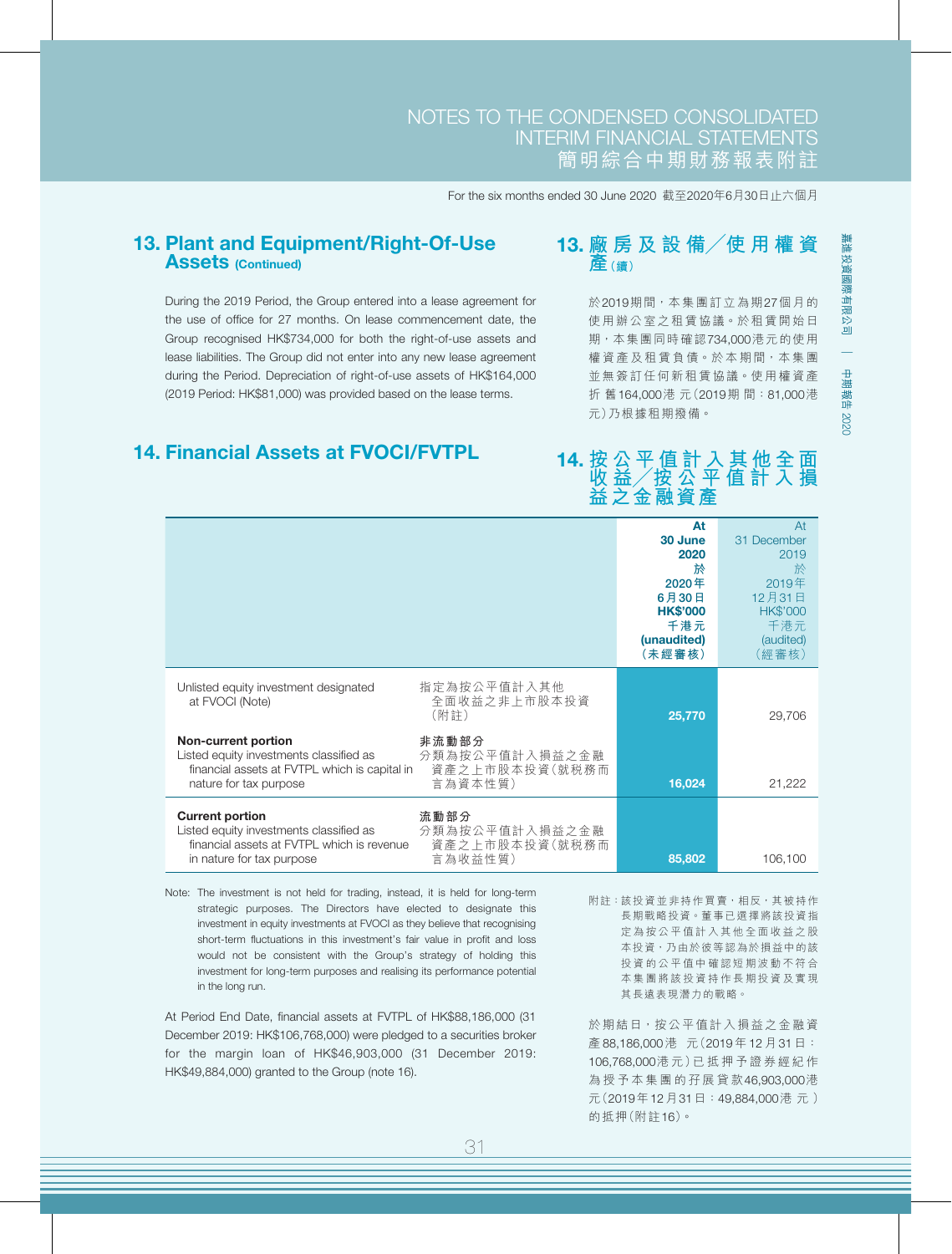#### 15. Other Receivables

## 15. **其他應收賬項**

|                                                         | At              | At              |
|---------------------------------------------------------|-----------------|-----------------|
|                                                         | 30 June         | 31 December     |
|                                                         | 2020            | 2019            |
|                                                         | 於               | 於               |
|                                                         | 2020年           | 2019年           |
|                                                         | 6月30日           | 12月31日          |
|                                                         | <b>HK\$'000</b> | <b>HK\$'000</b> |
|                                                         | 千港元             | 千港元             |
|                                                         | (unaudited)     | (audited)       |
|                                                         | (未經審核)          | (經審核)           |
|                                                         |                 |                 |
| 潛在投資項目之誠意金(附註)<br>Earnest money deposit for a potential |                 |                 |
| investment project (Note)                               | 4,870           | 4,870           |
| 其他預付款項及按金<br>Other prepayments and deposits             | 179             | 677             |
| 應收股息<br>Dividend receivable                             | 2,127           | 688             |
| 其他應收賬項<br>Other receivables                             | 5               | 5               |
|                                                         |                 |                 |
|                                                         | 7,181           | 6,240           |

Note: The earnest money deposit was placed with the potential vendor, an individual and independent third party to the Group. At Period End Date, the Group is in the process of arranging for the refund of the remaining balance of HK\$4,870,000 from the potential vendor.

16. Loan from a Securities Broker

At Period End Date, the margin loan from a securities broker was secured by a portfolio of financial assets at FVTPL held under the margin account, with a total market value of approximately HK\$88,186,000 (31 December 2019: HK\$106,768,000). The Group's margin loan has no determined maturity date and is subject to interest specified from time to time by the securities broker. The maximum amount of the margin loan granted by the securities broker depends on the market value of the assets pledged with the securities broker. The effective interest rate for the Period was 9.65% (2019 Period: 9.65%) per annum. The finance cost for the Period is set out in note 8.

附註:該誠意金存放於潛在賣方(為個人及本 集團之一名獨立第三方)。於期結日, 本集團正在安排從潛在賣方退回餘下 4,870,000港元。

## 16. **來自證券經紀之貸款**

於期結日,來自證券經紀之孖展貸款乃 由孖展賬戶項下持有之按公平值計入 損益之金融資產之組合所抵押,總市值 約為88,186,000港元(2019年12月31日: 106,768,000港 元)。本 集 團 之 孖 展 貸 款 並無釐定到期日,並須按證券經紀不時 指定之利率計息。證券經紀授予之孖展 貸款之最高金額取決於質押予證券經紀 之資產之市場價值。本期間之實際年利 率 為9.65%(2019期 間:9.65%)。本 期 間 財務成本載列於附註8。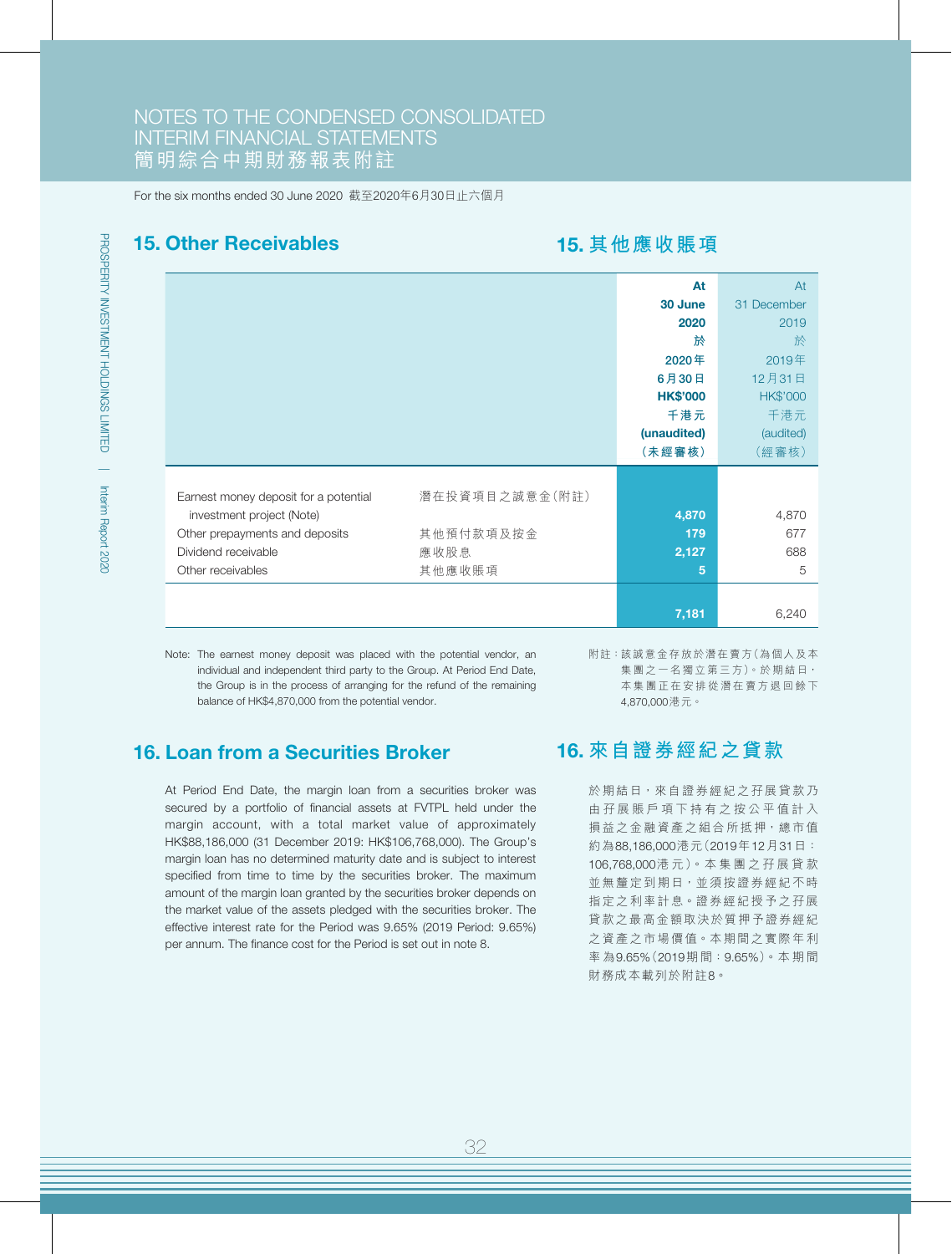## 17. Share Capital

17. **股本**

|                                                                               |                                                      | <b>Number of</b><br>shares<br>股份數目 | <b>Nominal</b><br>value<br>面值<br><b>HK\$'000</b><br>千港元 |
|-------------------------------------------------------------------------------|------------------------------------------------------|------------------------------------|---------------------------------------------------------|
| Ordinary shares of HK\$0.025 each                                             | 每股面值0.025港元之普通股                                      |                                    |                                                         |
| Authorised:<br>At 31 December 2019 and 30 June 2020<br>(unaudited)            | 法定:<br>於2019年12月31日及<br>2020年6月30日 (未經審核)            | 4,000,000,000                      | 100,000                                                 |
| Issued and fully paid:<br>At 31 December 2019 and 30 June 2020<br>(unaudited) | 已 發 行 及 已 繳 足 :<br>於2019年12月31日及<br>2020年6月30日(未經審核) | 1,211,320,200                      | 30,283                                                  |

## 18. Net Asset Value Per Share

18. **每股資產淨值**

Net asset value per share is computed based on the net assets value of HK\$108,812,000 (31 December 2019: HK\$141,215,000) and 1,211,320,200 (31 December 2019: 1,211,320,200) issued and fully paid Shares at the Period End Date.

每股資產淨值乃按於期結日之資產淨 值108,812,000港 元(2019年12月31日: 141,215,000港 元 )及 已 發 行 及 已 繳 足 之 1,211,320,200 股(2019 年 12 月 31 日: 1,211,320,200股)股份計算。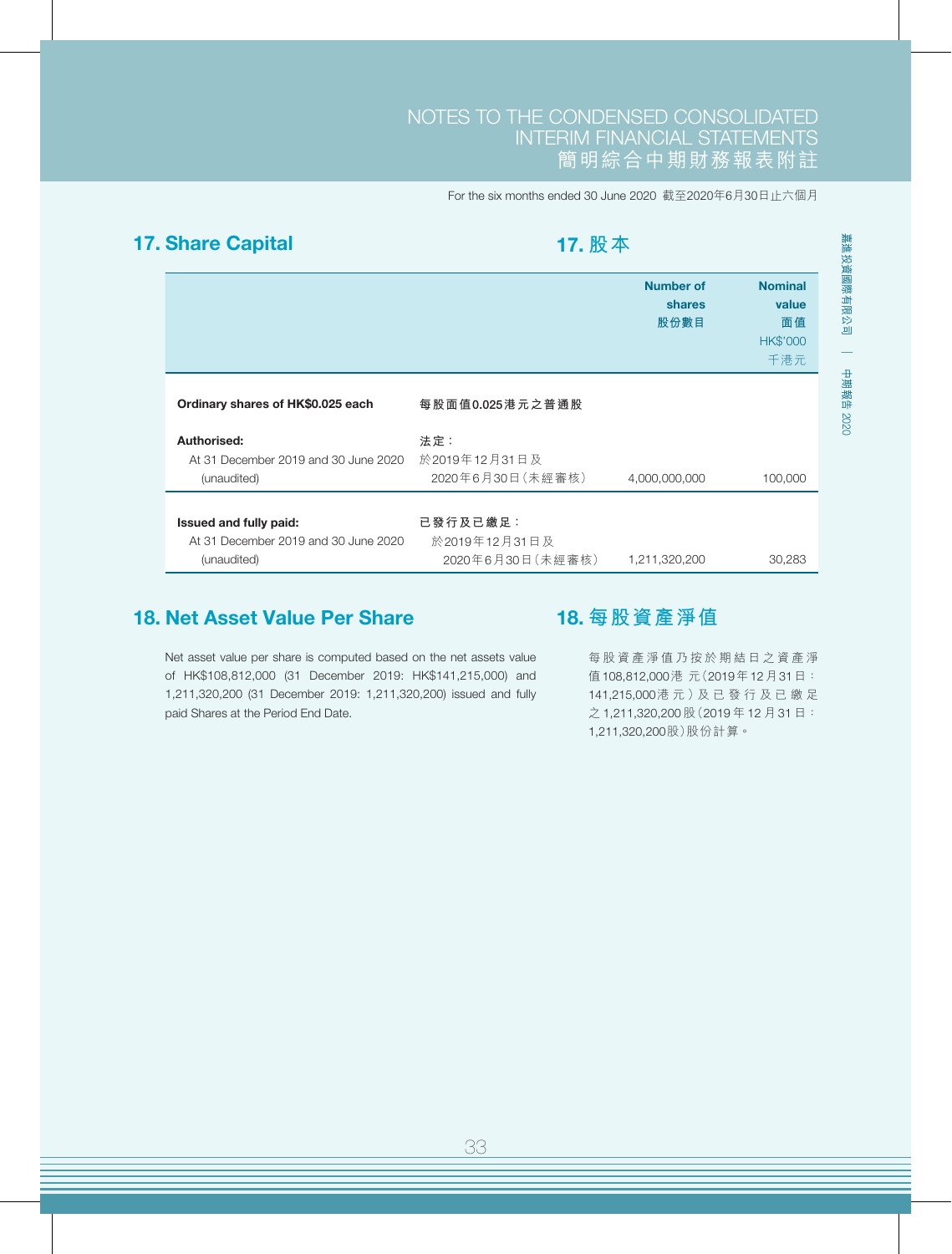### 19. Particulars of Investments Held by the 19. **本集團持有之投資詳情 Group**

Particulars of top 10 investments held by the Group at Period End Date are as follows:

本集團於期結日持有之前十大投資詳情 披露如下:

| <b>Name</b><br>名稱                                                    | <b>Place of</b><br>incorporation<br>註冊成立地點 | <b>Proportion of</b><br>investee's<br>capital owned<br>所擁有接受<br>投資實體之<br>資本比例 | <b>Cost</b><br>原值<br><b>HK\$</b> million<br>百萬港元 | <b>Fair values of</b><br>listed/<br>unlisted<br>equity<br>securities<br>上市/非上市<br>股本證券之<br>公平值<br><b>HK\$</b> million<br>百萬港元 | <b>Dividend</b><br><i>income</i><br>during<br>the period<br>期內<br>股息收入<br><b>HK\$</b> million<br>百萬港元 | <b>Net assets</b><br>attributable<br>投資項目應佔<br>資產淨值<br><b>HK\$</b> million<br>百萬港元<br>(Note)<br>(附註) | to the Principal activities/<br>investment places of operation<br>主要業務/經營地點                                                                                                                        |
|----------------------------------------------------------------------|--------------------------------------------|-------------------------------------------------------------------------------|--------------------------------------------------|-------------------------------------------------------------------------------------------------------------------------------|-------------------------------------------------------------------------------------------------------|------------------------------------------------------------------------------------------------------|----------------------------------------------------------------------------------------------------------------------------------------------------------------------------------------------------|
| <b>Listed equity</b><br>securities<br>上市股本證券                         |                                            |                                                                               |                                                  |                                                                                                                               |                                                                                                       |                                                                                                      |                                                                                                                                                                                                    |
| PYI Corporation<br>Limited (498.HK)                                  | Bermuda                                    | 1.05%                                                                         | 17.81                                            | 3.95                                                                                                                          |                                                                                                       |                                                                                                      | 42.66 Infrastructure investment<br>and the operation of<br>bulk cargo ports and<br>logistics facilities/PRC                                                                                        |
| 保華集團有限公司 百慕達<br>(498.HK)                                             |                                            |                                                                               |                                                  |                                                                                                                               |                                                                                                       |                                                                                                      | 基建投資以及大宗散貨<br>港口及物流設施營<br>運/中國                                                                                                                                                                     |
| * ITC Properties<br>Group Ltd<br>(199.HK)                            | Bermuda                                    | 2.40%                                                                         | 71.23                                            | 21.33                                                                                                                         | 1.15                                                                                                  |                                                                                                      | 97.33 Property development<br>and investment, hotel<br>and leisure operations,<br>securities trading and<br>loan financing services/<br>Hong Kong, Macau,<br>Canada, United<br>Kingdom and the PRC |
| *德祥地產集團有限 百慕達<br>公司(199.HK)                                          |                                            |                                                                               |                                                  |                                                                                                                               |                                                                                                       |                                                                                                      | 物業發展及投資、酒店<br>及消閒業務營運、<br>證券買賣及貸款融資<br>服務/香港、澳門、<br>加拿大、英國及中國                                                                                                                                      |
| *Greater Bay Area<br>Dynamic Growth<br>Holdings Limited<br>(1189.HK) | Bermuda                                    | 4.94%                                                                         | 35.13                                            | 8.42                                                                                                                          | 0.98                                                                                                  |                                                                                                      | 99.98 Operation of hotel<br>business/Hong Kong<br>and the PRC                                                                                                                                      |
| *大灣區聚變力量<br>控股有限公司<br>(1189. HK)                                     | 百慕達                                        |                                                                               |                                                  |                                                                                                                               |                                                                                                       |                                                                                                      | 酒店業務營運/香港及<br>中國                                                                                                                                                                                   |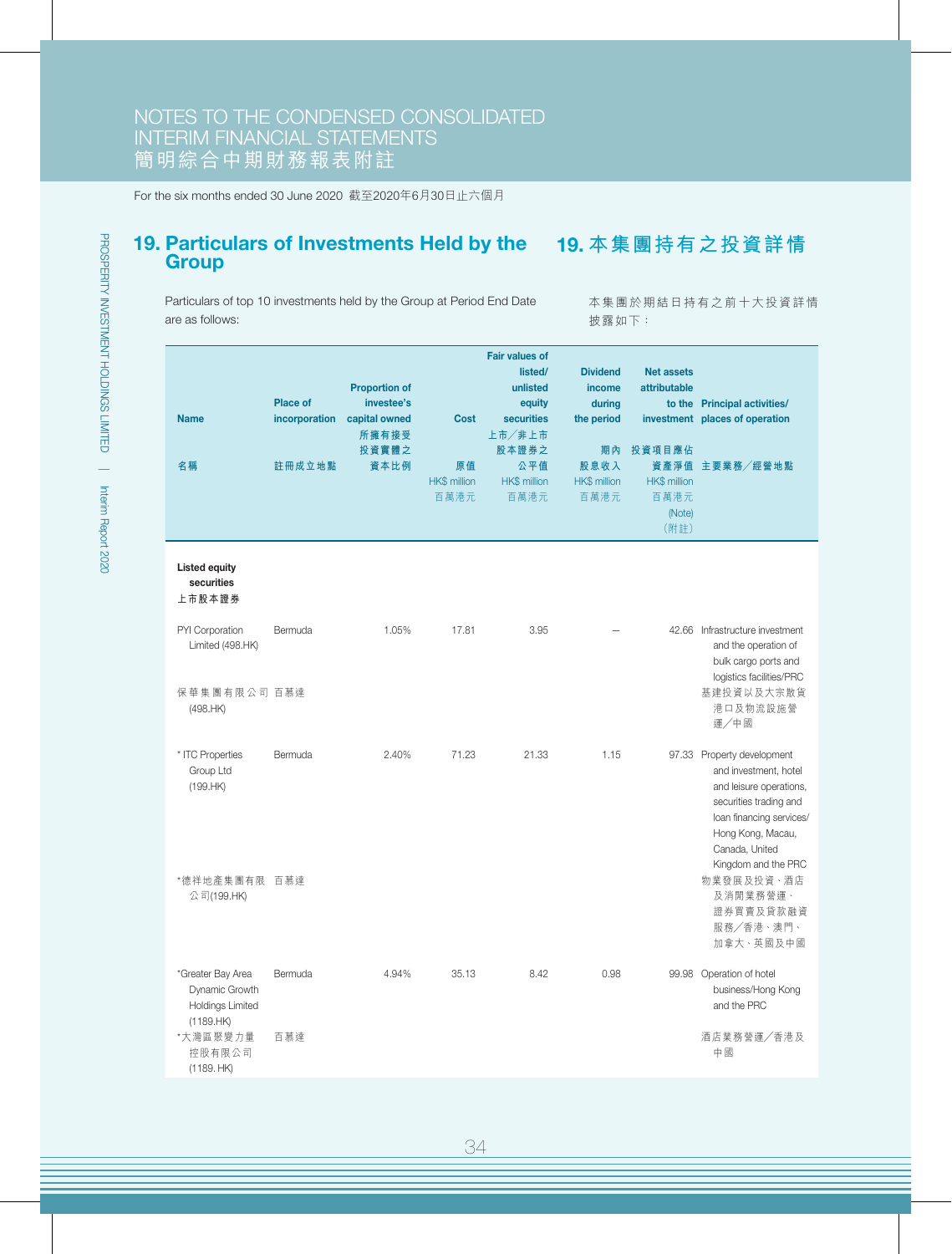#### 19. Particulars of Investments Held by the Group (Continued) 19. **本集團持有之投資詳情 (續)**

| <b>Name</b><br>名稱                                                                                                 | <b>Place of</b><br>incorporation<br>註冊成立地點 | <b>Proportion of</b><br>investee's<br>capital owned<br>所擁有接受<br>投資實體之<br>資本比例 | <b>Cost</b><br>原值<br>HK\$ million<br>百萬港元 | <b>Fair values of</b><br>listed/<br>unlisted<br>equity<br><b>securities</b><br>上市/非上市<br>股本證券之<br>公平值<br><b>HK\$ million</b><br>百萬港元 | <b>Dividend</b><br>income<br>during<br>the period<br>期內<br>股息收入<br>HK\$ million<br>百萬港元 | <b>Net assets</b><br>attributable<br>投資項目應佔<br><b>HK\$</b> million<br>百萬港元<br>(Note)<br>(附註) | to the Principal activities/<br>investment places of operation<br>資產淨值 主要業務/經營地點                                                                                                                                      |
|-------------------------------------------------------------------------------------------------------------------|--------------------------------------------|-------------------------------------------------------------------------------|-------------------------------------------|--------------------------------------------------------------------------------------------------------------------------------------|-----------------------------------------------------------------------------------------|----------------------------------------------------------------------------------------------|-----------------------------------------------------------------------------------------------------------------------------------------------------------------------------------------------------------------------|
| China Development<br><b>Bank International</b><br>Investment Limited<br>(1062.HK)<br>國開國際投資有限 開曼群島<br>公司(1062.HK) | Cayman Islands                             | 0.85%                                                                         | 30.42                                     | 3.88                                                                                                                                 |                                                                                         | 16.83                                                                                        | Investments in money<br>market securities and<br>equity and debt related<br>securities in listed and<br>unlisted entities on a<br>global basis/HK and<br>the PRC<br>投資全球之貨幣市場證<br>券以及上市及非上市<br>實體之股票及債務相<br>關證券/香港及中國 |
| * Shaw Brothers<br><b>Holdings Ltd</b><br>(953.HK)<br>*邵氏兄弟控股有限 開曼群島<br>公司(953.HK)                                | Cayman Islands                             | 4.88%                                                                         | 41.24                                     | 9.15                                                                                                                                 |                                                                                         |                                                                                              | 22.84 Investments in films,<br>drama and non-drama<br>productions and artiste<br>and event<br>management/Hong<br>Kong and the PRC<br>電影、劇集及非劇集製<br>作投資以及藝人及活<br>動管理/香港及中國                                             |
| * TOM Group Ltd<br>(2383.HK)                                                                                      | Cayman Islands                             | 1.09%                                                                         | 64.88                                     | 51.04                                                                                                                                |                                                                                         |                                                                                              | 0.76 Chinese-language media<br>conglomerate with<br>diverse business<br>interests in e-commerce,<br>mobile Internet,<br>publishing, outdoor<br>media, television and<br>entertainment/Hong<br>Kong, the PRC and       |
| *TOM集團有限公司 開曼群島<br>(2383.HK)                                                                                      |                                            |                                                                               |                                           |                                                                                                                                      |                                                                                         |                                                                                              | Taiwan<br>中文媒體集團, 於電子<br>商貿、移動互聯網、<br>出版、戶外傳媒、電<br>視及娛樂擁有多元化<br>業務權益/香港、<br>中國及台灣                                                                                                                                     |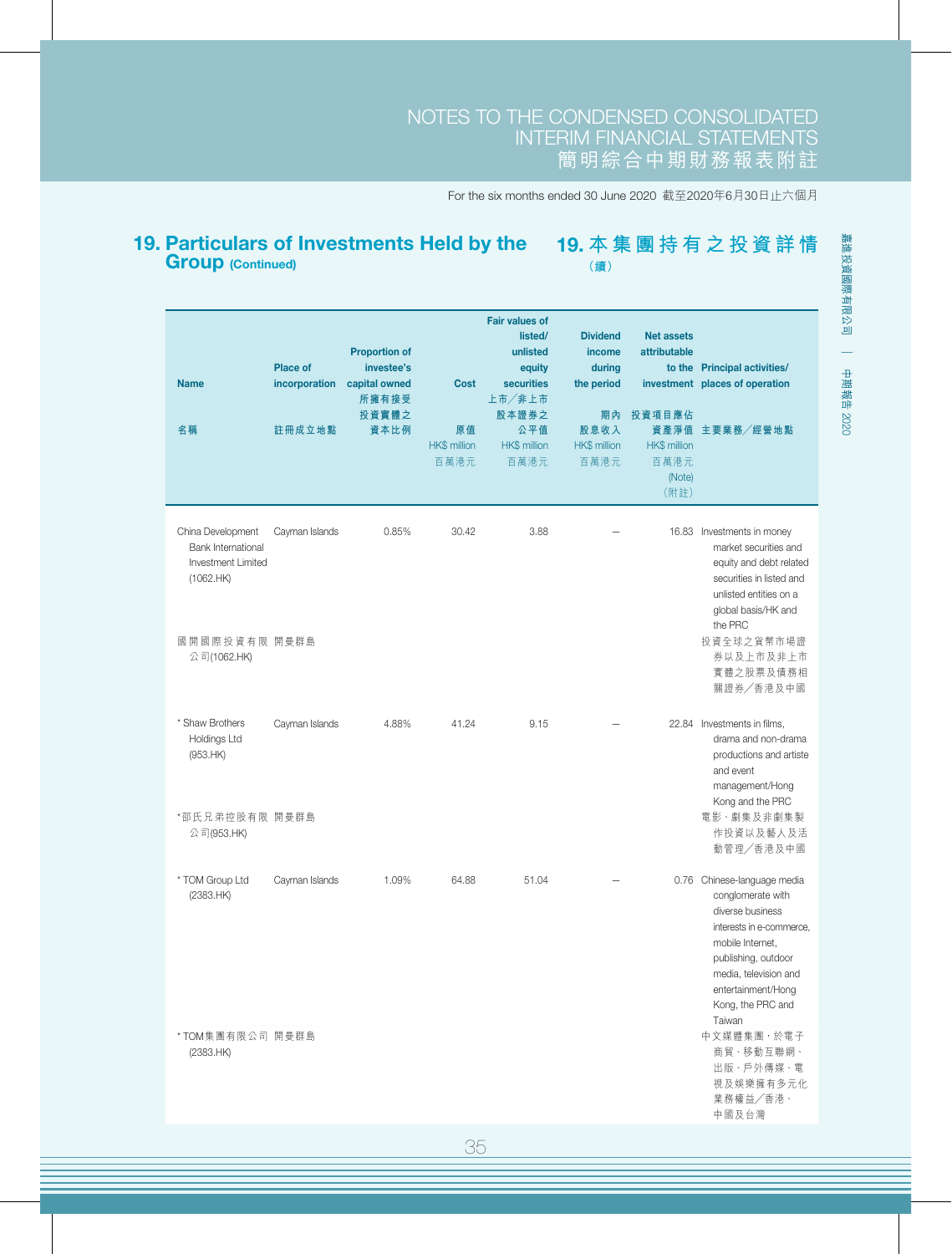### 19. Particulars of Investments Held by the Group (Continued)

19. **本集團持有之投資詳情 (續)**

| <b>Name</b><br>名稱                                                                        | <b>Place of</b><br>incorporation<br>註冊成立地點 | <b>Proportion of</b><br>investee's<br>capital owned<br>所擁有接受<br>投資實體之<br>資本比例 | <b>Cost</b><br>原值<br>HK\$ million<br>百萬港元 | <b>Fair values of</b><br>listed/<br>unlisted<br>equity<br><b>securities</b><br>上市/非上市<br>股本證券之<br>公平值<br><b>HK\$</b> million<br>百萬港元 | <b>Dividend</b><br>income<br>during<br>the period<br>期內<br>股息收入<br><b>HK\$</b> million<br>百萬港元 | <b>Net assets</b><br>attributable<br>投資項目應佔<br><b>HK\$</b> million<br>百萬港元<br>(Note)<br>(附註) | to the Principal activities/<br>investment places of operation<br>資產淨值 主要業務/經營地點                                                                                                                                                                                                                                                                                    |
|------------------------------------------------------------------------------------------|--------------------------------------------|-------------------------------------------------------------------------------|-------------------------------------------|--------------------------------------------------------------------------------------------------------------------------------------|------------------------------------------------------------------------------------------------|----------------------------------------------------------------------------------------------|---------------------------------------------------------------------------------------------------------------------------------------------------------------------------------------------------------------------------------------------------------------------------------------------------------------------------------------------------------------------|
| Get Nice Holdings<br>Limited (0064.HK)                                                   | Cayman Islands                             | 0.21%                                                                         | 4.92                                      | 2.66                                                                                                                                 |                                                                                                |                                                                                              | 13.55 Money lending, property<br>development and<br>holding and investment<br>in financial instruments,<br>real estate agency and<br>the provision of<br>financial services,<br>including securities<br>dealing and broking,<br>futures and options<br>broking, securities<br>margin financing and<br>corporate finance<br>services/Hong Kong<br>and United Kingdom |
| 結好控股有限公司 開曼群島<br>(0064.HK)                                                               |                                            |                                                                               |                                           |                                                                                                                                      |                                                                                                |                                                                                              | 放債;物業發展及持有<br>以及投資於金融工<br>具;地產代理;及<br>提供金融服務,包括<br>證券買賣及經紀服<br>務、期貨及期權經紀<br>服務、證券保證金融<br>資及企業融資服務/<br>香港及英國                                                                                                                                                                                                                                                         |
| China Construction<br><b>Bank Corporation</b><br>(939.HK)<br>中國建設銀行股份 中國<br>有限公司(939.HK) | PRC                                        | 0.00002%                                                                      | 0.47                                      | 0.38                                                                                                                                 |                                                                                                |                                                                                              | 0.63 Banking and financial<br>services/Global<br>operation<br>銀行和金融服務/<br>全球運營                                                                                                                                                                                                                                                                                      |
| Success Universe<br>Group Limited<br>(0487.HK)<br>實德環球有限公司 百慕達<br>(0487.HK)              | Bermuda                                    | 0.03%                                                                         | 0.27                                      | 0.20                                                                                                                                 |                                                                                                |                                                                                              | 0.27 Engaged in the travel-<br>related, lottery and<br>property investment<br>businesses/Hong<br>Kong, Macau, Canada<br>從事旅遊相關、彩票業<br>務及物業投資業務/<br>香港、澳門、加拿大                                                                                                                                                                                                        |

36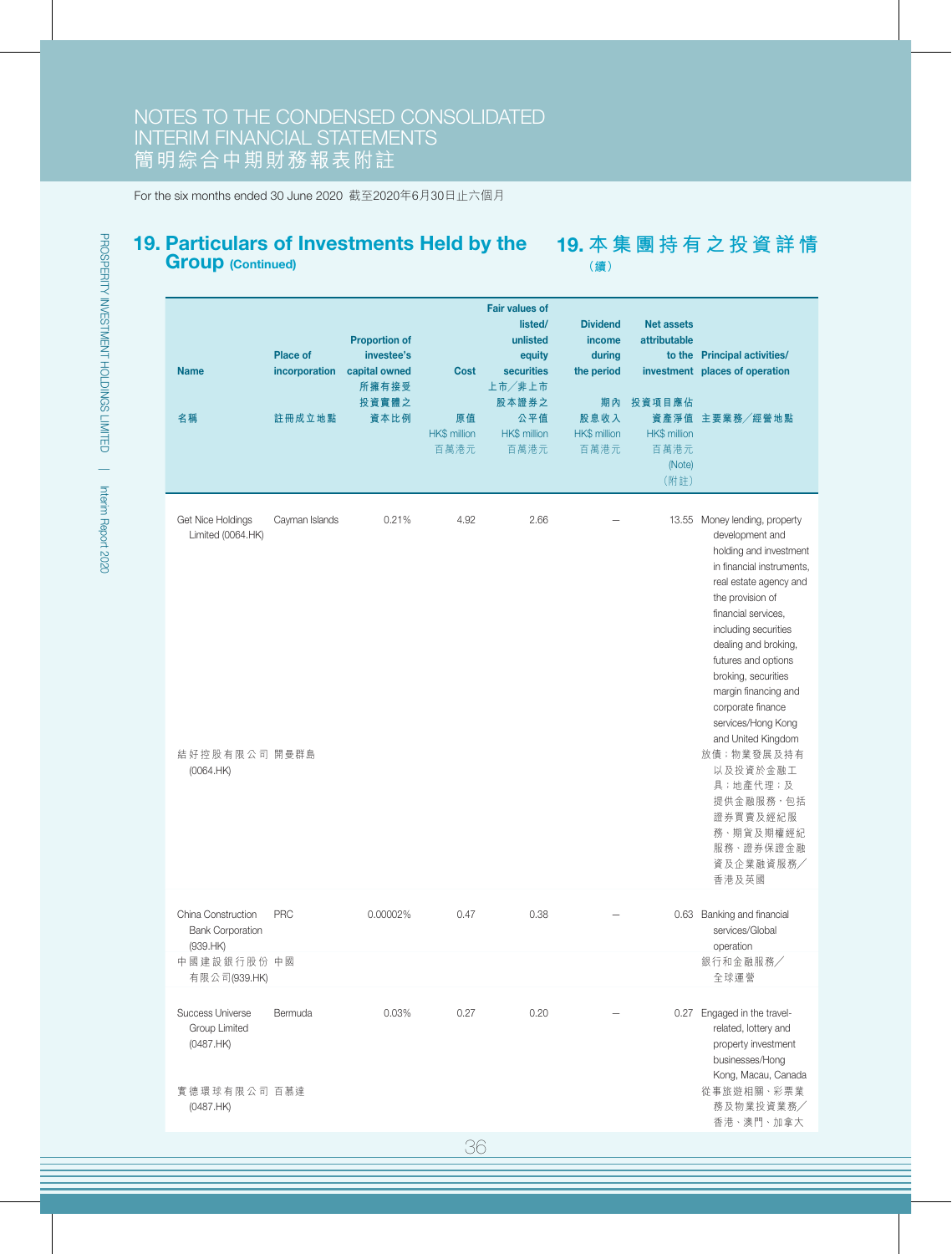#### 19. Particulars of Investments Held by the Group (Continued) 19. **本集團持有之投資詳情 (續)**

| <b>Name</b><br>名稱                    | <b>Place of</b><br>incorporation<br>註冊成立地點 | <b>Proportion of</b><br>investee's<br>capital owned<br>所擁有接受<br>投資實體之<br>資本比例 | Cost<br>原值<br>HK\$ million<br>百萬港元 | <b>Fair values of</b><br>listed/<br>unlisted<br>equity<br>securities<br>上市/非上市<br>股本證券之<br>公平值<br><b>HK\$</b> million<br>百萬港元 | <b>Dividend</b><br>income<br>during<br>the period<br>期內<br>股息收入<br><b>HK\$</b> million<br>百萬港元 | <b>Net liabilities</b><br>attributable<br>to the<br>投資項目應佔<br>淨負債<br><b>HK\$</b> million<br>百萬港元<br>(Note)<br>(附註) | <b>Principal activities/</b><br>investment places of operation<br>主要業務/經營地點 |
|--------------------------------------|--------------------------------------------|-------------------------------------------------------------------------------|------------------------------------|-------------------------------------------------------------------------------------------------------------------------------|------------------------------------------------------------------------------------------------|--------------------------------------------------------------------------------------------------------------------|-----------------------------------------------------------------------------|
| <b>Unlisted equity</b><br>securities |                                            |                                                                               |                                    |                                                                                                                               |                                                                                                |                                                                                                                    |                                                                             |
| 非上市股本證券<br>* Rakarta Limited         | The BVI                                    | 14.7%                                                                         | 54.05                              | 25.77                                                                                                                         |                                                                                                |                                                                                                                    | (2.13) Investment in a subsidiary                                           |
|                                      |                                            |                                                                               |                                    |                                                                                                                               |                                                                                                |                                                                                                                    | principally engaged in<br>zinc and lead mining/<br>the PRC                  |
| * Rakarta Limited                    | 英屬處女群島                                     |                                                                               |                                    |                                                                                                                               |                                                                                                |                                                                                                                    | 投資於主要從事鋅及<br>鉛開採的附屬公司/<br>中國                                                |
|                                      |                                            |                                                                               |                                    |                                                                                                                               |                                                                                                |                                                                                                                    |                                                                             |

significant investments held at Period End Date

於期結日持有之重大投資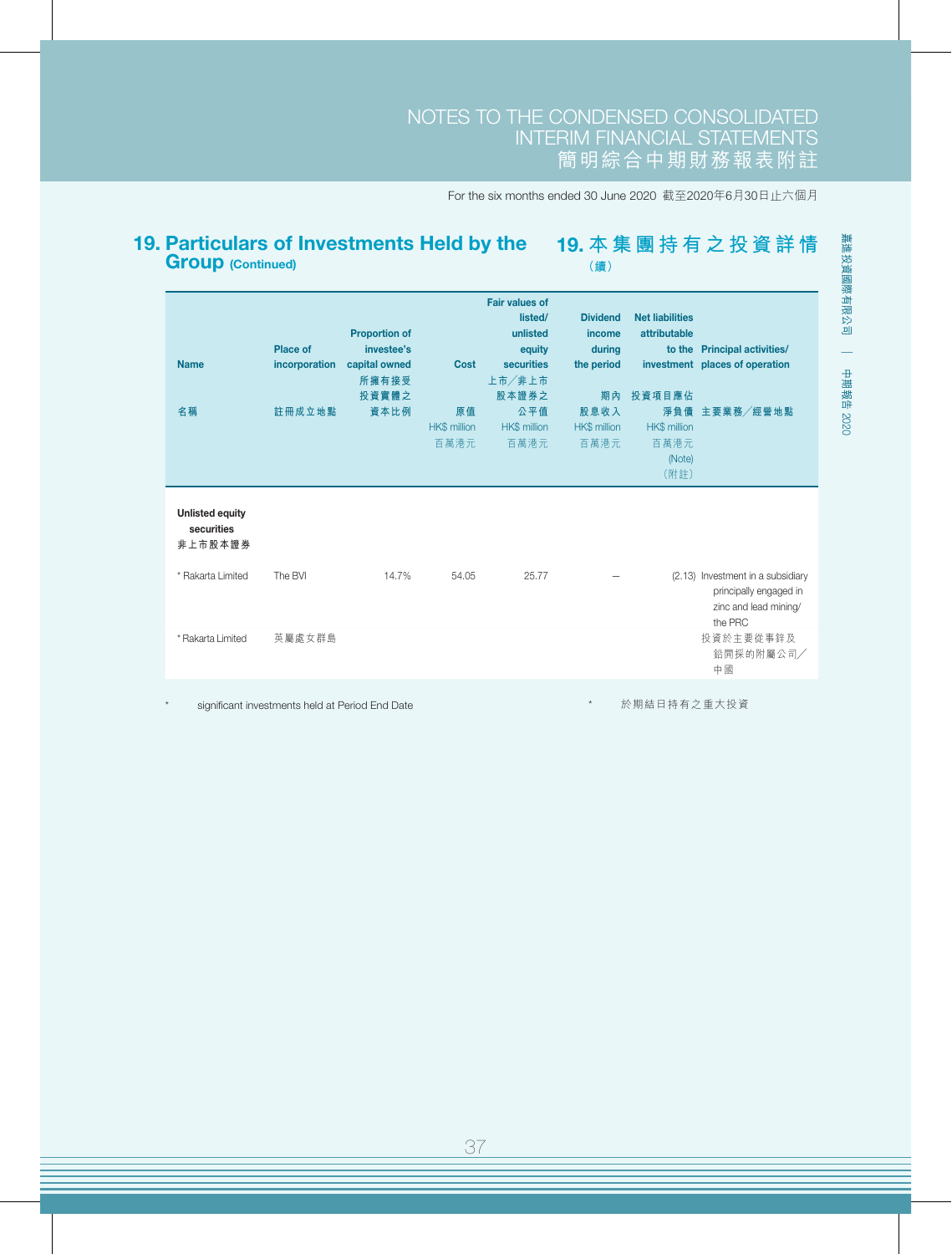### 19. Particulars of Investments Held by the Group (Continued)

19. **本集團持有之投資詳情 (續)**

Particulars of top 10 investments held by the Group at 31 December 2019 are disclosed as follows:

本集團於2019年12月31日持有之前十大 投資詳情披露如下:

| <b>Name</b><br>名稱                                                                                                                   | <b>Place of</b><br>incorporation<br>註冊成立地點 | <b>Proportion of</b><br>investee's<br>capital owned<br>所擁有接受<br>投資實體之<br>資本比例 | <b>Cost</b><br>原值<br><b>HK\$ million</b><br>百萬港元 | <b>Fair values of</b><br>listed/unlisted<br>equity<br>securities<br>上市/非上市股<br>本證券之<br>公平值<br><b>HK\$</b> million<br>百萬港元 | <b>Dividend</b><br>income<br>during<br>the year<br>年內<br>股息收入<br>HK\$ million<br>百萬港元 | <b>Net assets</b><br>attributable<br>to the<br>投資項目應佔<br>資產淨值<br><b>HK\$</b> million<br>百萬港元<br>(Note)<br>(附註) | <b>Principal activities/places</b><br>investment of operation<br>主要業務/經營地點                                                                                                                                |
|-------------------------------------------------------------------------------------------------------------------------------------|--------------------------------------------|-------------------------------------------------------------------------------|--------------------------------------------------|---------------------------------------------------------------------------------------------------------------------------|---------------------------------------------------------------------------------------|----------------------------------------------------------------------------------------------------------------|-----------------------------------------------------------------------------------------------------------------------------------------------------------------------------------------------------------|
| <b>Listed equity securities</b><br>上市股本證券                                                                                           |                                            |                                                                               |                                                  |                                                                                                                           |                                                                                       |                                                                                                                |                                                                                                                                                                                                           |
| PYI Corporation Limited<br>(498.HK)                                                                                                 | Bermuda                                    | 1.05%                                                                         | 17.81                                            | 5.23                                                                                                                      |                                                                                       |                                                                                                                | 47.05 Infrastructure investment and<br>the operation bulk cargo<br>ports and logistics facilities/<br>PRC                                                                                                 |
| 保華集團有限公司<br>(498.HK)                                                                                                                | 百慕達                                        |                                                                               |                                                  |                                                                                                                           |                                                                                       |                                                                                                                | 基建投資以及大宗散貨港口<br>及物流設施營運/中國                                                                                                                                                                                |
| ITC Properties Group Ltd Bermuda<br>(199.HK)                                                                                        |                                            | 2.37%                                                                         | 71.23                                            | 27.53                                                                                                                     | 3.11                                                                                  |                                                                                                                | 109.33 Property development and<br>investment, hotel and<br>leisure operations,<br>securities trading and loan<br>financing services/Hong<br>Kong, Macau, Canada,<br>United Kingdom and the<br><b>PRC</b> |
| 德祥地產集團有限公司 百慕達<br>(199.HK)                                                                                                          |                                            |                                                                               |                                                  |                                                                                                                           |                                                                                       |                                                                                                                | 物業發展及投資、酒店及消<br>閒業務營運、證券買賣及<br>貸款融資服務/香港、澳<br>門、加拿大、英國及中國                                                                                                                                                 |
| Greater Bay Area<br>Dynamic Growth<br><b>Holding Limited</b><br>(formally "Rosedale<br><b>Hotel Holdings</b><br>Limited') (1189.HK) | Bermuda                                    | 4.94%                                                                         | 35.13                                            | 11.31                                                                                                                     |                                                                                       |                                                                                                                | 103.68 Operation of hotel business/<br>Hong Kong and the PRC                                                                                                                                              |
| 大灣區聚變力量控股有<br>限公司(前稱<br>「珀麗酒店控股有限<br>公司」)(1189. HK)                                                                                 | 百慕達                                        |                                                                               |                                                  |                                                                                                                           |                                                                                       |                                                                                                                | 酒店業務營運/香港及中國                                                                                                                                                                                              |
| China Development Bank Cayman Islands<br>International<br>Investment Limited<br>(1062.HK)                                           |                                            | 0.85%                                                                         | 30.42                                            | 3.27                                                                                                                      |                                                                                       |                                                                                                                | 15.23 Investments in money market<br>securities and equity and<br>debt related securities in<br>listed and unlisted entities<br>on a global basis/HK and<br>the PRC                                       |
| 國開國際投資有限公司 開曼群島<br>(1062.HK)                                                                                                        |                                            |                                                                               |                                                  |                                                                                                                           |                                                                                       |                                                                                                                | 投資全球之貨幣市場證券以<br>及上市及非上市實體之<br>股票及債務相關證券/香<br>港及中國                                                                                                                                                         |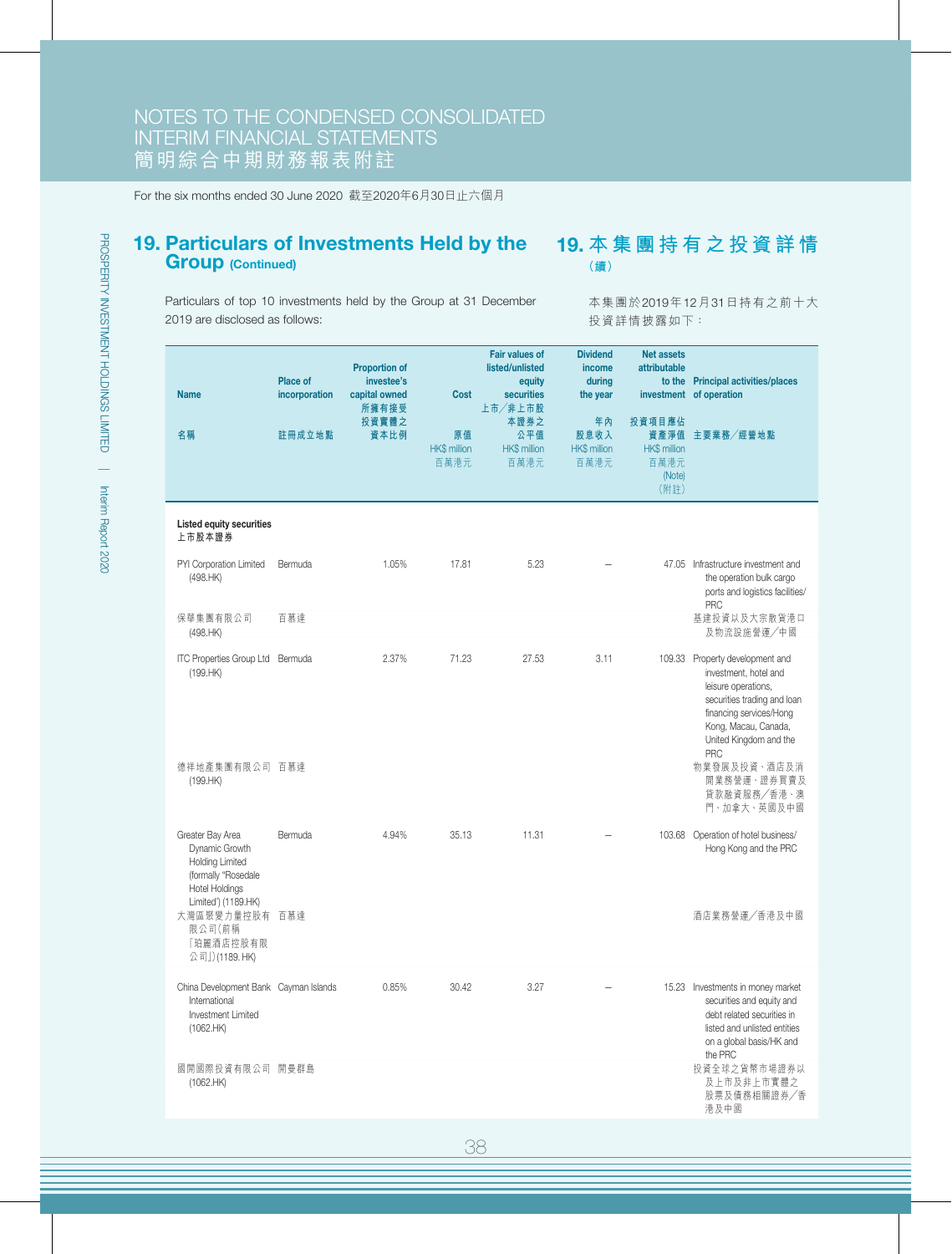#### 19. Particulars of Investments Held by the Group (Continued) 19. **本集團持有之投資詳情 (續)**

| <b>Name</b><br>名稱                                                                  | Place of<br>incorporation<br>註冊成立地點 | <b>Proportion of</b><br>investee's<br>capital owned<br>所擁有接受<br>投資實體之<br>資本比例 | Cost<br>原值<br>HK\$ million<br>百萬港元 | <b>Fair values of</b><br>listed/unlisted<br>equity<br>securities<br>上市/非上市股<br>本證券之<br>公平值<br><b>HK\$</b> million<br>百萬港元 | <b>Dividend</b><br>income<br>during<br>the year<br>年內<br>股息收入<br><b>HK\$</b> million<br>百萬港元 | <b>Net assets</b><br>attributable<br>投資項目應佔<br><b>HK\$</b> million<br>百萬港元<br>(Note)<br>(附註) | to the Principal activities/places<br>investment of operation<br>資產淨值 主要業務/經營地點                                                                                                                                                                    |
|------------------------------------------------------------------------------------|-------------------------------------|-------------------------------------------------------------------------------|------------------------------------|---------------------------------------------------------------------------------------------------------------------------|----------------------------------------------------------------------------------------------|----------------------------------------------------------------------------------------------|----------------------------------------------------------------------------------------------------------------------------------------------------------------------------------------------------------------------------------------------------|
| Shaw Brothers Holdings<br>Ltd (953.HK)<br>邵氏兄弟控股有限<br>公司(953.HK)                   | Cayman Islands<br>開曼群島              | 4.88%                                                                         | 41.24                              | 12.27                                                                                                                     |                                                                                              |                                                                                              | 23.43 Investments in films, drama<br>and non-drama<br>productions and artiste and<br>event management/Hong<br>Kong and the PRC<br>電影、劇集及非劇集製作<br>投資以及藝人及活動管<br>理/香港及中國                                                                             |
| <b>TOM Group Ltd</b><br>(2383.HK)                                                  | Cayman Islands                      | 1.14%                                                                         | 67.70                              | 56.87                                                                                                                     |                                                                                              |                                                                                              | 2.02 Chinese-language media<br>conglomerate with diverse<br>business interests in<br>e-Commerce, mobile<br>Internet, publishing,<br>outdoor media, television<br>and entertainment/<br>Hong Kong, the PRC and<br>Taiwan                            |
| TOM集團有限公司<br>(2383.HK)                                                             | 開曼群島                                |                                                                               |                                    |                                                                                                                           |                                                                                              |                                                                                              | 中文媒體集團,於電子商<br>貿、移動互聯網、出版、<br>戶外傳媒、電視及娛樂擁<br>有多元化業務權益/<br>香港、中國及台灣                                                                                                                                                                                 |
| China Strategic Holdings Hong Kong<br>Ltd (235.HK)                                 |                                     | 0.77%                                                                         | 10.14                              | 4.55                                                                                                                      |                                                                                              | 25.79                                                                                        | Engages in the business of<br>investment in securities,<br>trading of metal minerals,<br>metal, coke products and<br>electronic components,<br>money lending as well as<br>securities brokerage/Hong<br>Kong, the PRC, Europe<br>and South America |
| 中策集團有限公司(235. 香港<br>HK)                                                            |                                     |                                                                               |                                    |                                                                                                                           |                                                                                              |                                                                                              | 從事證券投資業務、金屬礦<br>物貿易、金屬貿易、煤焦<br>產品貿易及電子零件貿<br>易、借貸及證券經紀業<br>務/香港、中國、歐洲及<br>南美洲                                                                                                                                                                      |
| China Construction Bank PRC<br>Corporation (939.HK)<br>中國建設銀行股份有限 中國<br>公司(939.HK) |                                     | 0.00002%                                                                      | 0.47                               | 0.40                                                                                                                      | 0.02                                                                                         |                                                                                              | 0.62 Banking and financial services/<br>Global operation<br>銀行和金融服務/<br>全球運營                                                                                                                                                                       |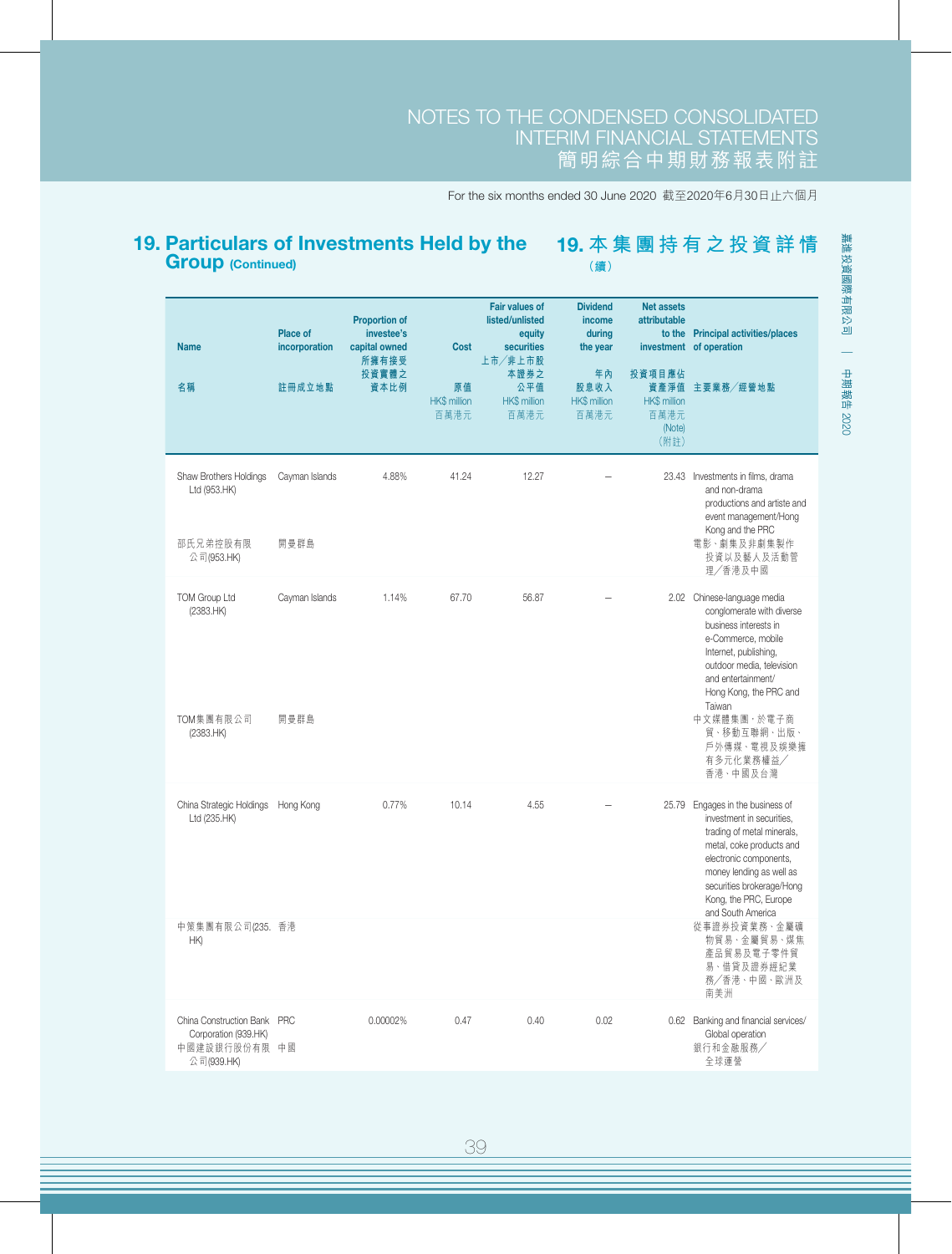### 19. Particulars of Investments Held by the Group (Continued)

19. **本集團持有之投資詳情 (續)**

| <b>Name</b><br>名稱                                     | Place of<br>incorporation<br>註冊成立地點 | <b>Proportion of</b><br>investee's<br>capital owned<br>所擁有接受<br>投資實體之<br>資本比例 | <b>Cost</b><br>原值<br><b>HK\$ million</b><br>百萬港元 | <b>Fair values of</b><br>listed/unlisted<br>equity<br>securities<br>上市/非上市股<br>本證券之<br>公平值<br><b>HK\$</b> million<br>百萬港元 | <b>Dividend</b><br>income<br>during<br>the year<br>年內<br>股息收入<br><b>HK\$</b> million<br>百萬港元 | <b>Net assets</b><br>attributable<br>to the<br>投資項目應佔<br><b>HK\$</b> million<br>百萬港元<br>(Note)<br>(附註) | <b>Principal activities/places</b><br>investment of operation<br>資產淨值 主要業務/經營地點                                                                                                                                                                                                                                                                          |
|-------------------------------------------------------|-------------------------------------|-------------------------------------------------------------------------------|--------------------------------------------------|---------------------------------------------------------------------------------------------------------------------------|----------------------------------------------------------------------------------------------|--------------------------------------------------------------------------------------------------------|----------------------------------------------------------------------------------------------------------------------------------------------------------------------------------------------------------------------------------------------------------------------------------------------------------------------------------------------------------|
| Get Nice Holdings Limited Cayman Islands<br>(0064.HK) |                                     | 0.21%                                                                         | 4.92                                             | 4.50                                                                                                                      | 0.15                                                                                         | 13.67                                                                                                  | Money lending, property<br>development and holding<br>and investment in financial<br>instruments, real estate<br>agency and the provision<br>of financial services,<br>including securities dealing<br>and broking, futures and<br>options broking, securities<br>margin financing and<br>corporate finance services/<br>Hong Kong and United<br>Kingdom |
| 結好控股有限公司<br>(0064.HK)                                 | 開曼群島                                |                                                                               |                                                  |                                                                                                                           |                                                                                              |                                                                                                        | 放債;物業發展及持有以及<br>投資於金融工具;地產<br>代理;及提供金融服務,<br>包括證券買賣及經紀服<br>務、期貨及期權經紀服<br>務、證券保證金融資及企<br>業融資服務/香港及英國                                                                                                                                                                                                                                                      |
| <b>Unlisted equity</b><br>securities<br>非上市股本證券       |                                     |                                                                               |                                                  |                                                                                                                           |                                                                                              |                                                                                                        |                                                                                                                                                                                                                                                                                                                                                          |
| Rakarta Limited                                       | The BVI                             | 14.70%                                                                        | 54.05                                            | 29.71                                                                                                                     |                                                                                              |                                                                                                        | (2.17) Investments in a subsidiary<br>principally engaged in zinc<br>and lead mining/                                                                                                                                                                                                                                                                    |
| Rakarta Limited                                       | 英屬處女群島                              |                                                                               |                                                  |                                                                                                                           |                                                                                              |                                                                                                        | the PRC<br>投資於主要從事鋅及<br>鉛開採的附屬公司/中國                                                                                                                                                                                                                                                                                                                      |

Notes: For listed equity securities, net assets attributable to the investments are based on latest published financial information of the relevant investment. For unlisted investments, net assets attributable to investment are based on latest financial statements or management accounts of the relevant investment.

附註:就上市股本證券而言,投資項目應佔資 產淨值乃以相關投資項目刊發之最新 財務資料為依據。就非上市投資而言, 投資項目應佔資產淨值乃以相關投資 項目之最新財務報表或管理賬為依據。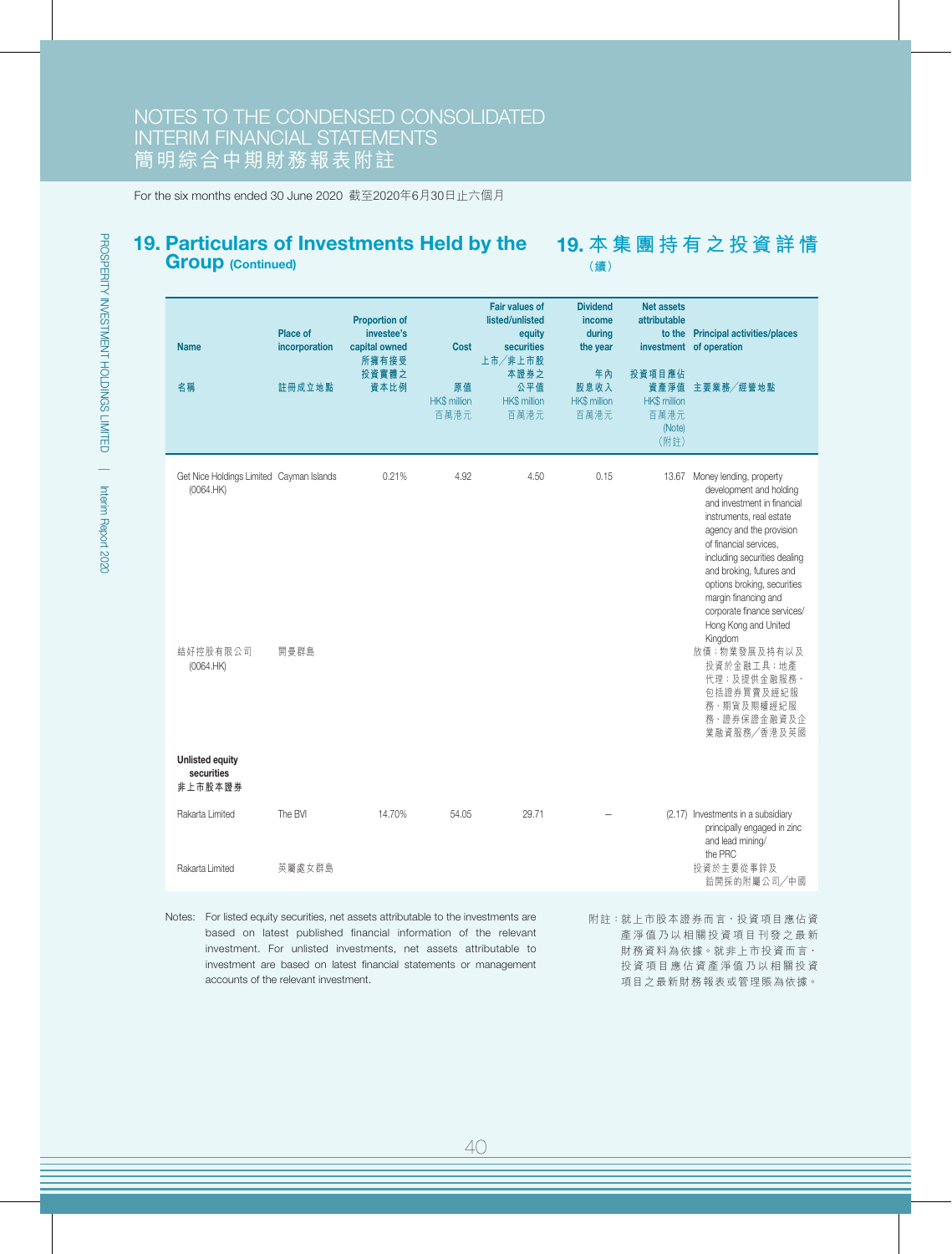## NOTES TO THE CONDENSED CONSOLIDATED INTERIM FINANCIAL STATEMENTS 簡明綜合中期財務報表附註

For the six months ended 30 June 2020 截至2020年6月30日止六個月

# 20. Related Party/Connected Transactions 20. **關連方╱關連交易**

During both periods, the Group entered into the following related party/ connected transactions:

兩個期間內,本集團訂立以下關連方╱ 關連交易:

|                     |                       |                               | For the six months<br>ended 30 June<br>截至6月30日止六個月 |                 |
|---------------------|-----------------------|-------------------------------|----------------------------------------------------|-----------------|
| <b>Name</b>         | <b>Relationship</b>   | <b>Nature of transactions</b> | 2020                                               | 2019            |
| 名稱                  | 關係                    | 交易性質                          | <b>HK\$'000</b>                                    | <b>HK\$'000</b> |
|                     |                       |                               | 千港元                                                | 千港元             |
|                     |                       |                               | (unaudited)                                        | (unaudited)     |
|                     |                       |                               | (未經審核)                                             | (未經審核)          |
|                     |                       |                               |                                                    |                 |
| <b>Opus Capital</b> | Investment manager of | Investment management         |                                                    |                 |
|                     | the Company           | fee expense                   | 3,600                                              | 3,600           |
| 創富資本                | 本公司之投資經理              | 投資管理費開支                       |                                                    |                 |

The remuneration of Directors and other members of key management personnel of the Group during the period was as follows:

期內,董事及本集團主要管理層其他成 員之薪酬如下:

|                                                                                                     |                            | For the six months<br>ended 30 June<br>截至6月30日止六個月      |                                                         |
|-----------------------------------------------------------------------------------------------------|----------------------------|---------------------------------------------------------|---------------------------------------------------------|
|                                                                                                     |                            | 2020<br><b>HK\$'000</b><br>千港元<br>(unaudited)<br>(未經審核) | 2019<br><b>HK\$'000</b><br>千港元<br>(unaudited)<br>(未經審核) |
| Directors' remuneration<br>Short-term employee benefits<br>Retirement benefits scheme contributions | 董事酬金<br>短期僱員福利<br>退休福利計劃供款 | 150<br>1,408<br>76                                      | 120<br>1,408<br>82                                      |
|                                                                                                     |                            | 1,634                                                   | 1,610                                                   |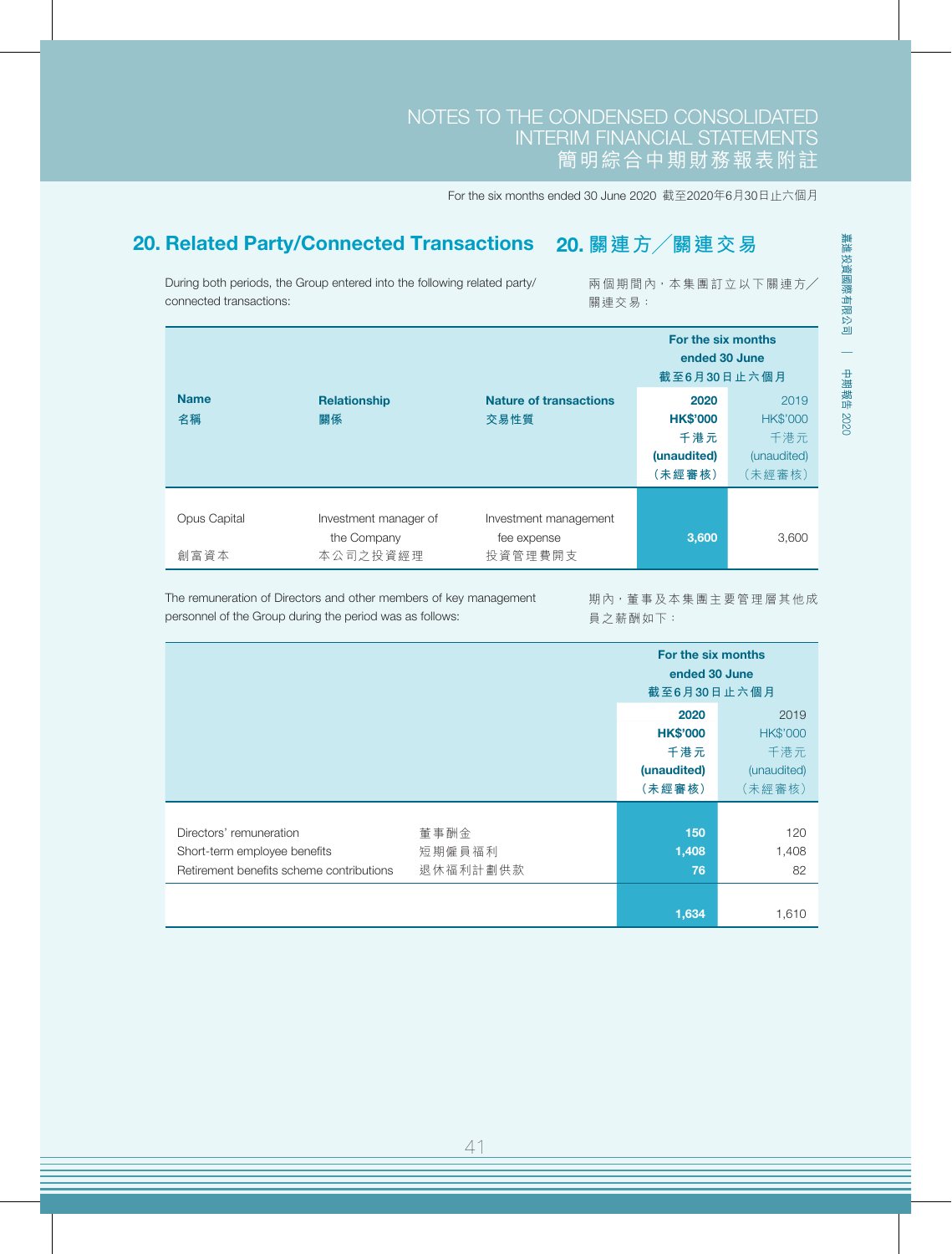#### 21. Fair Values Measurements of Financial 21. **金融工具之公平值計量 Instruments**

Financial assets and liabilities measured at fair value in the condensed consolidated statement of financial position are grouped into three levels of a fair value hierarchy. The three levels are defined based on the observability of significant inputs to the measurements, as follows:

- Level 1: quoted prices (unadjusted) in active markets for identical assets and liabilities.
- Level 2: inputs other than quoted prices included within Level 1 that are observable for the asset or liability, either directly or indirectly, and not using significant unobservable inputs.
- Level 3: unobservable inputs for the asset or liability.

The level in the fair value hierarchy within which the financial assets is categorised in its entirety is based on the lowest level of input that is significant to the fair value measurement.

The financial assets measured at fair value in the condensed consolidated statement of financial position on a recurring basis are grouped into the fair value hierarchy as follows:

於簡明綜合財務狀況表中按公平值計量 之金融資產及負債歸類為三個等級之公 平值層級。三個等級乃根據計量所用重 大輸入值之可觀察程度界定, 如下:

- 第1級:相同資產及負債於活躍市 場之報價(未經調整)。
- 第2級:第1級所載報價以外之可 直接或間接觀察之資產或負債輸 入值及並無採用重大不可觀察輸 入值。
- 第3級:不可觀察之資產或負債輸 入值。

在金融資產之整體分類中,公平值層級 之水平基於對公平值計量有重大影響之 最低輸入值水平。

於簡明綜合財務狀況表中按經常性基準 以公平值計量的金融資產乃如下歸入不 同公平值層級:

|                                                         |                                        | Level 1<br>第一級<br><b>HK\$'000</b><br>千港元 | Level <sub>2</sub><br>第二級<br><b>HK\$'000</b><br>千港元 | Level <sub>3</sub><br>第三級<br>HK\$'000<br>千港元 | <b>Total</b><br>總計<br><b>HK\$'000</b><br>千港元 |
|---------------------------------------------------------|----------------------------------------|------------------------------------------|-----------------------------------------------------|----------------------------------------------|----------------------------------------------|
| 30 June 2020 (unaudited)<br>Financial assets at FVTPL   | 2020年6月30日 (未經審核)<br>按公平值計入損益之<br>金融資產 |                                          |                                                     |                                              |                                              |
| - Listed equity investments<br>Financial asset at FVOCI | 一上市股本投資<br>按公平值計入其他全面收益<br>之金融資產       | 101,826                                  |                                                     |                                              | 101,826                                      |
| - Unlisted equity investment                            | 一非上市股本投資                               |                                          |                                                     | 25,770                                       | 25,770                                       |
| Total                                                   | 總計                                     | 101,826                                  |                                                     | 25,770                                       | 127,596                                      |
| 31 December 2019 (audited)<br>Financial assets at FVTPL | 2019年12月31日(經審核)<br>按公平值計入損益之<br>金融資產  |                                          |                                                     |                                              |                                              |
| - Listed equity investments<br>Financial asset at FVOCI | 一上市股本投資<br>按公平值計入其他全面收益<br>之金融資產       | 127,322                                  |                                                     |                                              | 127.322                                      |
| - Unlisted equity investment                            | 一非上市股本投資                               |                                          |                                                     | 29,706                                       | 29,706                                       |
| Total                                                   | 總計                                     | 127,322                                  |                                                     | 29,706                                       | 157.028                                      |
|                                                         |                                        |                                          |                                                     |                                              |                                              |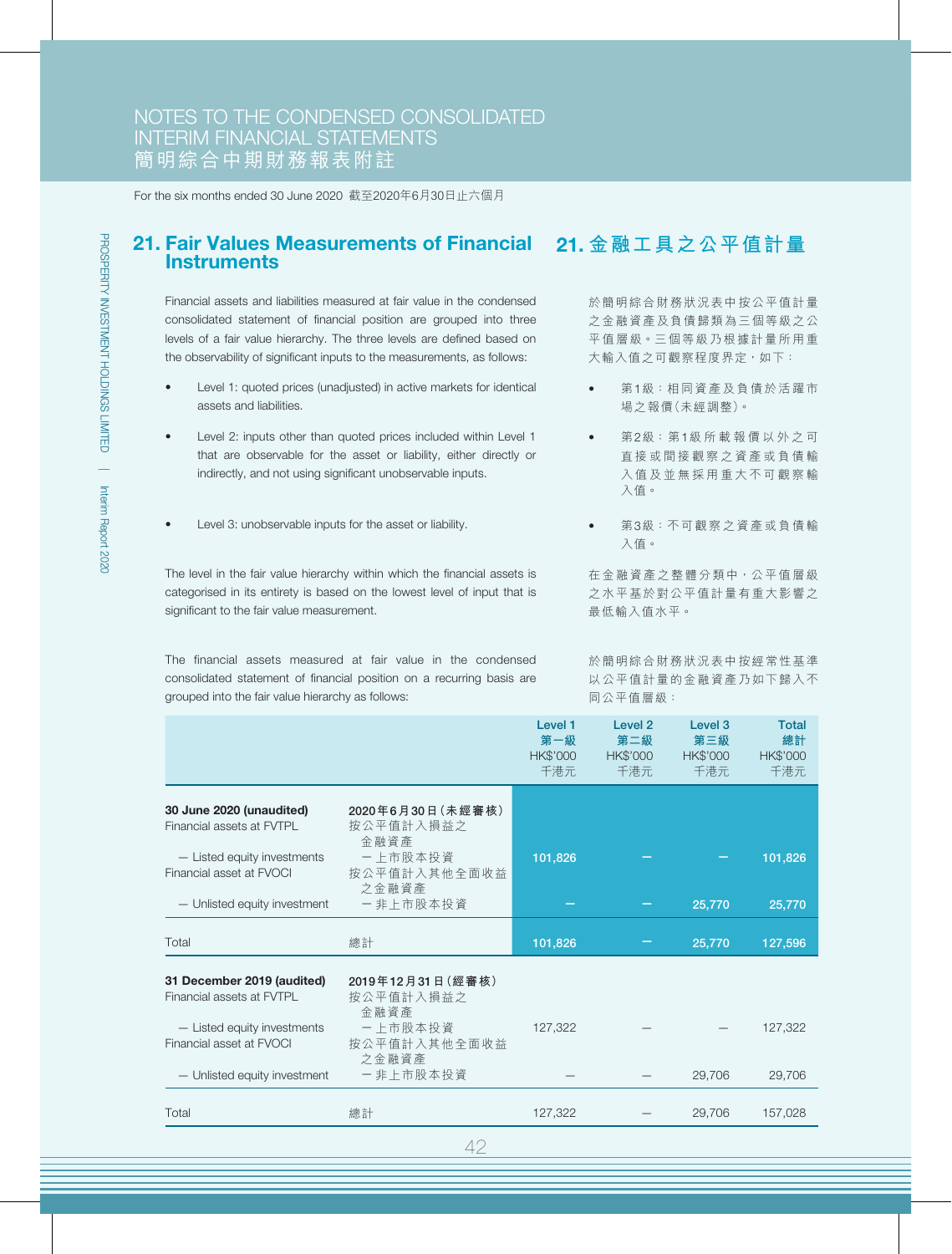For the six months ended 30 June 2020 截至2020年6月30日止六個月

| <b>Instruments (Continued)</b>                                                                                           |                                                                  |                                                                        | (續)                                                                                                                                                                                                                                                                           |  |  |
|--------------------------------------------------------------------------------------------------------------------------|------------------------------------------------------------------|------------------------------------------------------------------------|-------------------------------------------------------------------------------------------------------------------------------------------------------------------------------------------------------------------------------------------------------------------------------|--|--|
| December 2019: Nil).                                                                                                     |                                                                  | There were no transfers between the levels during the Period (31       | 於本期間, 等級之間並無轉撥(2019年<br>12月31日:無)。                                                                                                                                                                                                                                            |  |  |
| The fair value of financial assets at FVTPL was determined by reference<br>to the quoted bid price in the active market. |                                                                  |                                                                        | 按公平值計入損益之金融資產之公平值<br>乃經參考於活躍市場的買入價後釐定。                                                                                                                                                                                                                                        |  |  |
| categorised under Level 3 fair value hierarchy are as follows:                                                           |                                                                  | The information about the fair value of the unlisted equity investment | 關於根據第3級公平值層級歸類之非上<br>市股本投資公平值之資料如下:                                                                                                                                                                                                                                           |  |  |
| <b>Fair value as at</b>                                                                                                  |                                                                  | <b>Valuation technique(s) and</b>                                      |                                                                                                                                                                                                                                                                               |  |  |
| 於下列時間之公平值                                                                                                                |                                                                  | key input(s)<br>估值技術及重要輸入值                                             | Significant unobservable input(s)<br>重要非可觀察輸入值                                                                                                                                                                                                                                |  |  |
| 30 June<br>2020<br>2020年<br>6月30日<br><b>HK\$'000</b><br>千港元                                                              | 31 December<br>2019<br>2019年<br>12月31日<br><b>HK\$'000</b><br>千港元 |                                                                        |                                                                                                                                                                                                                                                                               |  |  |
| 25,770                                                                                                                   |                                                                  | 29,706 Discounted cash flows<br>貼現現金流量                                 | Discount rate of 17.24% (31 December<br>2019:17.98%),<br>貼現率為17.24% (2019年12月31日:                                                                                                                                                                                             |  |  |
|                                                                                                                          |                                                                  |                                                                        | 17.98%),<br>Forecasted production volume of<br>220,000 (31 December 2019:<br>220,000) tonnes per year,<br>預測產量為每年220,000噸<br>(2019年12月31日: 220,000噸),                                                                                                                         |  |  |
|                                                                                                                          |                                                                  |                                                                        | Forecasted selling price with base price<br>of RMB1,546 (31 December<br>2019:RMB1,627) per tonne and price<br>changes over the projection period<br>based on World Bank Commodities<br>Price Forecast; and<br>預測銷售價以每噸人民幣1,546元<br>(2019年12月31日:人民幣1,627元)<br>為基準價及根據世界銀行商品價格 |  |  |
|                                                                                                                          |                                                                  |                                                                        | 預測計算預測期內之價格變動;及<br>Marketability discount of 20.60%<br>(31 December 2019: 20.60%)<br>市場流通性折扣為20.60%<br>(2019年12月31日: 20.60%)                                                                                                                                                  |  |  |
|                                                                                                                          |                                                                  | 43                                                                     |                                                                                                                                                                                                                                                                               |  |  |

21. Fair Values Measurements of Financial 21. **金融工具之公平值計量**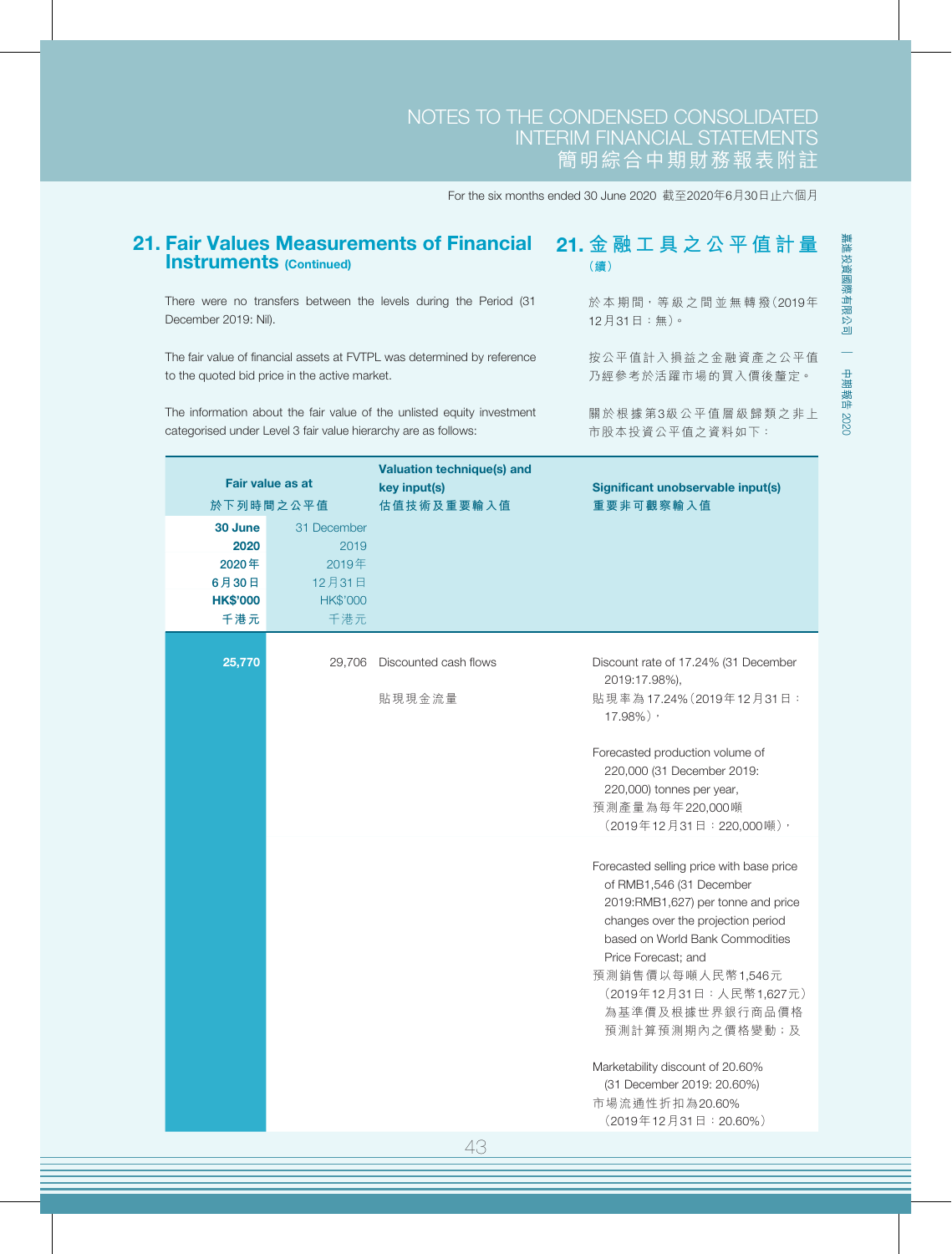#### 21. Fair Values Measurements of Financial 21. **金融工具之公平值計量** Instruments (Continued) **(續)**

Note: A 2% increase or decrease in the discount rate used in isolation would decrease or increase the fair value measurement of the unlisted equity securities classified as financial asset at FVOCI approximately by HK\$4,179,000 (2019 Period: HK\$3,842,000) and HK\$4,902,000 (2019 Period: HK\$4,463,000), respectively.

A 10% increase or decrease in the forecasted production volume used in isolation would increase or decrease the fair value measurement of the unlisted equity securities classified as financial assets at FVOCI approximately by HK\$3,431,000 (2019 Period: \$3,586,000) and HK\$3,686,000 (2019 Period: HK\$3,813,000), respectively.

A 10% increase or decrease in the forecasted selling price used in isolation would increase or decrease the fair value measurement of the unlisted equity securities classified as financial asset at FVOCI approximately by HK\$7,407,000 (2019 Period: HK\$7,076,000) and HK\$7,407,000 (2019 Period: HK\$7,076,000), respectively.

A 2% increase or decrease in the marketability discount used in isolation would decrease or increase the fair value measurement of the unlisted equity securities classified as financial assets at FVOCI approximately by HK\$649,000 (2019 Period: HK\$926,000) and HK\$649,000 (2019 Period: HK\$926,000), respectively.

The fair values of the Group's financial assets and financial liabilities recorded at amortised cost are determined in accordance with generally accepted pricing models based on discounted cash flow analysis.

The Directors consider that the carrying amounts of its financial assets and financial liabilities recorded at amortised cost approximate to their fair values.

附註:單獨應用之貼現率增加或減少2%將 分別導致分類為按公平值計入其他全 面收益之金融資產之非上市股本證券 之公平值計量減少或增加約4,179,000 港元(2019期間: 3,842,000港元)及 4,902,000港 元(2019期 間:4,463,000港 元)。

> 單獨應用之預測產量增加或減少10%將 分別導致分類為按公平值計入其他全 面收益之金融資產之非上市股本證券 之公平值計量增加或減少約3,431,000 港元(2019期間: 3,586,000港元)及 3,686,000港 元(2019期 間:3,813,000港 元)。

> 單獨應用之預測銷售價增加或減少10% 將分別導致分類為按公平值計入其他全 面收益之金融資產之非上市股本證券之 公平值計量增加或減少約7,407,000港元 (2019期間:7,076,000港元)及7,407,000 港元(2019期間:7,076,000港元)。

> 單獨應用之市場流通性折扣增加或減 少2%將分別導致分類為按公平值計 入其他全面收益之金融資產之非上市 股本證券之公平值計量減少或增加約 649,000港 元(2019期 間:926,000港元) 及649,000港 元(2019期 間:926,000港 元)。

本集團按攤銷成本入賬之金融資產及金 融負債之公平值根據貼現現金流量分析 使用公認定價模型釐定。

董事認為,其按攤銷成本入賬之金融資 產及金融負債之賬面值與其公平值相 若。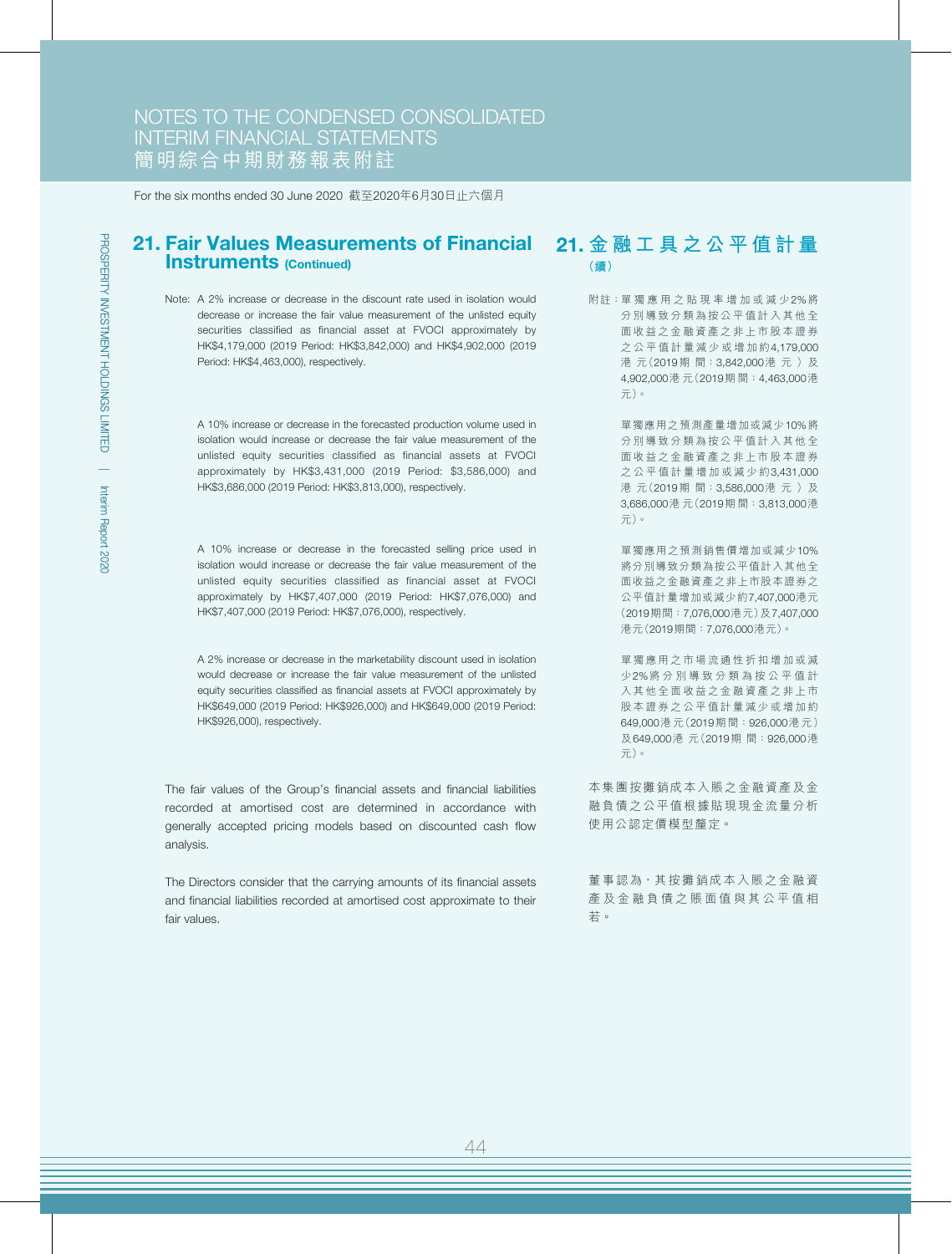| <b>Instruments (Continued)</b>                                                 |                   | 21. Fair Values Measurements of Financial  21. 金 融 工 具 之 公 平 值 計 量<br>(續) |
|--------------------------------------------------------------------------------|-------------------|---------------------------------------------------------------------------|
| <b>Reconciliation of Level 3 fair value</b><br>measurements of financial asset |                   | 金融資產第3級公平值計量之<br>對賬                                                       |
|                                                                                |                   | <b>Unlisted</b>                                                           |
|                                                                                |                   | equity securities                                                         |
|                                                                                |                   | classified as<br>financial assets                                         |
|                                                                                |                   | at <b>FVOCI</b>                                                           |
|                                                                                |                   | 分類為按公平值                                                                   |
|                                                                                |                   | 計入其他全面收                                                                   |
|                                                                                |                   | 益之金融資產之                                                                   |
|                                                                                |                   | 非上市股本證券                                                                   |
|                                                                                |                   | <b>HK\$'000</b>                                                           |
|                                                                                |                   | 千港元                                                                       |
| At 1 January 2020 (audited)                                                    | 於2020年1月1日(經審核)   | 29,706                                                                    |
| Loss recognised in other comprehensive                                         | 於其他全面開支確認之虧損      |                                                                           |
| expense                                                                        |                   | (3,936)                                                                   |
|                                                                                |                   |                                                                           |
| At 30 June 2020 (unaudited)                                                    | 於2020年6月30日(未經審核) | 25,770                                                                    |

## 22. Comparative figures

Certain comparative figures have been reclassified to conform with the current period's presentation of the condensed consolidated interim financial statements.

## 23. Subsequent Events

There is no major event subsequent to Period End Date.

## 22. **比較數字**

若干比較數字已重新分類,以符合本期 間簡明綜合中期財務報表的呈列。

## 23. **期後事項**

期結日後概無發生重大事項。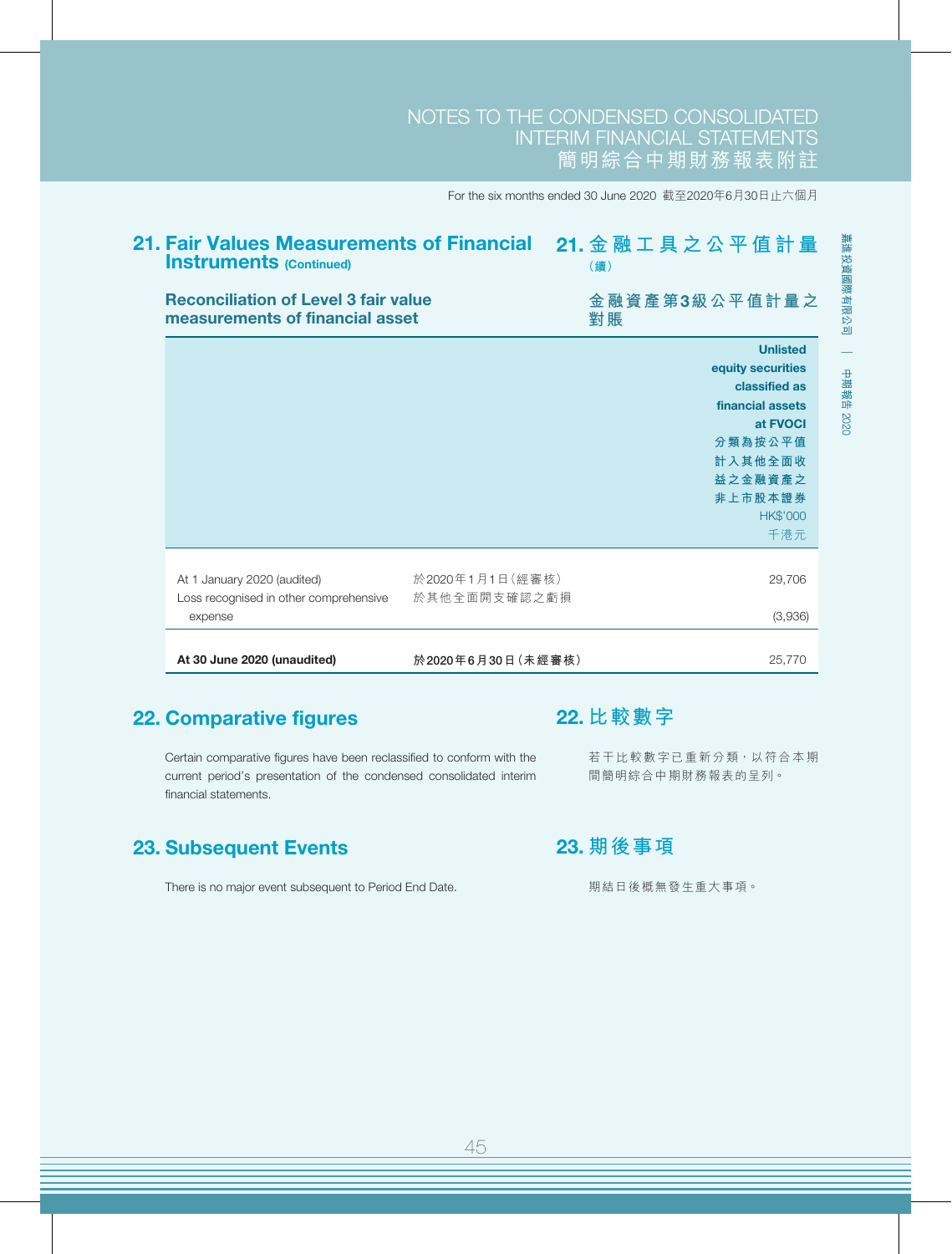In this interim report (other than the independent review report as set out on pages 18 to 19), the following expressions shall have the following meanings unless the context otherwise requires:

於本中期報告內(載於第18至19頁之獨立審閱 報告除外),除非文義另有所指,否則下列詞 彙具有以下涵義:

| Associate(s)                | has the meaning ascribed to it under the Listing Rules                                                                                                                                                                   |
|-----------------------------|--------------------------------------------------------------------------------------------------------------------------------------------------------------------------------------------------------------------------|
| 聯營公司                        | 具有上市規則賦予該詞之涵義                                                                                                                                                                                                            |
| <b>Board</b>                | the board of Directors                                                                                                                                                                                                   |
| 董事會                         | 董事會                                                                                                                                                                                                                      |
| <b>BVI</b>                  | British Virgin Islands                                                                                                                                                                                                   |
| 英屬處女群島                      | 英屬處女群島                                                                                                                                                                                                                   |
| CG Code                     | the Corporate Governance Code as contained in Appendix 14 of the Listing Rules                                                                                                                                           |
| 企管守則                        | 載於上市規則附錄14之企業管治守則                                                                                                                                                                                                        |
| <b>CODM</b>                 | the chief operating decision maker                                                                                                                                                                                       |
| 主要經營決策者                     | 主要經營決策者                                                                                                                                                                                                                  |
| Company<br>本公司              | Prosperity Investment Holdings Limited, a company incorporated in Bermuda with limited liability, whose<br>issued Shares are listed on the Main Board of the Stock Exchange<br>嘉進投資國際有限公司,一間於百慕達註冊成立之有限公司,其已發行股份於聯交所主板上市 |
| Director(s)                 | the director(s) of the Company                                                                                                                                                                                           |
| 董事                          | 本公司董事                                                                                                                                                                                                                    |
| <b>FVOCI</b>                | fair value through other comprehensive income                                                                                                                                                                            |
| 收益                          | 按公平值計入其他全面 按公平值計入其他全面收益                                                                                                                                                                                                  |
| <b>FVTPL</b>                | fair value through profit or loss                                                                                                                                                                                        |
| 按公平值計入損益                    | 按公平值計入損益                                                                                                                                                                                                                 |
| Group                       | the Company and its subsidiaries                                                                                                                                                                                         |
| 本集團                         | 本公司及其附屬公司                                                                                                                                                                                                                |
| <b>HKAS</b>                 | the Hong Kong Accounting Standards issued by HKICPA                                                                                                                                                                      |
| 香港會計準則                      | 香港會計師公會頒佈之香港會計準則                                                                                                                                                                                                         |
| <b>HKFRS(s)</b><br>香港財務報告準則 | including individual Hong Kong Financial Reporting Standards, Hong Kong Accounting Standards and<br>Interpretations issued by the HKICPA<br>包括香港會計師公會頒佈之所有個別香港財務報告準則、香港會計準則及詮釋                                           |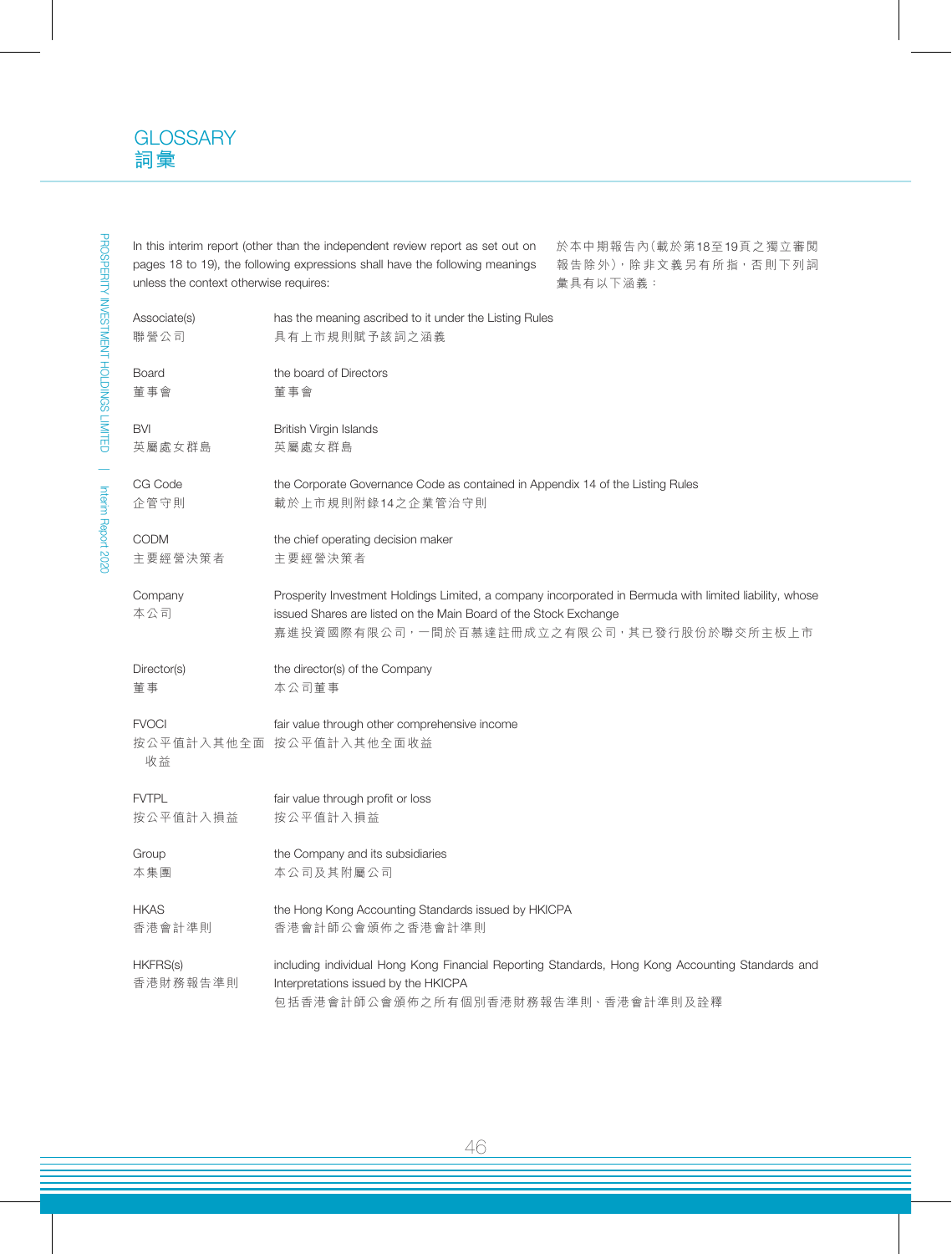嘉進投資國際有限公司

中期報告

2020

| <b>HKICPA</b>              | the Hong Kong Institute of Certified Public Accountants                                                                                                                                                                                                                                                                                                                                                             |
|----------------------------|---------------------------------------------------------------------------------------------------------------------------------------------------------------------------------------------------------------------------------------------------------------------------------------------------------------------------------------------------------------------------------------------------------------------|
| 香港會計師公會                    | 香港會計師公會                                                                                                                                                                                                                                                                                                                                                                                                             |
| Hong Kong                  | the Hong Kong Special Administrative Region of the PRC                                                                                                                                                                                                                                                                                                                                                              |
| 香港                         | 中國香港特別行政區                                                                                                                                                                                                                                                                                                                                                                                                           |
| INED(s)                    | the independent non-executive Directors(s)                                                                                                                                                                                                                                                                                                                                                                          |
| 獨立非執行董事                    | 獨立非執行董事                                                                                                                                                                                                                                                                                                                                                                                                             |
| <b>Listing Rules</b>       | the Rules Governing the Listing of Securities on the Stock Exchange                                                                                                                                                                                                                                                                                                                                                 |
| 上市規則                       | 聯交所證券上市規則                                                                                                                                                                                                                                                                                                                                                                                                           |
| <b>MPF</b> Scheme<br>強積金計劃 | Mandatory Provident Fund Scheme established under Mandatory Provident Funds Schemes Ordinance<br>(Chapter 485 of the Laws of Hong Kong)<br>根據香港法例第485章強制性公積金計劃條例而設立之強制性公積金計劃                                                                                                                                                                                                                                        |
| Model Code<br>標準守則         | the Model Code for Securities Transactions by Directors of Listed Issuers as set out in Appendix 10 of<br>the Listing Rules<br>上市規則附錄10所載之上市發行人董事進行證券交易的標準守則                                                                                                                                                                                                                                                        |
| Opus Capital<br>創富資本       | Opus Capital Management Limited, the investment manager of the Group since 1 January 2019 that<br>provides investment management services to the Group and a private limited company incorporated in<br>Hong Kong and licensed to carry out Type 9 (asset management) regulated activities under SFO<br>創富資本管理有限公司, 自2019年1月1日為本集團之投資經理, 負責向本集團提供投資管理服<br>務,乃一間於香港註冊成立之私人有限公司,及根據證券及期貨條例可進行第9類(提供資產管<br>理)受規管活動之持牌人 |
| Period                     | the six months ended 30 June 2020                                                                                                                                                                                                                                                                                                                                                                                   |
| 本期間                        | 截至2020年6月30日止六個月                                                                                                                                                                                                                                                                                                                                                                                                    |
| Period End Date            | at 30 June 2020                                                                                                                                                                                                                                                                                                                                                                                                     |
| 期結日                        | 於2020年6月30日                                                                                                                                                                                                                                                                                                                                                                                                         |
| 2019 Period                | the six months ended 30 June 2019                                                                                                                                                                                                                                                                                                                                                                                   |
| 2019期間                     | 截至2019年6月30日止六個月                                                                                                                                                                                                                                                                                                                                                                                                    |
| <b>PRC</b><br>中國           | the People's Republic of China, which for the purpose of this interim report, excludes Hong Kong, Macau<br>and Taiwan<br>中華人民共和國, 就本中期報告而言, 不包括香港, 澳門及台灣                                                                                                                                                                                                                                                            |
| Rakarta                    | Rakarta Limited, a limited company incorporated in the BVI                                                                                                                                                                                                                                                                                                                                                          |
| Rakarta                    | Rakarta Limited, 一間於英屬處女群島註冊成立之有限公司                                                                                                                                                                                                                                                                                                                                                                                 |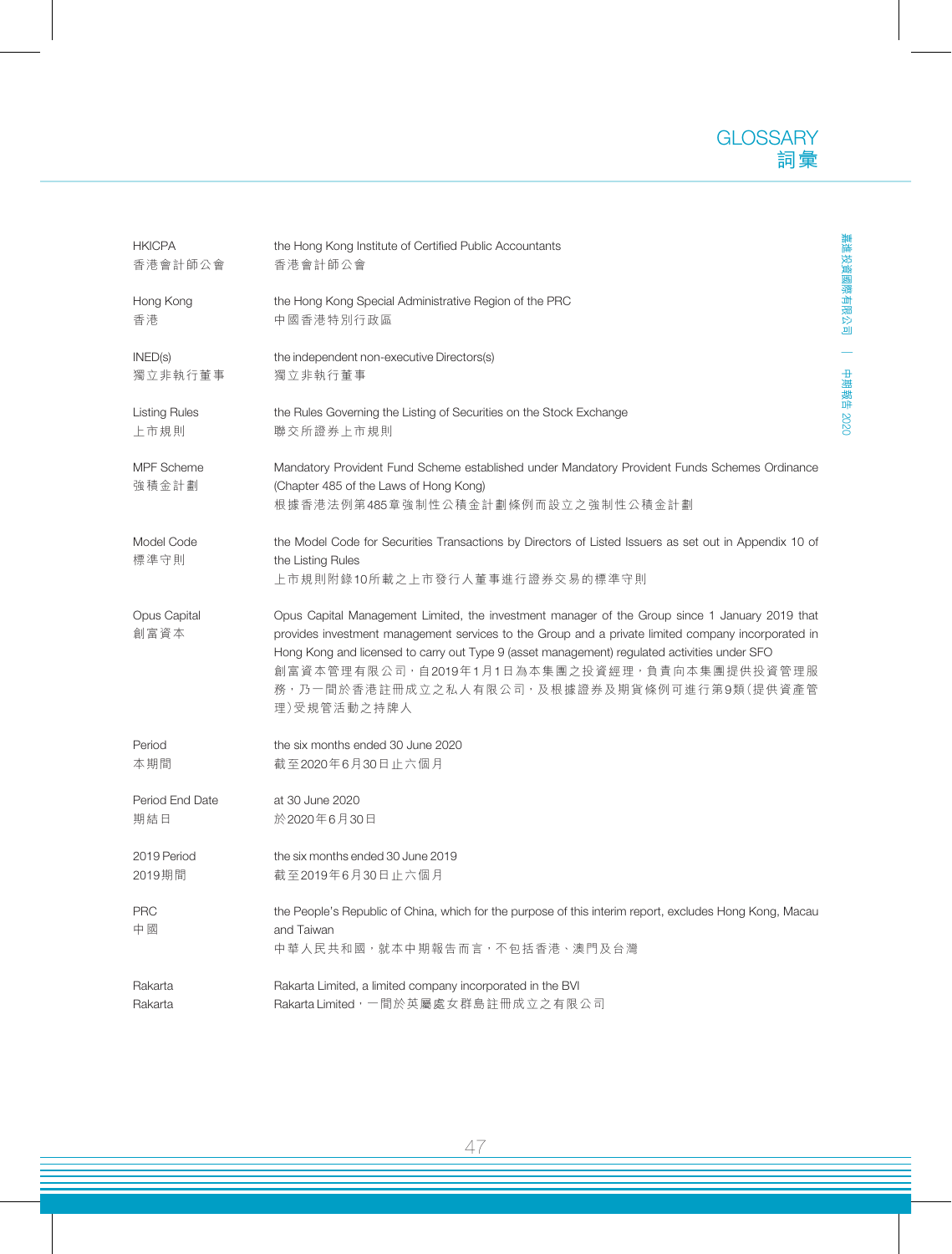

| Share(s)<br>股份        | share(s) of HK\$0.025 each in the share capital of the Company<br>本公司股本中每股面值0.025港元之股份          |
|-----------------------|-------------------------------------------------------------------------------------------------|
| Shareholder(s)<br>股東  | holder(s) of Share(s)<br>股份持有人                                                                  |
| <b>SFO</b><br>證券及期貨條例 | the Securities and Futures Ordinance (Chapter 571 of the Laws of Hong Kong)<br>香港法例第571章證券及期貨條例 |
| Stock Exchange<br>聯交所 | The Stock Exchange of Hong Kong Limited<br>香港聯合交易所有限公司                                          |
| <b>USA</b><br>美國      | United States of America<br>美利堅合眾國                                                              |
| HK\$<br>港元            | Hong Kong Dollar, the lawful currency of Hong Kong<br>香港法定貨幣港元                                  |
| <b>RMB</b><br>人民幣     | Renminbi, the lawful currency of PRC<br>中國法定貨幣人民幣                                               |
| <b>USD</b><br>美元      | United States Dollar, the lawful currency of USA<br>美國法定貨幣美元                                    |